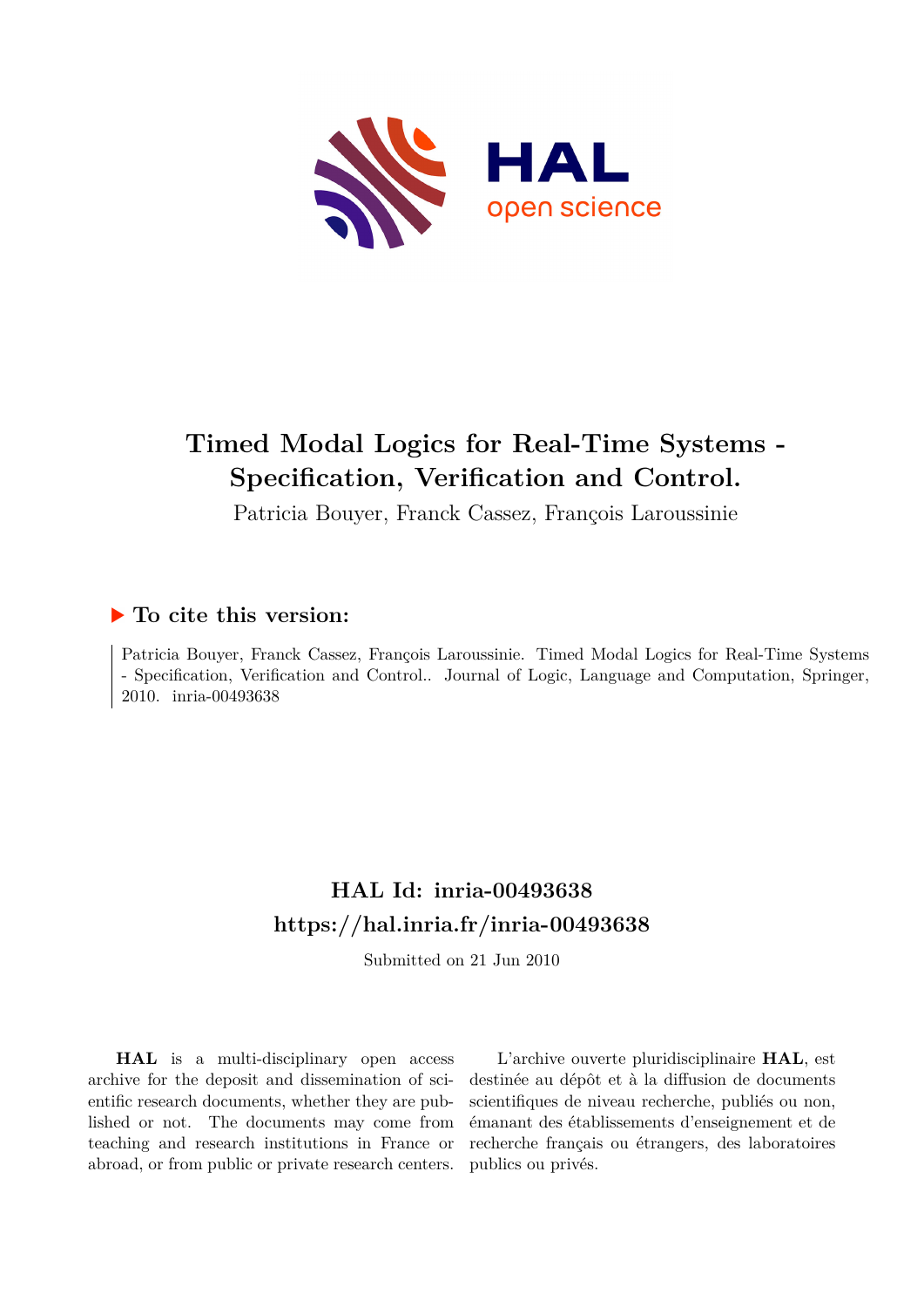### Timed Modal Logics for Real-Time Systems

Specification, Verification and Control

Patricia Bouyer<sup>∗</sup> Lab. Spécification  $\mathcal B$  Vérification ENS de Cachan & CNRS UMR 8643 Email: bouyer@ lsv. ens-cachan. fr

Franck Cassez∗† National ICT Australia & CNRS The University of New South Wales, Sydney, Australia Email: franck. cassez@ cnrs. irccyn. fr

François Laroussinie<sup>∗</sup> LIAFA, Institut Universitaire de France Université Paris Diderot & CNRS UMR Email: Francois. Laroussinie@ liafa. jussieu. fr

Abstract. In this paper, a timed modal logic  $L_c$  is presented for the specification and verification of real-time systems. Several important results for  $L_c$  are discussed. First we address the model checking problem and we show that it is an EXPTIMEcomplete problem. Secondly we consider expressiveness and we explain how to express strong timed bisimilarity and how to build characteristic formulas for timed automata. We also propose a compositional algorithm for  $L_c$  model checking. Finally we consider several control problems for which  $L_c$  can be used to check controllability.

Keywords: Model checking, Timed automata, Timed modal logic, Timed control

### 1. Introduction

Model checking is widely used for the design and debugging of critical reactive systems [18, 17]. In the last fifteen years, it has been extended to real-time systems, where quantitative information about time is required. To express quantitative requirements of systems, we can use timed logics to write timed specifications.

Timed models. Real-time model checking has been mostly studied and developed in the framework of Alur and Dill's Timed Automata [5, 7], i.e., automata extended with *dense-time clocks* that evolve synchronously with time. The behavior of a real-time system can be modeled as a parallel composition of timed automata. There now exists

c 2010 Kluwer Academic Publishers. Printed in the Netherlands.

<sup>∗</sup> Partly supported by ANR project DOTS and project QUASIMODO (FP7- ICT).

<sup>†</sup> Author supported by a Marie Curie International Outgoing Fellowship within the 7th European Community Framework Programme.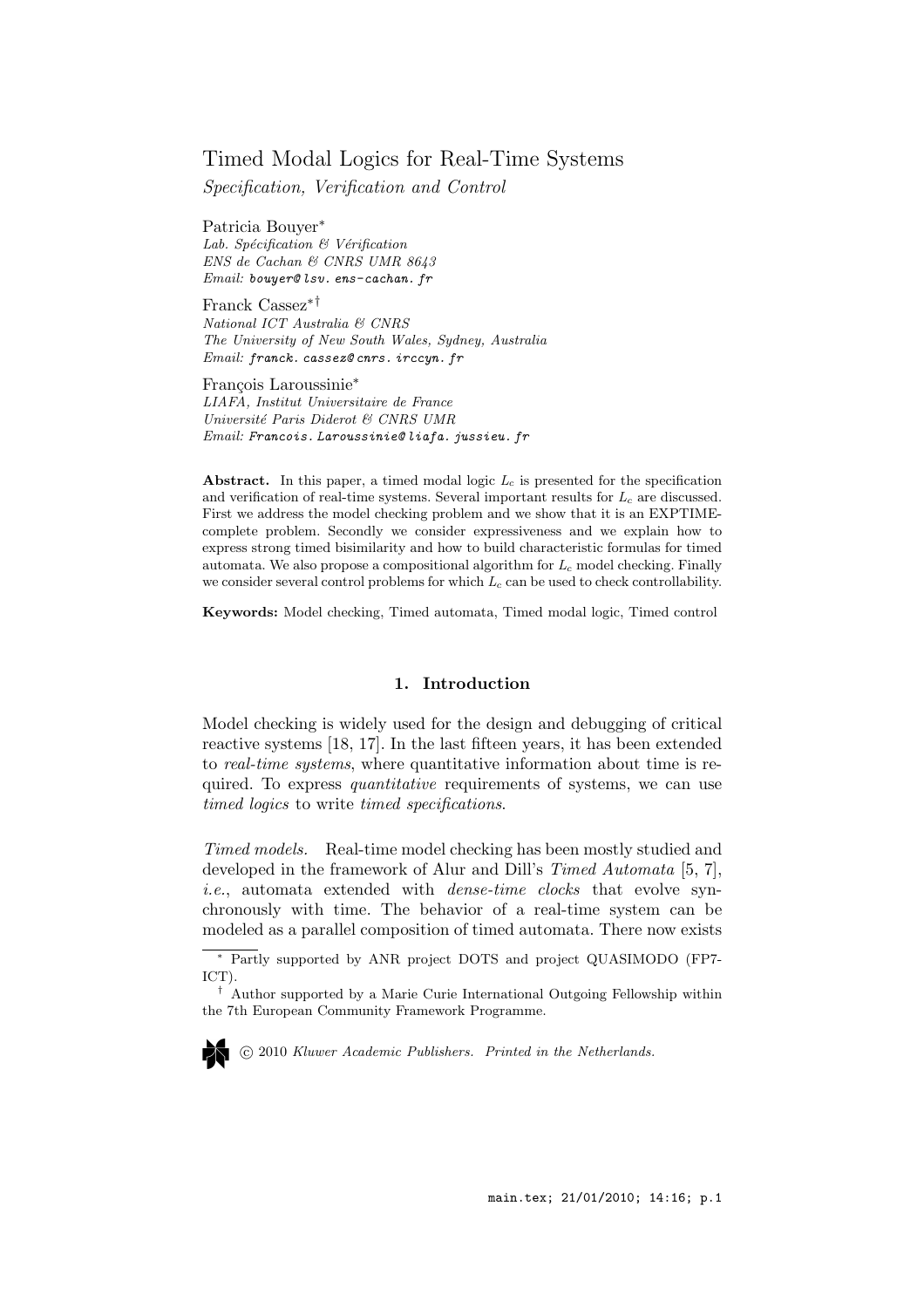a large body of theoretical knowledge and practical experience for this class of systems.

Timed specifications. Temporal and modal logics provide a fundamental framework for formally specifying systems and reasoning about them [18, 28]. For example, a property like

$$
"Any problem is followed by an alarm." \tag{1}
$$

can be easily expressed with temporal/modal logics like CTL, LTL,  $\mu$ -calculus. In the context of real-time systems, Property (1) can be better formulated as a timed property like:

"Any problem is followed by an alarm *within* 10 time units."  $(2)$ 

In order to express such timing requirements, we can extend the classical temporal or modal logics. A first possibility is to use timed temporal modalities [9]. For example, with the timed version of CTL, namely TCTL, one can specify property (2) as follows:

$$
\text{AG}\big(\text{problem } \Rightarrow \text{ AF}_{\leq 10} \text{ alarm}\big)
$$

using a subscript for the temporal operators.

A more expressive method  $[14]$  consists in adding clocks — a.k.a. freeze variables — in the specification language  $[10, 14]$ . In this framework, a *formula clock* x can be reset (with the in operator) and compared against some constant later on. For example, the previous property can be equivalently written as follows with explicit formula clocks:

$$
\mathsf{AG}\big(\text{problem } \Rightarrow x \underline{\text{ in }} \mathsf{AF}(x \le 10 \land \mathsf{alarm})\big)
$$

Such timing extensions carry over modal logics with fixpoint operators, and the point of this paper is to study such a logic called  $L_c$ .

Outline. The logic  $L_c$  is an extension of the timed modal logic  $L_{\nu}$  introduced in [24, 21]. Those logics are natural extensions of classical modal logics for finite labeled transition systems w.r.t. the following aspects: 1) fixpoint operators allow to express a wide range of properties; 2) timed modalities ( $\{\delta\}_w$  and  $\{\delta\}_s$  in the sequel), allow existential/universal quantification over time delays; 3) formula clocks can be used in the formula to define quantitative time properties.

We address several issues related to the above-mentioned logics: complexity of model-checking, expressive power, and application to control problems. This paper is based on earlier results published in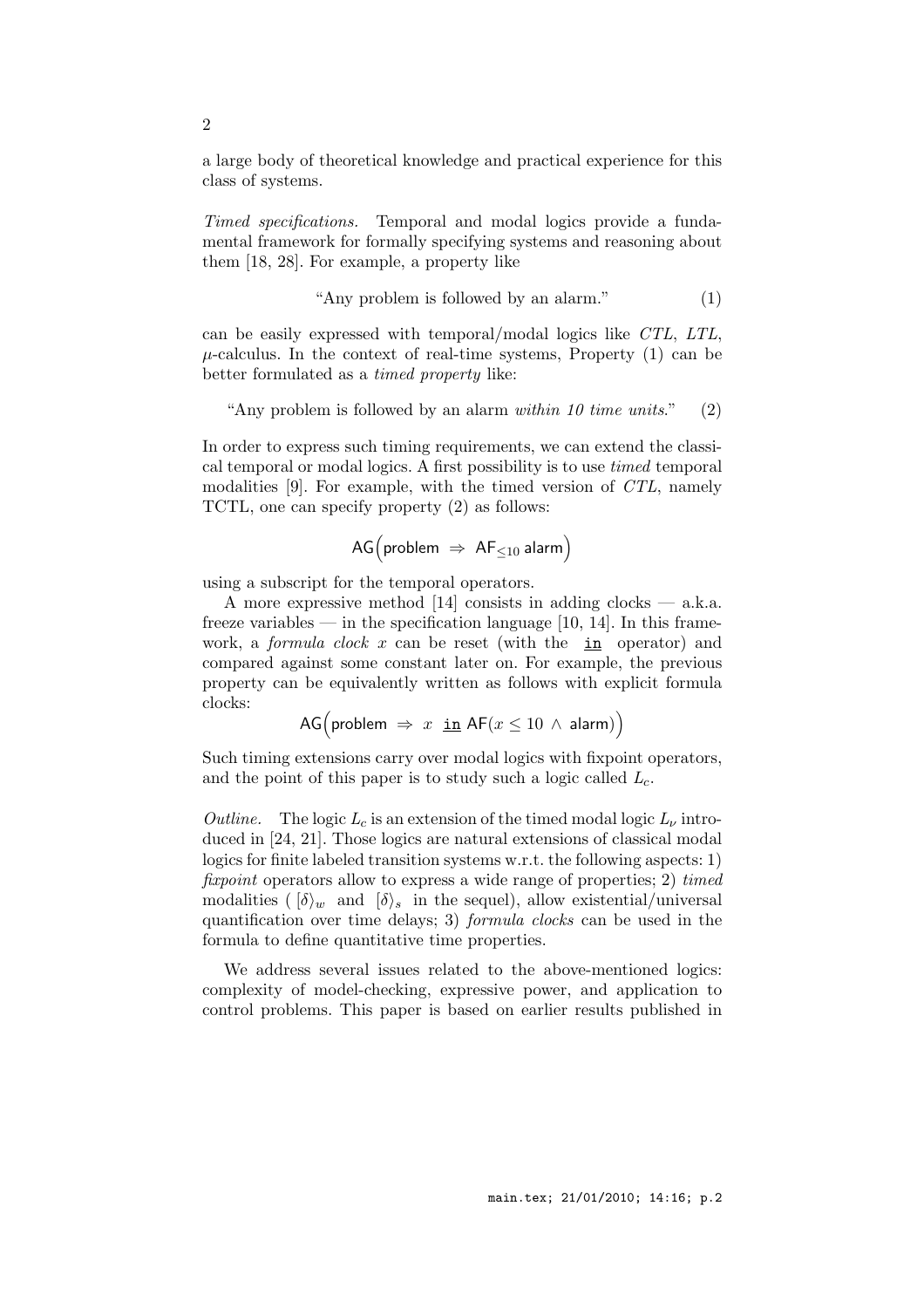the following papers [4, 21, 24, 23, 13]. Some results of section 5 are new, and they extend the previous results of [13] on  $L^{det}_{\nu}$  $v^{\text{det}}$  to the logic  $L_c^{det}$  $c^{det}$  (see section 2.3).

### 2. Timed Automata and the Modal Logic  $L_c$

We first recall the definition of *timed automata* proposed by Alur and Dill in  $[6]$  and then we introduce the timed modal logic  $L_c$ .

### 2.1. NOTATIONS

Let Act be a finite set of actions, and let  $\mathbb{N}, \mathbb{Q}_+$  and  $\mathbb{R}_+$  denote the sets of natural, non-negative rational and non-negative real numbers, respectively. Let  $X$  be a set of clocks. A *clock valuation* for  $X$  is a function from X to  $\mathbb{R}_+$ , the set of valuations is denoted  $\mathbb{R}_+^X$ . Given a valuation  $v \in \mathbb{R}_+^X$  and  $t \in \mathbb{R}_+$ ,  $v+t$  is a valuation s.t.  $(v+t)(x) = v(x)+t$ for any  $x \in X$ . Let  $r \subseteq X$ ,  $v[r \leftarrow 0]$  is the valuation defined by  $v[r \leftarrow 0](x) = 0$  for any  $x \in r$  and  $v[r \leftarrow 0](x) = v(x)$  otherwise.

We denote by  $\mathcal{C}(X)$  the set of *clock constraints* defined as the boolean combinations of atomic constraints of the form  $x \sim p$  or  $x - y \sim p$ , with  $x, y \in X, p \in \mathbb{N}$ , and  $\sim \in \{ \leq, \leq, >, \geq, = \}$ . Given  $g \in \mathcal{C}(X)$  and  $v \in \mathbb{R}^X_+$ , we write  $v \models g$  when v satisfies g. We write  $\mathcal{C}_{\leq}(X)$  for the subset of  $\mathcal{C}(X)$  which consist of the conjunctions of constraints of the form  $x \leq p$ or  $x < p$ , with  $p \in \mathbb{N}$ .

### 2.2. Networks of Timed Automata

DEFINITION 1. A timed automaton is a tuple  $A = (L, \ell_0, Act,$ X, Inv, T) where L is a finite set of locations,  $\ell_0 \in L$  is the initial location, X is a finite set of clocks,  $Inv: L \to C_{\leq}(X)$  is a function that assigns an invariant to each location, and  $T \subseteq L \times C(X) \times \text{Act} \times 2^X \times L$ is a finite set of edges. A quintuple  $(\ell, g, a, r, \ell') \in T$  represents an edge from location  $\ell$  to location  $\ell'$  with action  $a, g$  is the guard and r is a set of clocks to be reset to 0. In the sequel, we also use the notation  $\ell \stackrel{g,a,r}{\longrightarrow} \ell'$  for an egde.

A guard is used to specify when a transition can be performed. An invariant is used to avoid excessive time delays in a location and thus it may enforce action transitions to be performed.

The semantics of a timed automaton s traditionally given by a timed transition system. A timed transition system (TTS for short) is a tuple  $S = (Q, q_0, \text{Act}, \rightarrow_S)$  where Q is a set of states,  $q_0 \in Q$  is the initial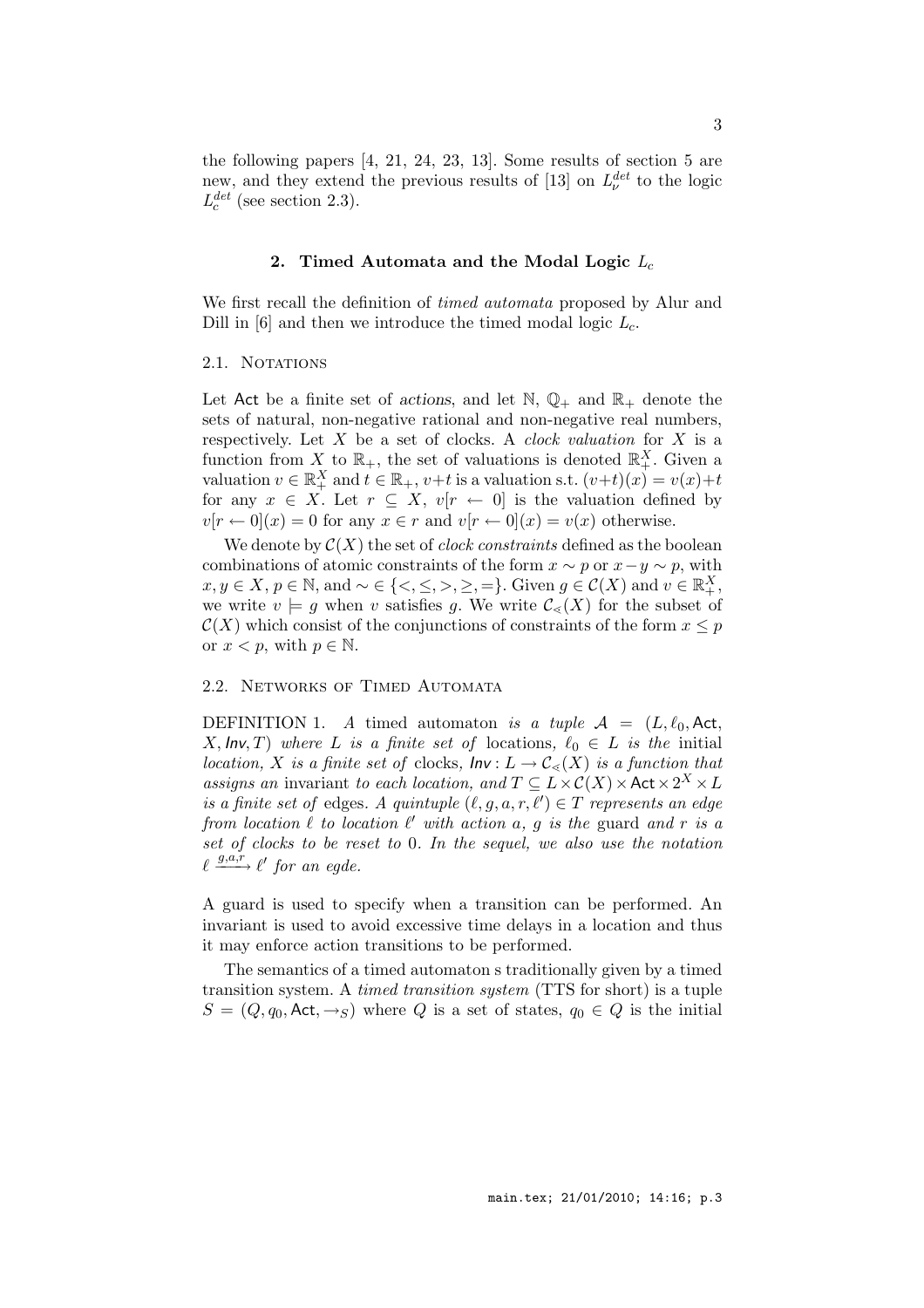state, and  $\rightarrow_S \subseteq Q \times (\text{Act} \cup \mathbb{R}_+) \times Q$  is a set of transitions (again we write  $q \stackrel{e}{\longrightarrow}_S q'$  when  $(q, e, q') \in \rightarrow_S$ ). The transitions labeled by  $a \in \text{Act}$ (resp.  $t \in \mathbb{R}_+$ ) are called *action* (resp. *delay*) transitions. We make the following common assumptions about delay transitions in TTSs:

- − 0-delay:  $q \xrightarrow{0} q'$  if and only if  $q = q'$ ,
- − Time additivity: if  $q \xrightarrow{t} s q'$  and  $q' \xrightarrow{t'} s q''$  with  $t, t' \in \mathbb{R}_+$ , then  $q \xrightarrow{t+t'} s q''$ ,
- − Time continuity: if  $q \xrightarrow{t}_{S} q'$ , then  $\forall t', t'' \in \mathbb{R}_+$  with  $t = t' + t''$ , there exists q'' such that  $q \xrightarrow{t'} g q'' \xrightarrow{t''} g q'$ ,
- − Time determinism: if  $q \xrightarrow{t}_{S} q'$  and  $q \xrightarrow{t}_{S} q''$  with  $t \in \mathbb{R}_{+}$ , then  $q' = q''$ .

Standard notions of finite or infinite runs apply to TTS.

Given a timed automaton  $A = (L, \ell_0, \text{Act}, X, \text{Inv}, T)$ , we define its semantics as the TTS  $S_A = (L \times \mathbb{R}^X_+, (\ell_0, v_0), \text{Act}, \rightarrow_{S_A})$  where  $v_0(x) =$ 0 for all  $x \in X$  and  $\rightarrow_{S_{\mathcal{A}}}$  consists of:

- 1. action transitions:  $(\ell, v) \xrightarrow{a} S_A$   $(\ell', v')$  if there exists an edge  $\ell \stackrel{g,a,r}{\longrightarrow} \ell'$  in T s.t.  $v \models g, v' = v[r \leftarrow 0]$  and  $v' \models \mathsf{Inv}(\ell');$
- 2. delay transitions:  $(\ell, v) \stackrel{t}{\longrightarrow}_{S_{\mathcal{A}}} (\ell, v')$  if  $t \in \mathbb{R}_+, v' = v + t$  and<sup>1</sup>  $v' \models \mathsf{Inv}(\ell).$

A state (or configuration) of a timed automaton A is a pair  $(\ell, v)$ , where  $\ell$  is a location — or control state — and v is a clock valuation for  $X$ . Note that there are infinitely (and uncountably) many states in a timed automaton. However, a key point (for decidability) is the synchronous time elapsing: all clocks increase at the same speed.

The size of  $A$ , denoted  $|A|$ , is

$$
|L| + |X| + \sum_{(\ell,g,a,r,\ell') \in T} |g| + \sum_{\ell} |\text{Inv}(\ell)|
$$

where the size of a constraint is its length (constants are encoded in binary).

REMARK 1. We have restricted the clock constraints to use constants in the set N. Constants in  $\mathbb{Q}_+$  could be used, but in this case an "equivalent" timed automaton with constants in  $\mathbb N$  can be obtained by scaling the rational constraints (and properties when a timed logic is involved), see [7, Lemma 4.1].

<sup>&</sup>lt;sup>1</sup> Due to the definition of invariants, this entails  $v + t' \models \mathsf{Inv}(\ell)$  for any  $0 \le t' \le t$ .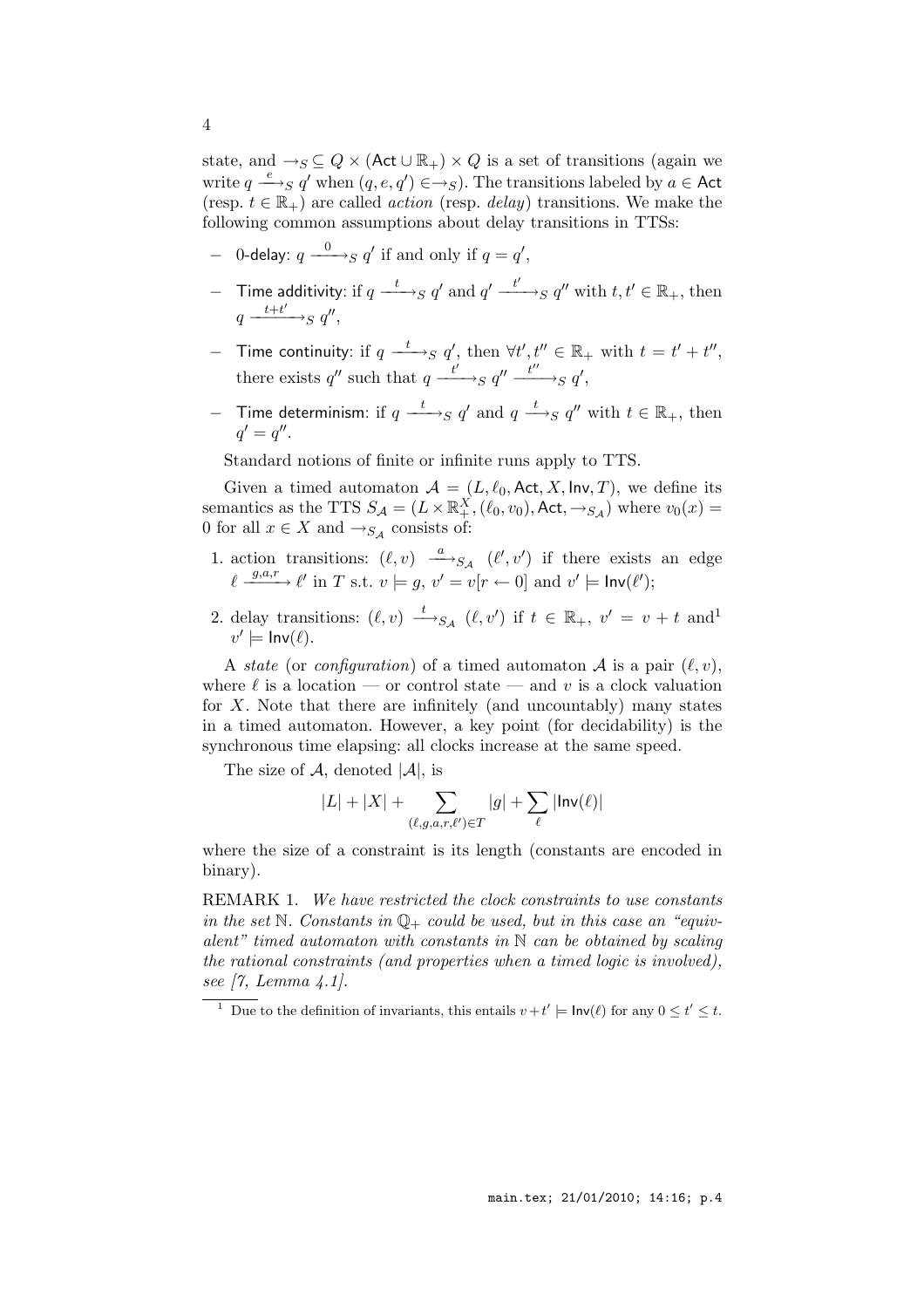We model real-time systems as parallel compositions of timed automata with *n*-ary synchronization functions. Let  $A_1, \ldots, A_n$  be *n* timed automata with  $A_i = (L_i, \ell_{i,0}, \text{Act}, X^i, \text{Inv}_i, T_i)$  and  $X^i \cap X^j =$  $\emptyset$  for  $i \neq j$ . A synchronization function  $\sigma$  is a partial function  $($ Act ∪ {•})  $\times \ldots \times$  (Act ∪ {•})  $\rightarrow$  Act, where • denotes a distinguished no–action symbol. This is a synchronization function with renaming of synchronized actions. We write  $(\mathcal{A}_1 | \dots | \mathcal{A}_n)_{\sigma}$  for the parallel composition of  $A_1, \ldots, A_n$  w.r.t. synchronization function  $\sigma$ . A network configuration is a pair  $(\ell, v)$  where  $\ell = (\ell_1, \ldots, \ell_n)$  is a vector of locations and v is a valuation for  $X = \bigcup$  $1\leq i\leq n$  $X^i$ , *i.e.* the global set of clocks

of the network.

The semantics of  $(\mathcal{A}_1 | \dots | \mathcal{A}_n)_{\sigma}$  can be defined as a TTS whose states are the configurations of the network and the transitions are given by the two following rules:

$$
(\overline{\ell}, v) \xrightarrow{t} (\overline{\ell}, v + t) \quad \text{iff} \quad \forall i \in \{1, \dots, n\}, (\ell_i, v_i) \xrightarrow{t} (\ell_i, v_i + t)
$$
\n
$$
(\overline{\ell}, v) \xrightarrow{b} (\overline{\ell'}, v') \quad \text{iff} \quad \sigma(a_1, \dots, a_n) = b \text{ and } \forall i \in \{1, \dots, n\},
$$
\n
$$
\begin{cases}\n a_i \in \text{Act implies } (\ell_i, v_i) \xrightarrow{a_i} (\ell'_i, v'_i) \\
 a_i = \bullet \text{ implies } (\ell'_i = \ell_i \ \land \ v'_i = v_i)\n\end{cases}
$$

where  $u_i$  denotes the restriction of u to the set of clocks  $X^i$ .

Note that the parallel composition does not add expressive power to timed automata: from any parallel composition of timed automata, one can build an equivalent (i.e. strongly bisimilar, see Section 4.1) timed automaton. Hence, in the following, unless specified, we will consider single timed automata.

### 2.3. The TIMED MODAL LOGIC  $L_c$

2.3.1. Syntax of  $L_c$ 

We define  $L_c$ , a timed modal  $\mu$ -calculus that extends the logic  $L_{\nu}$  [24] with "until"-style modalities.

DEFINITION 2. Let K be a finite set of clocks (disjoint from  $X$ ), and Id be a countably infinite set of identifiers (ranged over by  $X, Y$ ). The set  $L_c$  of formulas over Act,  $K$  and  $\mathsf{Id}$  is generated by the following grammar:

$$
L_c \ni \varphi, \psi \ ::= \ \mathbf{tt} \quad | \quad \mathbf{ff} \quad | \quad \varphi \land \psi \quad | \quad \varphi \lor \psi \quad | \quad r \quad \mathbf{in} \quad \varphi \quad | \quad g \quad |
$$

$$
[a] \varphi \quad | \quad \langle a \rangle \varphi \quad | \quad \varphi \ [\delta \rangle_w \psi \quad | \quad \varphi \ [\delta \rangle_s \psi \quad | \quad Z
$$

where  $a \in \mathsf{Act}, g \in \mathcal{C}(K), r \subseteq K$  and  $Z \in \mathsf{Id}.$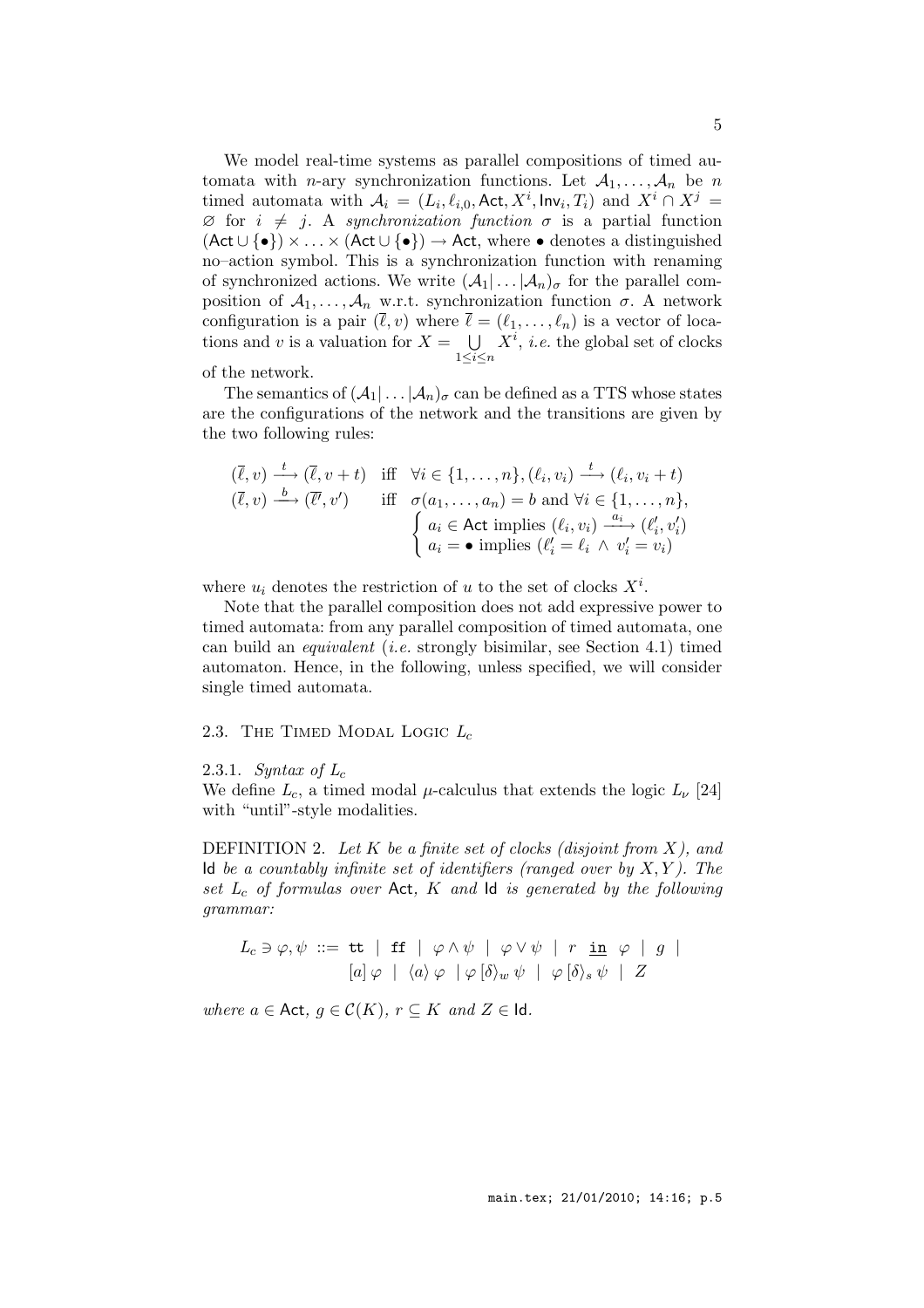The meaning of the identifiers in  $\mathsf{Id}$  is specified by a declaration  $\mathcal D$ assigning an  $L_c$  formula to every identifier in order to define properties with maximal fixpoints. A declaration D is of the form  $Z_i = \mathcal{D}(\overline{Z})$ where  $\overline{Z} = (Z_1, \dots, Z_n)$  and  $\mathcal{D}(\overline{Z})$  is a formula over identifiers in  $\overline{Z}$ .

### 2.3.2. Semantics of  $L_c$

Let  $\mathcal{A} = (L, \ell_0, \text{Act}, X, \text{Inv}, T)$  be a timed automaton, and assume that the TTS  $S_A = (L \times \mathbb{R}^X_+, (\ell_0, v_0), \text{Act}, \rightarrow_{S_A})$  gives its semantics.

We interpret  $L_c$  formulas over extended states of the form  $(\ell, v, u)$ where  $(\ell, v)$  is a configuration of A and u is a valuation for the formula clocks in  $K$ . The formal semantics of  $L_c$  formulas interpreted over TTS  $S_A$  is given by the satisfaction relation  $\models$  defined as the largest relation satisfying the implications in Table I (it can alternatively be defined with  $\Leftrightarrow$  in place of  $\Rightarrow$  and largest relation).

The intuition for the various operators are as follows. The modality  $\langle a \rangle$  (resp. [a]) corresponds to existential (resp. universal) quantification over action transitions. The modalities  $\{\delta\}_{w}$  and  $\{\delta\}_{s}$  correspond to "weak until" and "strong until" over delay transitions: the time domain is dense, there is thus no notion of next state via these transitions. A configuration satisfies  $\varphi/\delta$ ,  $\psi$  when there exists a future configuration satisfying  $\psi$  s.t.  $\varphi$  holds for all the intermediary configurations. For  $\langle \delta \rangle_w$ , it is not required to reach a configuration where  $\psi$  is true. An extended state satisfies an identifier  $Z$  if it belongs to the maximal fixpoint of the equation  $Z = \mathcal{D}(Z)$ . Finally the formula clocks are used to measure time elapsing in properties.

The timed automaton A satisfies  $\varphi$  if  $(\ell_0, v_0, u_0) \models \varphi$  where  $u_0(x) =$ 0 for all  $x \in K$ .

We can easily define the standard modalities corresponding to existential and universal quantifications over delay transitions:

$$
\langle \delta \rangle \varphi \stackrel{\text{def}}{=} \text{tt} \; [\delta \rangle_s \varphi \tag{3a}
$$

$$
\left[\delta\right] \varphi \stackrel{\text{def}}{=} \varphi \left[\delta\right)_w \text{ ff} \tag{3b}
$$

Moreover we also have the following equivalences:

$$
\varphi \left[ \delta \right\rangle_s \psi \equiv \varphi \left[ \delta \right\rangle_w \psi \wedge \langle \delta \rangle \psi \tag{4a}
$$

$$
\varphi \left[ \delta \right\rangle_w \psi \equiv \varphi \left[ \delta \right\rangle_s \psi \vee \left[ \delta \right] \varphi \tag{4b}
$$

#### 2.3.3. Other timed modal logics

The timed modal logic  $L_{\nu}$  [24] is the restriction of  $L_c$  where the modalities  $\{\delta\}_w$  and  $\{\delta\}_s$  are not used, and instead, only  $\{\delta\}$  and  $\{\delta\}$  can be used. Several restrictions of  $L_{\nu}$ , namely  $L_{s}$  ("Logic for Safety"), SBLL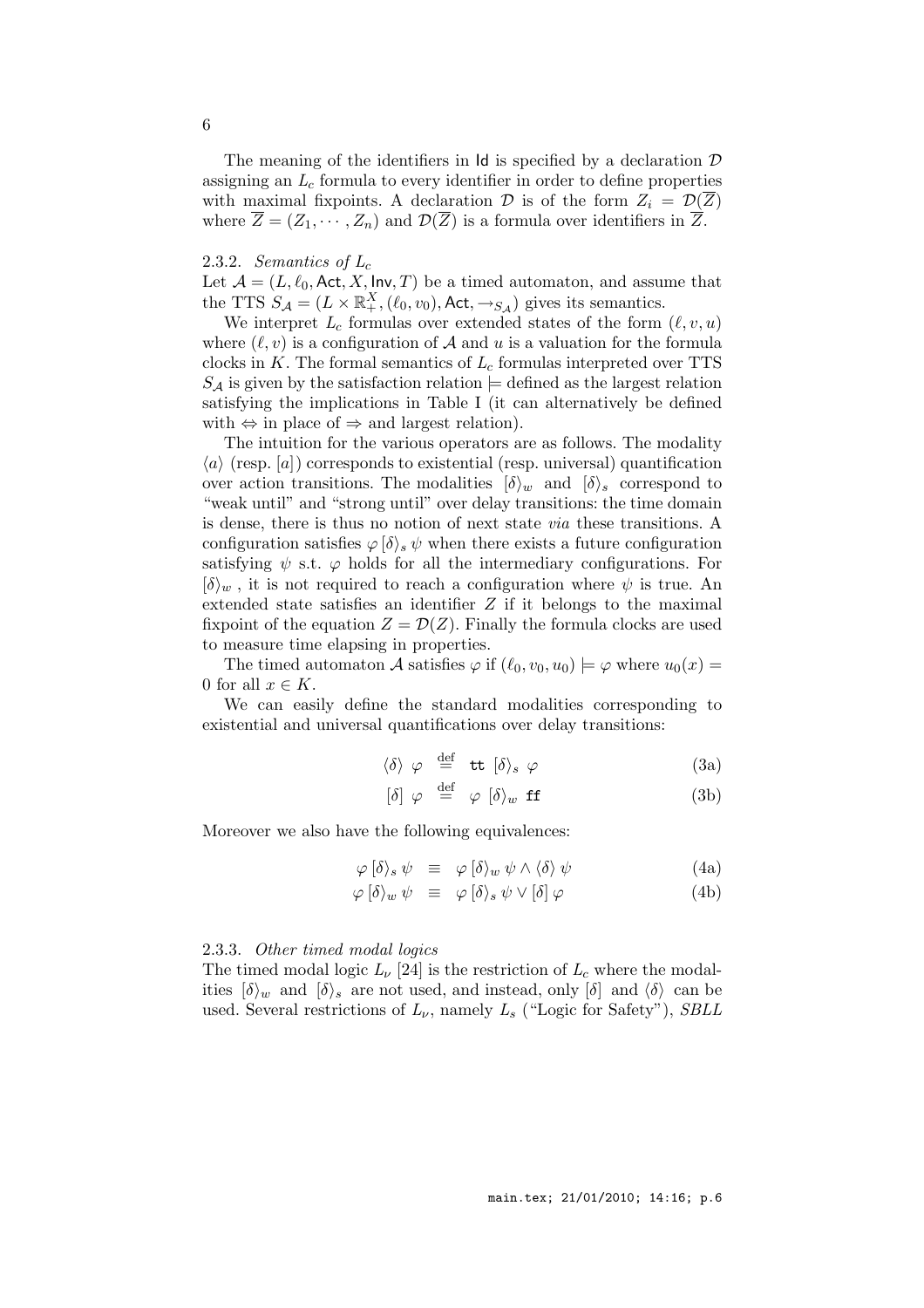Table I. Satisfaction implications for  $L_c$ 

 $(\ell, v, u) \models$  tt  $\Rightarrow$  tt  $(\ell, v, u) \models \mathbf{ff} \Rightarrow \mathbf{ff}$  $(\ell, v, u) \models g \Rightarrow u \models g$  $(\ell, v, u) \models \varphi_1 \lor \varphi_2, \Rightarrow (\ell, v, u) \models \varphi_1$  or  $(\ell, v, u) \models \varphi_2$  $(\ell, v, u) \models \varphi_1 \land \varphi_2, \Rightarrow (\ell, v, u) \models \varphi_1 \text{ and } (\ell, v, u) \models \varphi_2$  $(\ell, v, u) \models r \underline{\text{in}} \varphi \Rightarrow (\ell, v, u[r \leftarrow 0]) \models \varphi$  $(\ell, v, u) \models [a] \varphi \Rightarrow$  for all  $(\ell, v) \xrightarrow{a} S_{\mathcal{A}} (\ell', v'), (\ell', v', u) \models \varphi$  $(\ell, v, u) \models \langle a \rangle \varphi \Rightarrow$  there is some  $(\ell, v) \xrightarrow{a} S_{\mathcal{A}} (\ell', v'),$  s.t.  $(\ell', v', u) \models \varphi$  $(\ell, v, u) \models \varphi \: [\delta \rangle_s \: \psi \Rightarrow \text{there is some } t \in \mathbb{R}_+ \text{ s.t. } (\ell, v) \xrightarrow{t}_{S_{\mathcal{A}}} (\ell, v + t),$  $(\ell, v+t, u+t) \models \psi$ , and for every  $0 \leq t' < t$ ,  $(\ell, v+t', u+t') \models \varphi$  $(\ell, v, u) \models \varphi [\delta \rangle_w \psi \Rightarrow$  for all  $t \in \mathbb{R}_+$  s.t.  $(\ell, v) \stackrel{t}{\rightarrow} S_{\mathcal{A}} (\ell, v + t),$  $(\ell, v+t, u+t) \models \varphi \text{ or } (\ell, v, u) \models \varphi [\delta \rangle_s \psi$  $(\ell, v, u) \models Z \Rightarrow (\ell, v, u) \models \mathcal{D}(Z)$ 

(Safety and Bounded Liveness Logic") and  $L_{\forall S}$ , have been considered in [25, 2, 1, 4].

In [19] a timed  $\mu$ -calculus  $(T_{\mu})$  with minimal and maximal fixpoints has been defined. It contains a modality  $\triangleright$  whose semantics is close to the one of  $\{\delta\}_s$  (the main difference between ⊳ and  $\{\delta\}_s$  is that ⊳ may include an action transition after the delay).

### 2.3.4. Examples of  $L_c$  properties

We can use  $L_c$  formulas to express classical temporal (and timed) properties:

− The formula

$$
z \underline{\text{ in }} \langle \delta \rangle \ (z < 10 \land (\langle a \rangle \text{ tt} \lor \langle b \rangle \text{ tt}))
$$

specifies that an a-action or a b-action is enabled before 10 time units has elapsed.

 $-$  We can express that some formula  $\varphi$  holds at any reachable state ("ALWAYS<sub> $\varphi$ </sub>", corresponding to the AG $\varphi$  formula of *CTL*). This can be defined by the following equation:

$$
Z \stackrel{\text{def}}{=} \varphi \wedge \bigwedge_{a \in \text{Act}} [a] \; Z \wedge [\delta] \; Z.
$$

− Given two subsets of events  $Act_1$  and  $Act_2$ , we can state that any event in Act<sub>1</sub> is followed by an event in Act<sub>2</sub> within less than  $\Delta$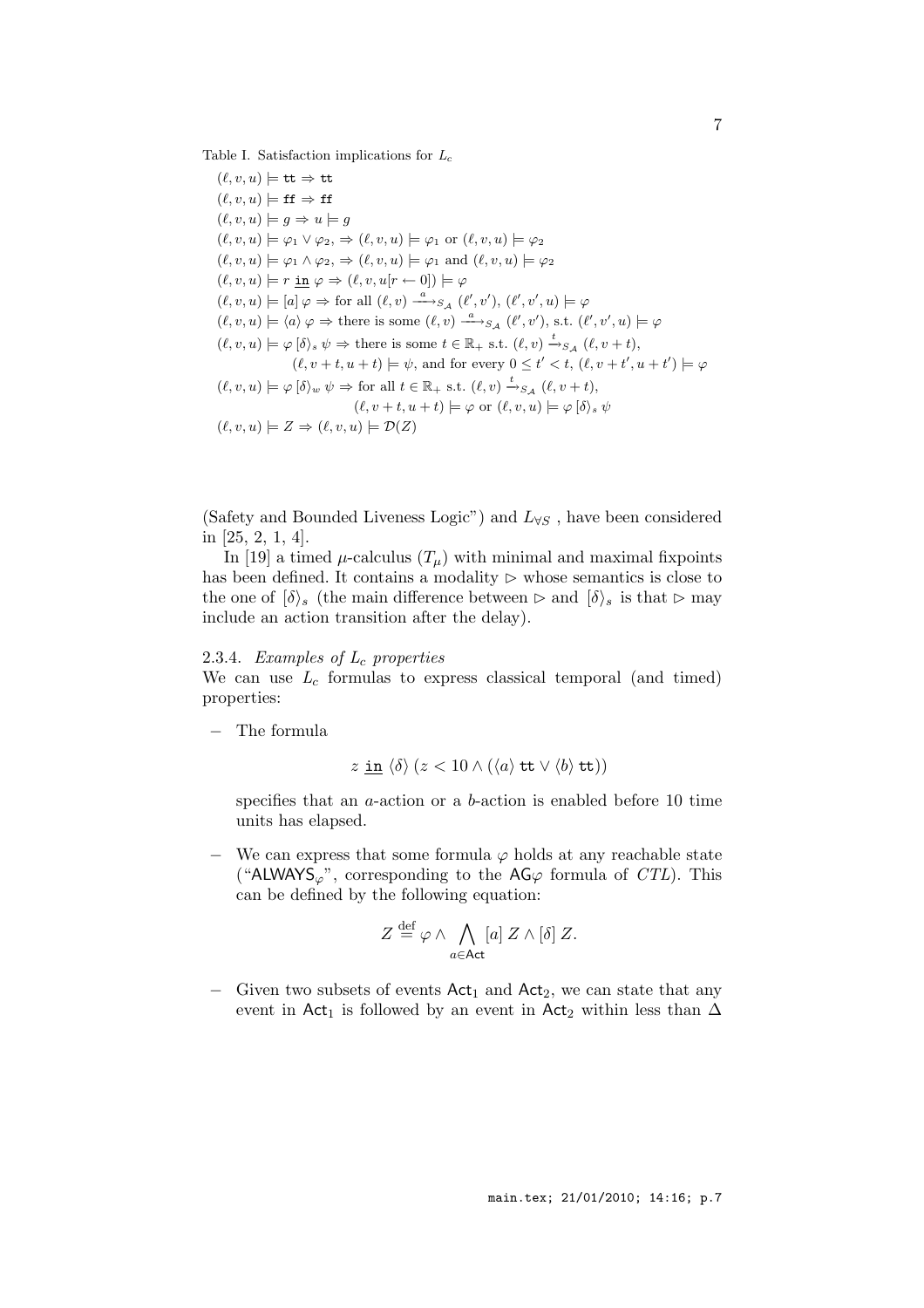time units (fixing some  $\Delta \in \mathbb{N}$ ):

$$
Z_1 \stackrel{\text{def}}{=} \left(\bigwedge_{a \in \text{Act}_1} [a] (y \underline{\text{in}} Z_2)\right) \wedge \left(\bigwedge_{a \in \text{Act}\setminus \text{Act}_1} [a] Z_1\right) \wedge [\delta] Z_1
$$
  

$$
Z_2 \stackrel{\text{def}}{=} (y < \Delta) \wedge \left(\bigwedge_{a \in \text{Act}_2} [a] Z_1\right) \wedge \left(\bigwedge_{a \in \text{Act}\setminus \text{Act}_2} [a] Z_2\right) \wedge [\delta] Z_2.
$$

To express that some property  $\varphi$  will hold during at least  $\Delta$  time units, whatever the transitions performed ( $\varphi$  UpTo  $\Delta$ ), we can use the  $L_c$  formula z in  $Z_1$  with:

$$
Z_1 \stackrel{\text{def}}{=} (z > \Delta) \vee \left( \varphi \wedge \bigwedge_{a \in \text{Act}} [a] \ Z_1 \wedge [\delta] \ Z_1 \right).
$$

 $\overline{\phantom{a}}$  We can express the *weak* until property  $E\varphi W\psi$ : there exists a path such that either  $\varphi$  holds until  $\psi$ , or the path is infinite (*i.e.*, with an infinite number of action transitions) and satisfies  $\varphi$  everywhere. This property can be defined by the following equation:

$$
Z \stackrel{\text{def}}{=} \varphi \left[ \delta \right\rangle_s \left( \psi \vee \bigvee_{a \in \mathsf{Act}} \langle a \rangle Z \right).
$$

### 3. Model Checking and Satisfiability for the Logic  $L_c$

### 3.1. Reachability and Model Checking for TCTL

Automatic verification of timed systems modelled as (networks of) timed automata is possible despite the uncountable number of states associated with the semantics of a timed automaton. Given a timed automaton  $A$  and a property  $\varphi$ , the decision procedure for the problem  $A \models \varphi$  is based on the well-known region abstraction (see [5] for a description of the algorithm for TCTL, a standard branching-time logic for real-time systems).

Indeed, it is possible to partition the uncountable set of valuations over  $X \cup K$  into a finite number of *regions*, s.t. two extended configurations  $(\ell, v, u)$  and  $(\ell, v', u')$ , where uv and  $u'v'$  are in the same region, satisfy the same subformulas of  $\varphi$ . Let  $c_{max}$  be the maximal constant occurring in the guards and invariants of the timed automaton  $A$  and in the formula  $\varphi$ . The regions can be defined as the equivalence classes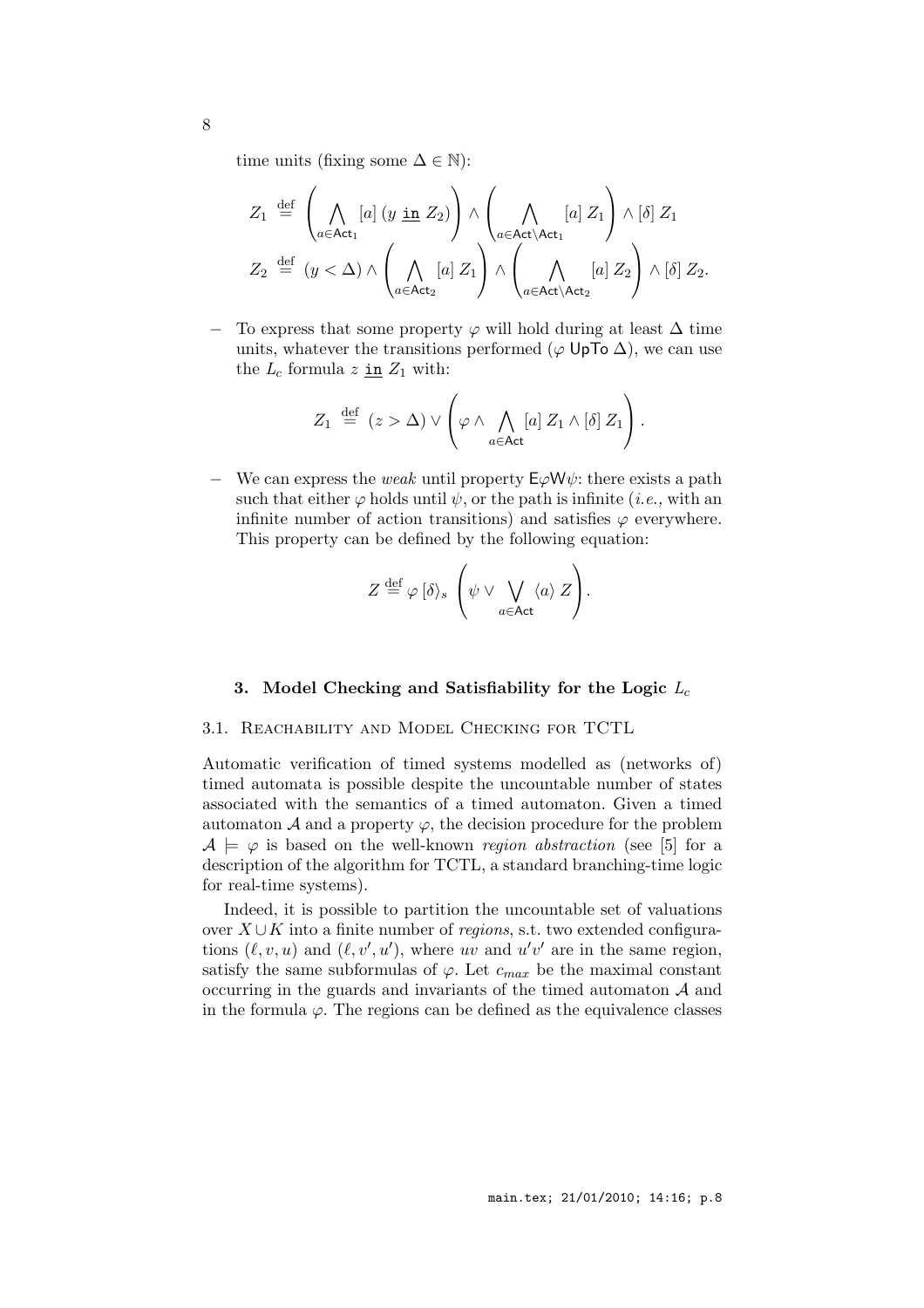induced by the equivalence relation over valuations defined as follows: two valuations  $w, w' \in \mathbb{R}_+^{X \cup K}$  are in the same region iff they satisfy the same clock constraints from the set  $\mathcal{C}_{c_{max}}(X \cup K)$  containing  $\mathcal{C}(X \cup K)$ expressions whose integral constants belong to  $\{0, \ldots, c_{max}\}\$ . Due to this bound on the constants, the number of equivalence classes is clearly finite.

Using the regions, we can define a symbolic semantics for  $A$  which is a finite transition system, called the region graph, whose states are pairs  $(\ell, \gamma)$  where  $\ell$  is a location of A and  $\gamma$  a region. Formulas in  $L_c$ can then be interpreted over the states of the region graph (as it is done for  $L_{\nu}$  in [24]).

The region graph technique provides decidability results for many verification problems over timed systems by reducing them to similar problems on finite graphs. Note however that the number of regions is exponential in the number of clocks and the maximal constant, it is more precisely in  $O(|X \cup K|! \cdot c_{max}^{|X \cup K|})$ . Consequently, the size of the region graph is in  $O((|L|+|T|) \cdot |X \cup K|! \cdot c_{max}^{|X \cup K|}).$ 

THEOREM 1 ([7]). The reachability and TCTL model checking problems are PSPACE-complete for timed automata.

REMARK 2. In practice, the region graph is not built, and tools like Uppaal [26] or Kronos [32], build a coarser graph, yet sufficient for verifying basic properties. The practical algorithms also use efficient data-structure based on the DBMs (Difference Bound Matrices) that allow to handle convex sets of valuations. Moreover several heuristics have been developed to improve the efficiency of the algorithms (on-thefly algorithms, active clock reduction, etc.).

### 3.2. MODEL CHECKING  $L_c$

The results in [4] obtained for model checking  $L_{\nu}$  extend to  $L_c$  and thus:

THEOREM 2. The model checking problem for  $L_c$  is EXPTIME-complete. The specification and program complexities are also EXPTIMEcomplete.

PROOF 1 (Sketch). The EXPTIME membership comes from the fact that applying standard verification algorithms for modal logics over the region graph can be done in time linear in the size of the formula and in the size of the region graph (considering  $\{\delta\}_w$  and  $\{\delta\}_s$  instead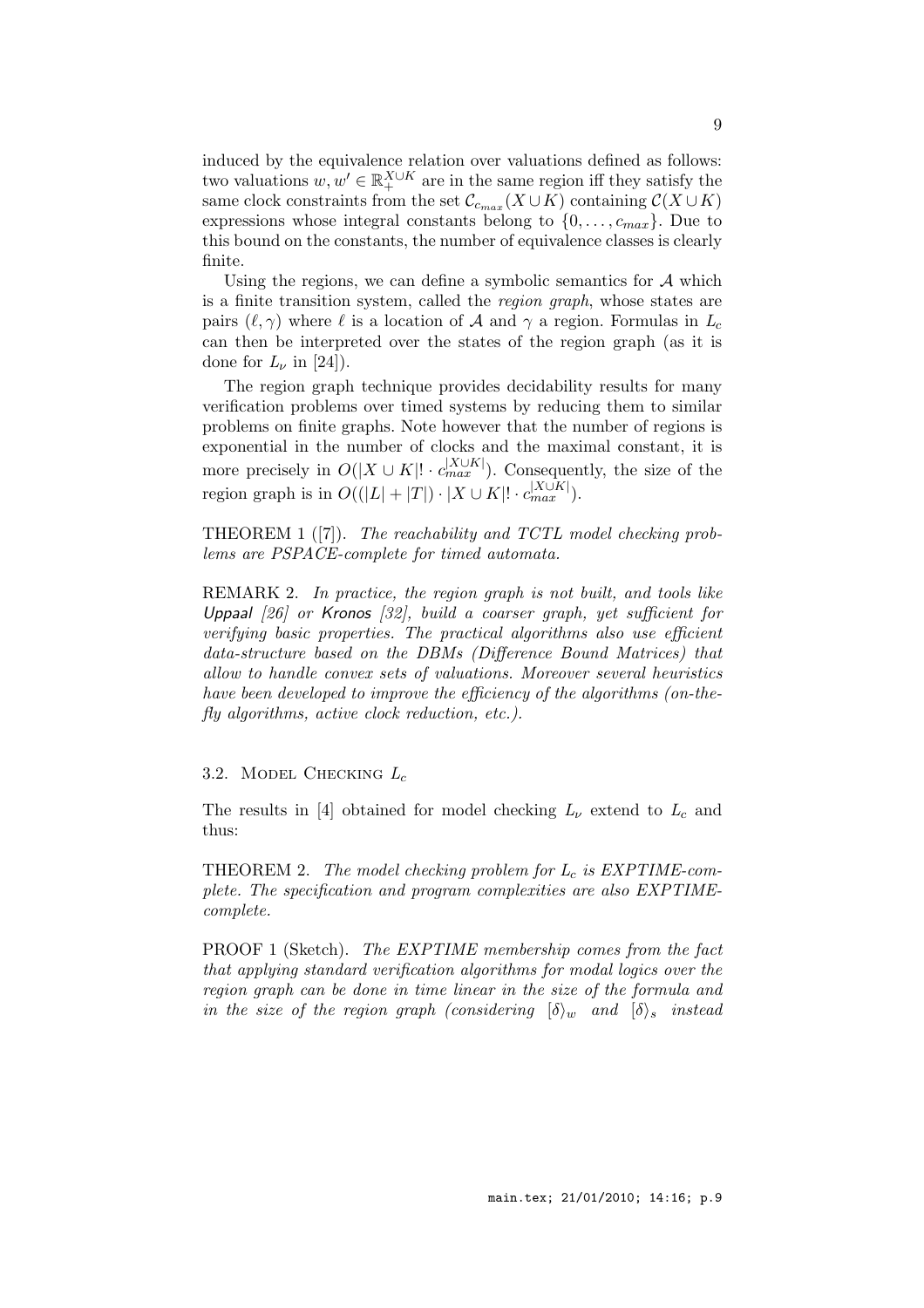of classical  $\langle \delta \rangle$  and  $\delta$  does not change anything). This provides an algorithm which is exponential in the size of the timed automaton and in the size of the formula<sup>2</sup>.

The EXPTIME-hardness comes from EXPTIME-hardness of  $L_{\nu}$ (proved in  $\vert 4 \vert$ ) which is a sublogic of  $L_c$ . We just sketch the proof (See  $\left[4\right]$  for the details) which consists in reducing the acceptance of a word w by a linear (space) bounded alternating Turing machine M to a model checking problem for  $L_{\nu}$ . We assume (w.l.o.g.) that there is a strict alternation of existential and universal states in M and that the initial state is existential. First one can build a timed automaton  $A_{M,w}$ that represents the behavior of the non-alternating version of M over the word w (clocks are used to encode the contents of the  $|w|$  cells of the tape): any action transition corresponds to a step of  $\mathcal M$  and between two actions one requires a strictly positive delay. We distinguish three labels for actions of  $M$ : Init corresponds to the writing of w on the tape at the beginning of the computation, a labels any step of M and Accepting labels accepting states of M. Secondly one can use the  $L_{\nu}$  $formula\ \Phi_{na}\stackrel{{\rm def}}{=}[\delta]\ [Init]\ Y\ with:$ 

$$
Y \stackrel{\text{def}}{=} [Accepting] \text{ ff} \land [\delta] [a] (\langle \delta \rangle \langle a \rangle Y).
$$

It can be proved that the formula  $\Phi_{na}$  holds for the initial state of  $\mathcal{A}_{M,w}$ iff  $M$  does not accept w.

The main difference with reachability or TCTL model checking for TA (PSPACE-complete problems) is the ability for  $L_c$  to simulate the alternating behavior of M.

From the previous construction, one can easily deduce that the program complexity is also EXPTIME-hard since the formula used in the reduction does not depend on M and w.

Finally the specification complexity comes from the ability of  $L_{\nu}$ (and  $L_c$ ) to encode the behavior of a timed automaton. The previous reduction could have been done for a simple automaton with no clock and no edge and with a more complex formula. This can be obtained as a direct consequence of the properties of  $L_c$  presented in the next section.  $\Box$ 

### 3.3. SATISFIABILITY OF  $L_c$

The satisfiability problem for  $L_c$  asks the following: given an  $L_c$  formula  $\Phi$ , does there exist a timed automaton A s.t.  $\mathcal{A} \models \Phi$ ?

<sup>&</sup>lt;sup>2</sup> Notice that the region graph is exponential in the number of automata and formula clocks.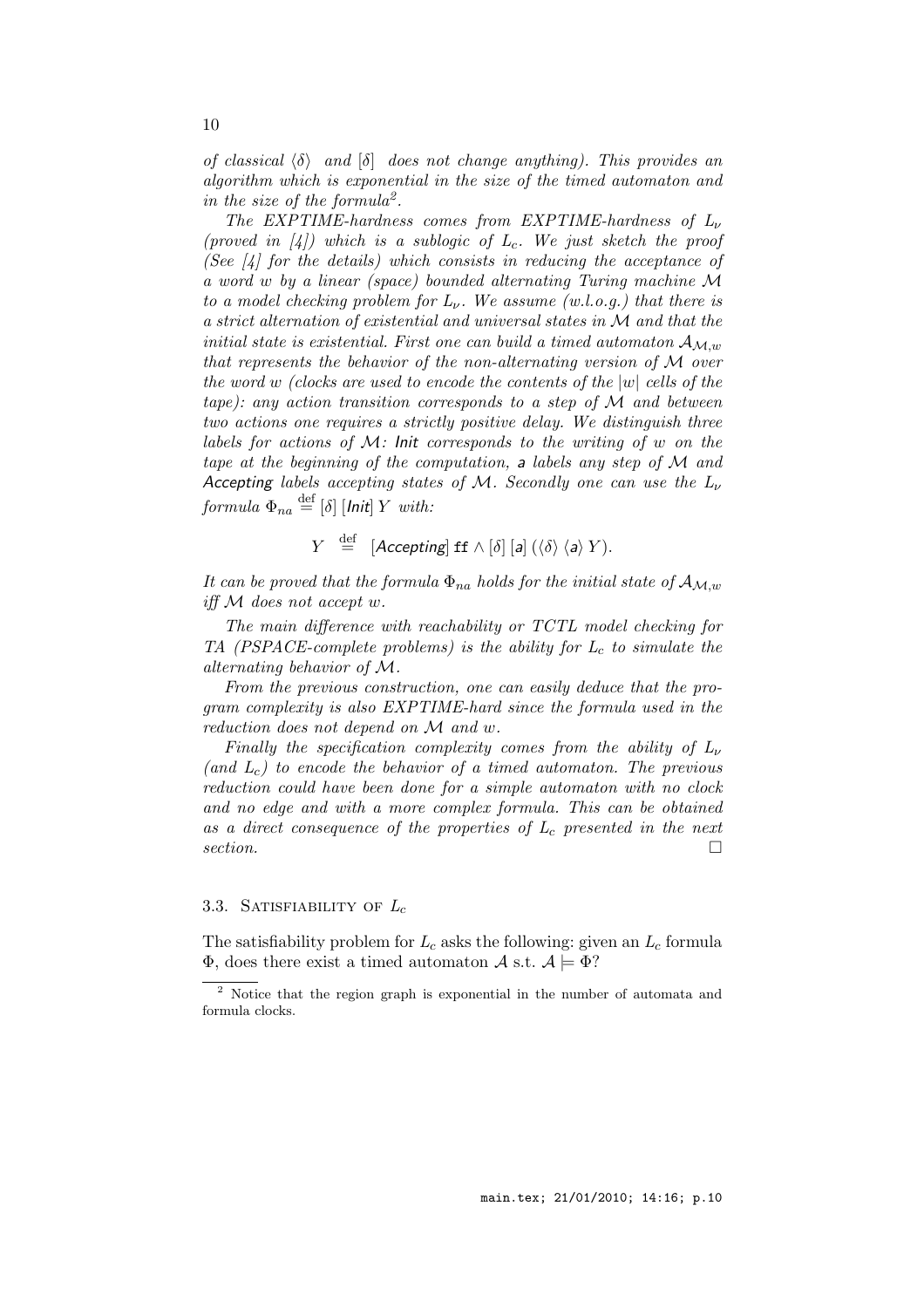The status of the satisfiability problem is still unknown for both  $L_c$ and  $L_{\nu}$  [24]. Note that for many of the timed branching-time temporal logics (like TCTL,  $T_{\mu}$ ) the satisfiability problem is undecidable [5, 8, 19]. For the timed linear-time temporal logics like MTL, satisfiability is undecidable for the (standard) interval-based semantics [19], but is decidable (though non primitive recursive) for the pointwise semantics over finite timed words [30].

Finally, satisfiability under bounded resources (automata with a fixed number of clocks and values of the constants) is decidable for  $L_{\nu}$  [24] and this algorithm can easily be extended to  $L_c$ .

### 4. Expressiveness of  $L_c$

We consider several expressiveness properties of  $L_{\nu}$  and  $L_{c}$ : strong timed bisimilarity and characteristic formulas are investigated in Sections 4.1 and 4.3; Compositionality is presented in Section 4.2 and is an interesting property of  $L_c$ , which enables one to check an  $L_c$  property by computing a quotient formula; Finally, in Section 4.4, we compare the relative expressive power of  $L_c$  and  $L_{\nu}$ .

### 4.1. Strong Timed Bisimilarity

The standard notion of bisimulation [29, 31] can be naturally extended to timed systems. In the context of timed systems, several bisimulation relations are of interest, like the time-abstract bisimulation or the strong timed bisimulation, and in this paper we focus on the latter.

Let  $S_A = (Q_A, q_0^A, \text{Act}, \rightarrow_{S_A})$  and  $S_B = (Q_B, q_0^B, \text{Act}, \rightarrow_{S_B})$  be two TTSs over the same set of actions Act. Let ∼ be a symmetric relation over  $Q_A \times Q_B \cup Q_B \times Q_A$ . We say that this is a strong timed bisimulation whenever the following transfer property holds: if  $q_A \sim q_B$ , then

- 1. for every  $q_A \xrightarrow{a} s_A q'_A$  with  $a \in \text{Act}$ , there exists  $q_B \xrightarrow{a} s_B q'_B$  such that  $q'_A \sim q'_B$ ,
- 2. for every  $q_A \stackrel{t}{\longrightarrow}_{S_A} q'_A$  with  $t \in \mathbb{R}_+$ , there exists  $q_B \stackrel{t}{\longrightarrow}_{S_B} q'_B$  such that  $q'_A \sim q'_B$ .

The two TTSs  $S_A$  and  $S_B$  are said *strongly timed bisimilar* whenever there exists a strong timed bisimulation relation ∼ such that furthermore  $q_0^A \sim q_0^B$ . Two timed automata  $\mathcal{A}_1$  and  $\mathcal{A}_2$  are strongly timed bisimilar if their corresponding TTSs are strongly timed bisimilar. In that case, we write  $\mathcal{A}_1 \cong \mathcal{A}_2$ .

In the following, we show that  $L_{\nu}$  can express strong timed bisimilarity of timed automata.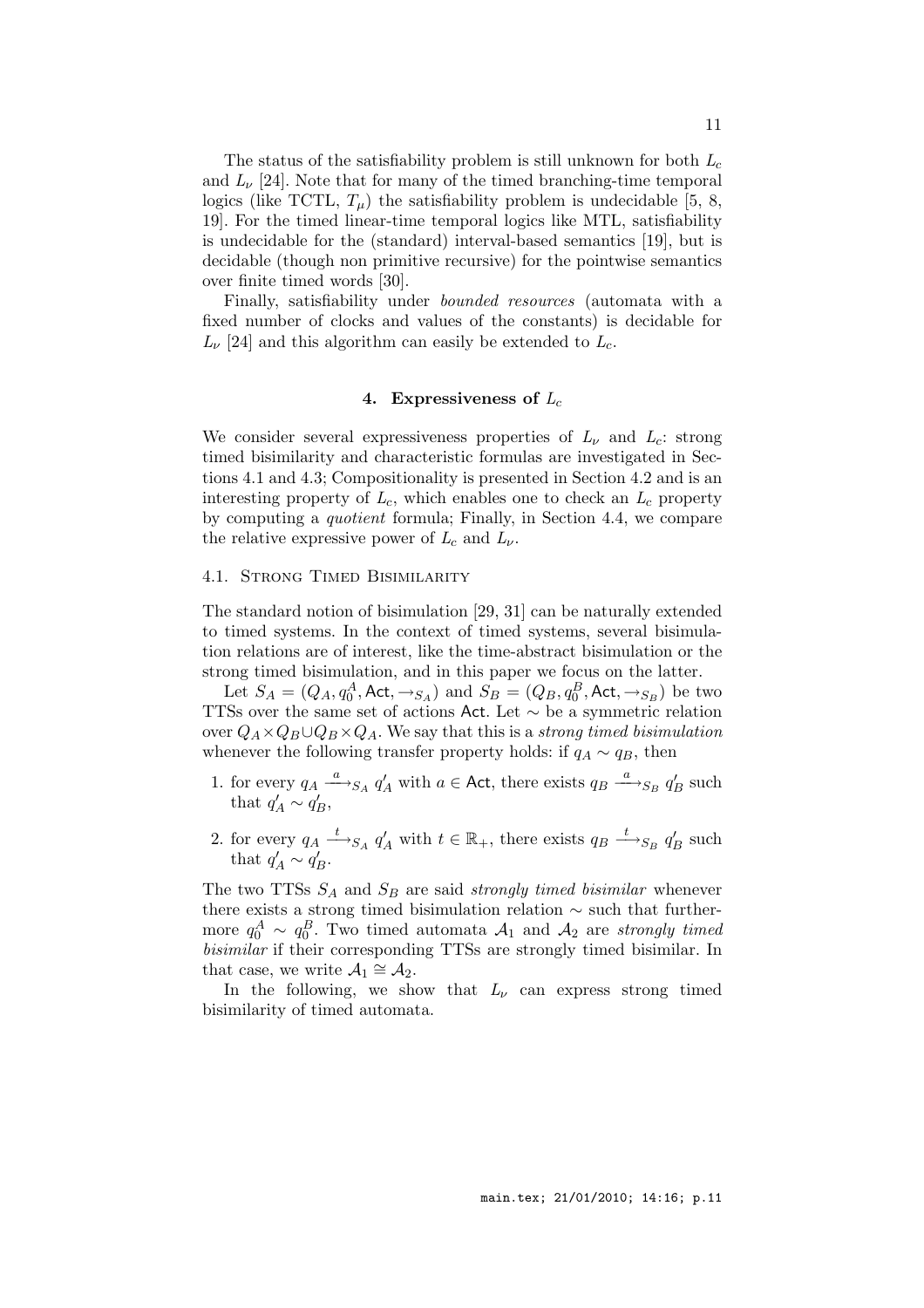Let  $A_i = (L_i, \ell_{i,0}, \text{Act}, X^i, \text{Inv}_i, T_i)$  for  $i = 1, 2$  be two timed automata. Define  $Act_{1,2} = \{a_i \mid a \in Act, i = 1, 2\}$ . Let  $\sigma$  be the binary synchronization function defined as follows: for every  $a \in$  Act, we have  $\sigma(a, \bullet) = a_1$  and  $\sigma(\bullet, a) = a_2$ . With  $\sigma$ , the action transitions of the timed automata are not synchronized in  $(\mathcal{A}_1|\mathcal{A}_2)_{\sigma}$  and they are renamed with a letter from  $Act_{1,2}$  containing the number of the timed automaton that is making the product transition. Note however that the delay transitions are still synchronized: all clocks of the composition evolve synchronously with time.

Now assume  $A_1$  and  $A_2$  have no invariant *i.e.*, for every location  $\ell$ ,  $\mathsf{Inv}_i(\ell) = \mathsf{tt}$  (true). Let Z be defined by the following declaration (fixpoint equation):

$$
Z \stackrel{\text{def}}{=} \bigwedge_{a \in \text{Act}} \left( [a_1] \langle a_2 \rangle Z \wedge [a_2] \langle a_1 \rangle Z \right) \wedge [\delta] Z. \tag{Bisim}
$$

Checking whether  $A_1$  and  $A_2$  are strongly timed bisimilar can be done using formula  $(Bisim)$ :

### THEOREM 3 ([22]).  $\mathcal{A}_1 \cong \mathcal{A}_2$  iff  $(\mathcal{A}_1 | \mathcal{A}_2)_{\sigma} \models Z$ .

Note that the definition of  $Z$  is precisely the definition of the strong timed bisimilarity. Moreover all these results can be easily extended to deal with parallel compositions of timed automata.

When the automata have invariants, the parallel composition  $(\mathcal{A}_1|\mathcal{A}_2)_{\sigma}$  may restrict some behaviors of  $\mathcal{A}_1$  and/or  $\mathcal{A}_2$ : from a configuration  $((\ell_1, \ell_2), v_1v_2)$  of  $(\mathcal{A}_1 | \mathcal{A}_2)_{\sigma}$ , a delay transition  $\stackrel{t}{\longrightarrow}$  is enabled iff it is enabled by both automata. If  $\ell_1$  has an invariant, the parallel composition does not contain delays that violate this invariant even if such delays exist in  $\mathcal{A}_2$ : hence the product  $(\mathcal{A}_1|\mathcal{A}_2)_{\sigma}$  and Z cannot be used as before. To overcome this problem, we define two new timed automata  $\mathcal{A}'_i=((L_i,\ell_{i,0},\mathsf{Act}\cup\{\mathsf{InvFall}\},X^i,\mathsf{Inv}'_i,T'_i))$  where  $\mathsf{InvFall}$  is a fresh action,  $\mathsf{Inv}_i'$  assigns true to every location, and the set of edges  $T_i'$ is defined as follows:

- $\text{-}$  violation of invariant: for every location  $\ell \in L_i$ , there is an edge  $(\ell, \neg \mathsf{Inv}_i(\ell), \mathsf{InvFall}, \varnothing, \ell)$  in  $T'_i;$
- − *strengthened edges:* every edge  $(\ell, g, a, r, \ell')$  in  $T_i$  is replaced by a stronger edge  $(\ell, g \wedge \mathsf{Inv}_i(\ell) \wedge (\mathsf{Inv}_i(\ell')[r \leftarrow 0]), r, \ell')$  in  $T'_i$ , where  $g[r \leftarrow 0]$  denotes the constraint g in which every occurrence of the clocks in r are replaced by the constant 0.

The first type of edges, labelled with the distinguished InvFail action, allows a timed automaton to fire an edge even if the original invariant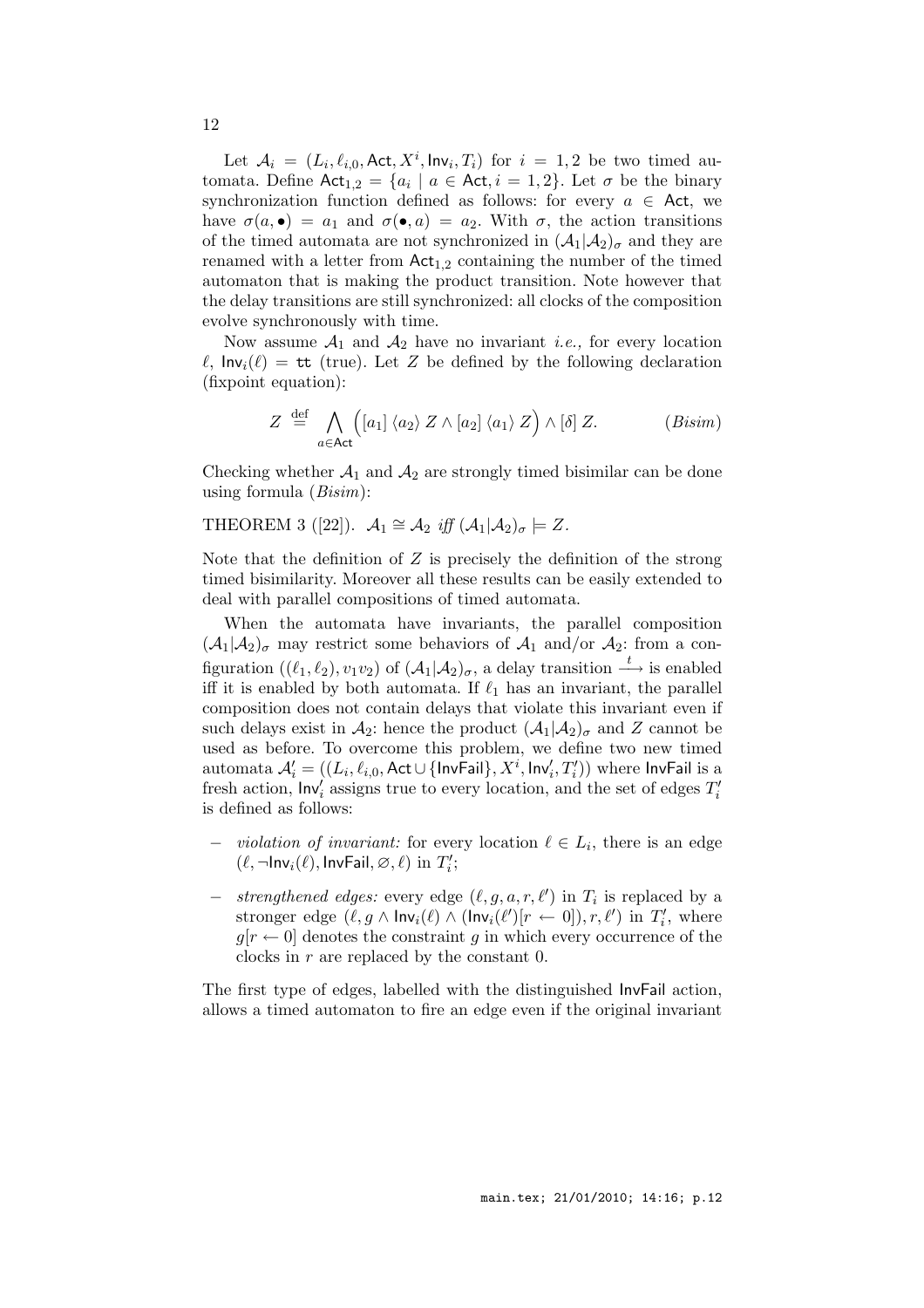is false. The second type of edges corresponds to regular action steps: we add the requirement that in the guard, the current invariant has to be satisfied, and also that the invariant of the target location has to be satisfied by the valuation after the reset (we restrict to transitions that can effectively be taken). Using this construction, we have the following result:

THEOREM 4.  $\mathcal{A}_1 \cong \mathcal{A}_2$  iff  $(\mathcal{A}'_1 | \mathcal{A}'_2)_{\sigma} \models Z'$  with

$$
Z' \stackrel{\text{def}}{=} \bigwedge_{a \in \text{Act} \cup \{\text{InvFail}\}} \left( \left[ a_1 \right] \langle a_2 \rangle Z' \wedge \left[ a_2 \right] \langle a_1 \rangle Z' \right) \wedge \left[ \delta \right] Z'. \quad (Bisim')
$$

**PROOF 2.** A configuration  $(\ell, v)$  of  $\mathcal{A}_i$  is said correct whenever  $v \models$  $Inv_i(\ell)$ . Let  $\sim$  be the largest strong timed bisimulation relation between  $\mathcal{A}_1$  and  $\mathcal{A}_2$ . Consider two correct configurations  $(\ell_1, v_1)$  and  $(\ell_2, v_2)$  of  $A_1$  and  $A_2$  respectively. We prove that the following equivalence holds:

 $(\ell_1, v_1) \sim (\ell_2, v_2) \Leftrightarrow ((\ell_1, \ell_2), v_1v_2)_{(\mathcal{A}'_1|\mathcal{A}'_2)_{\sigma}} \models Z'.$ 

Proof of  $\Rightarrow$ . For  $k \in \mathbb{N}$ , we write  $(\ell_1, v_1) \sim_k (\ell_2, v_2)$  to state that these configurations are strongly timed bisimilar up to depth  $k$  (i.e., for at least k action or delay transitions). We have  $(\ell_1, v_1) \sim_0 (\ell_2, v_2)$  for correct configurations.

Now let  $Z^0$  be tt and let  $Z^{k+1}$  be the formula:

$$
\bigwedge_{a\in\mathsf{Act}\cup\{\mathsf{InvFail}\}} \left([a_1]\ \langle a_2\rangle\ Z^k\wedge [a_2]\ \langle a_1\rangle\ Z^k\right)\wedge [\delta]\ Z^k.
$$

We can prove by induction over k that  $(\ell_1, v_1) \sim_k (\ell_2, v_2)$  implies  $((\ell_1, \ell_2), v_1v_2)_{(\mathcal{A}_1'|\mathcal{A}_2')_\sigma} \models Z^k$ . This is trivial for the basic case  $(k = 0)$ , we now focus on the induction step (from k to  $k + 1$ ).

In the following we remove the subscript  $\mathcal{A}_1^{\prime}|\mathcal{A}_2^{\prime}\rangle_{\sigma}$ " to configurations, and we thus implicitly assume that configurations refer to those of the parallel composition  $(\mathcal{A}'_1 | \mathcal{A}'_2)_{\sigma}$ .

the parametric omposition  $(A_1 | A_2)_{\sigma}$ .<br>Assume  $(\ell_1, v_1) \sim_{k+1} (\ell_2, v_2)$ . Consider the subformula  $[a_1] \langle a_2 \rangle Z^k$ and assume  $((\ell_1, \ell_2), v_1v_2) \xrightarrow{a_1} ((\ell'_1, \ell_2), v'_1v_2)$ . As  $(\ell_1, v_1)$  is a correct configuration, we have that  $v_1 \models \mathsf{Inv}_1(\ell_1)$  and  $(\ell_1, v_1) \stackrel{a}{\longrightarrow} (\ell'_1, v'_1)$ in  $A_1$  with  $v'_1$   $\models$   $\mathsf{Inv}_1(\ell'_1)$ . As  $(\ell_1, v_1) \sim_{k+1} (\ell_2, v_2)$ , there exists  $(\ell_2, v_2) \stackrel{a}{\longrightarrow} (\ell'_2, v'_2)$  in  $\mathcal{A}_2$  such that  $(\ell'_1, v'_1) \sim_k (\ell'_2, v'_2)$ . Invariants in  $\mathcal{A}_2$  are properly satisfied  $(v_2 = Inv_2(\ell_2)$  because  $(\ell_2, v_2)$  is a correct configuration, and  $v'_2$   $\models$   $\mathsf{Inv}_2(\ell'_2)$  because it results from a move in  $\mathcal{A}_2$ ), and there exists thus a move  $((\ell'_1, \ell_2), v'_1v_2) \xrightarrow{a_2} (\ell'_1, \ell'_2), v'_1v'_2)$  in  $(\mathcal{A}'_1|\mathcal{A}'_2)_{\sigma}$ . By induction hypothesis we deduce that  $((\ell'_1, \ell'_2), v'_1v'_2) \models Z^k$ . The same reasoning can be applied to the subformulas  $[a_2] \langle a_1 \rangle Z^k$ .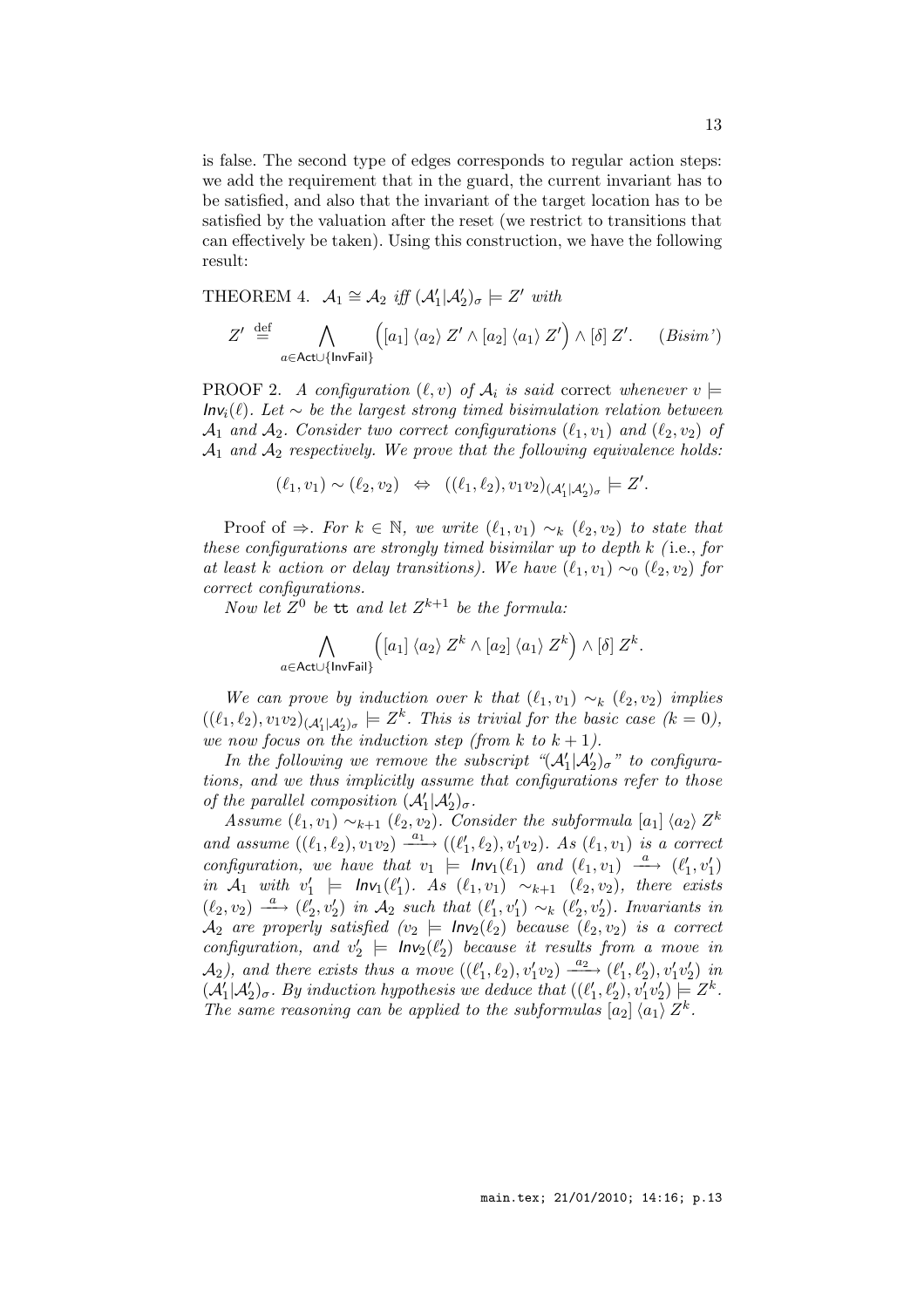Now consider the subformula  $[\delta]$   $Z^k$  and a delay transition  $((\ell_1, \ell_2), v_1v_2) \stackrel{t}{\longrightarrow} ((\ell_1, \ell_2), (v_1v_2) + t)$ . We have to distinguish between several cases:

 $-$  there is no  $\text{InvFail}_{i}\text{-}transition$  enabled from the new configura $tion.<sup>3</sup>$  Thus the two invariants are satisfied while delaying, and there exist delay steps  $(\ell_1, v_1) \stackrel{t}{\longrightarrow} (\ell_1, v_1 + t)$  and  $(\ell_2, v_2) \stackrel{t}{\longrightarrow}$  $(\ell_2, v_2 + t)$  in the original automata  $\mathcal{A}_1$  and  $\mathcal{A}_2$  respectively. Then,  $(\ell_1, v_1 + t) \sim_k (\ell_2, v_2 + t)$  ensures (by induction hypothesis) that  $((\ell_1, \ell_2), (v_1v_2) + t) \models Z^k.$ 

− there is an InvFail1-transition and an InvFail2-transition enabled from the new configuration. By construction of the  $\mathcal{A}'_i$ 's, only actions  $\text{InvFall}_i$  will be enabled afterwards, and they will be enabled with no constraint. Thus clearly,  $Z^k$  holds.

 $-$  the last case, InvFail<sub>1</sub> is enabled and InvFail<sub>2</sub> is not enabled (or the converse) cannot occur because this would mean that  $A_2$  can perform a delay transition which is not possible from  $A_1$  and this is a contradiction with  $(\ell_1, v_1) \sim_{k+1} (\ell_2, v_2)$ .

This clearly entails  $((\ell_1, \ell_2), v_1v_2) \models Z^{k+1}$ .

We now notice that  $(\ell_1, v_1) \sim (\ell_2, v_2)$  iff for every  $k \in \mathbb{N}$ ,  $(\ell_1, v_1) \sim_k (\ell_2, v_2)$ . Applying the previous equivalence, we have that  $(\ell_1, v_1) \sim (\ell_2, v_2)$  iff  $((\ell_1, \ell_2), v_1v_2) \models Z'.$ 

Proof of  $\Leftarrow$ . We show that the following relation R over the correct configurations of  $A_1$  and  $A_2$  is a strong timed bisimulation. The relation  $\mathcal{R}$  is defined as follows:  $(\ell_1, v_1)\mathcal{R}(\ell_2, v_2)$  iff  $((\ell_1, \ell_2), v_1v_2)_{(\mathcal{A}'_1|\mathcal{A}'_2)_{\sigma}} \models Z'.$ We show that it satisfies the transfer property.

Assume  $(\ell_1, v_1) \mathcal{R}(\ell_2, v_2)$  and consider a transition  $(\ell_1, v_1) \stackrel{a}{\longrightarrow}$  $(\ell'_1, v'_1)$  in  $\mathcal{A}_1$ . As  $((\ell_1, \ell_2), v_1v_2) \models [a_1] \langle a_2 \rangle Z'$ , there exists a transition  $((\ell'_1, \ell_2), v'_1v_2) \xrightarrow{a_2} ((\ell'_1, \ell'_2), v'_1v'_2)$  and this last configuration satisfies Z'. This ensures  $(\ell'_1, v'_1) \mathcal{R}(\ell'_2, v'_2)$ . The same holds for a transition from  $(\ell_2, v_2).$ 

Consider a transition  $(\ell_1, v_1) \stackrel{t}{\longrightarrow} (\ell_1, v_1 + t)$  in  $\mathcal{A}_1$ . We know that we have  $((\ell_1, \ell_2), (v_1v_2) + t) \models Z'$ . Thus the configuration satisfies [InvFail<sub>2</sub>]  $\langle$ InvFail<sub>1</sub> $\rangle$  Z: as the invariant Inv<sub>1</sub>( $\ell_1$ ) is satisfied by  $v_1 + t$ , we can deduce that there is no enabled transition labeled with  $InvFall_2$ and then  $v_2 \models \mathsf{Inv}_2(\ell_2)$ . Thus the delay transition  $(\ell_2, v_2) \xrightarrow{t} (\ell_2, v_2+t)$ is enabled in  $A_2$ . Moreover the new configuration of the parallel composition satisfies Z', and then  $(\ell_1, v_1 + t) \mathcal{R}(\ell_2, v_2 + t)$ . Hence R is a strongly timed bisimulation relation.

 $\frac{3}{3}$  Note that in that case no action  $\text{InvFail}_i$  has been enabled while delaying. This is due to the form of the invariants, which are supposed to be constraints in  $\mathcal{C}_{\leq}(X)$ .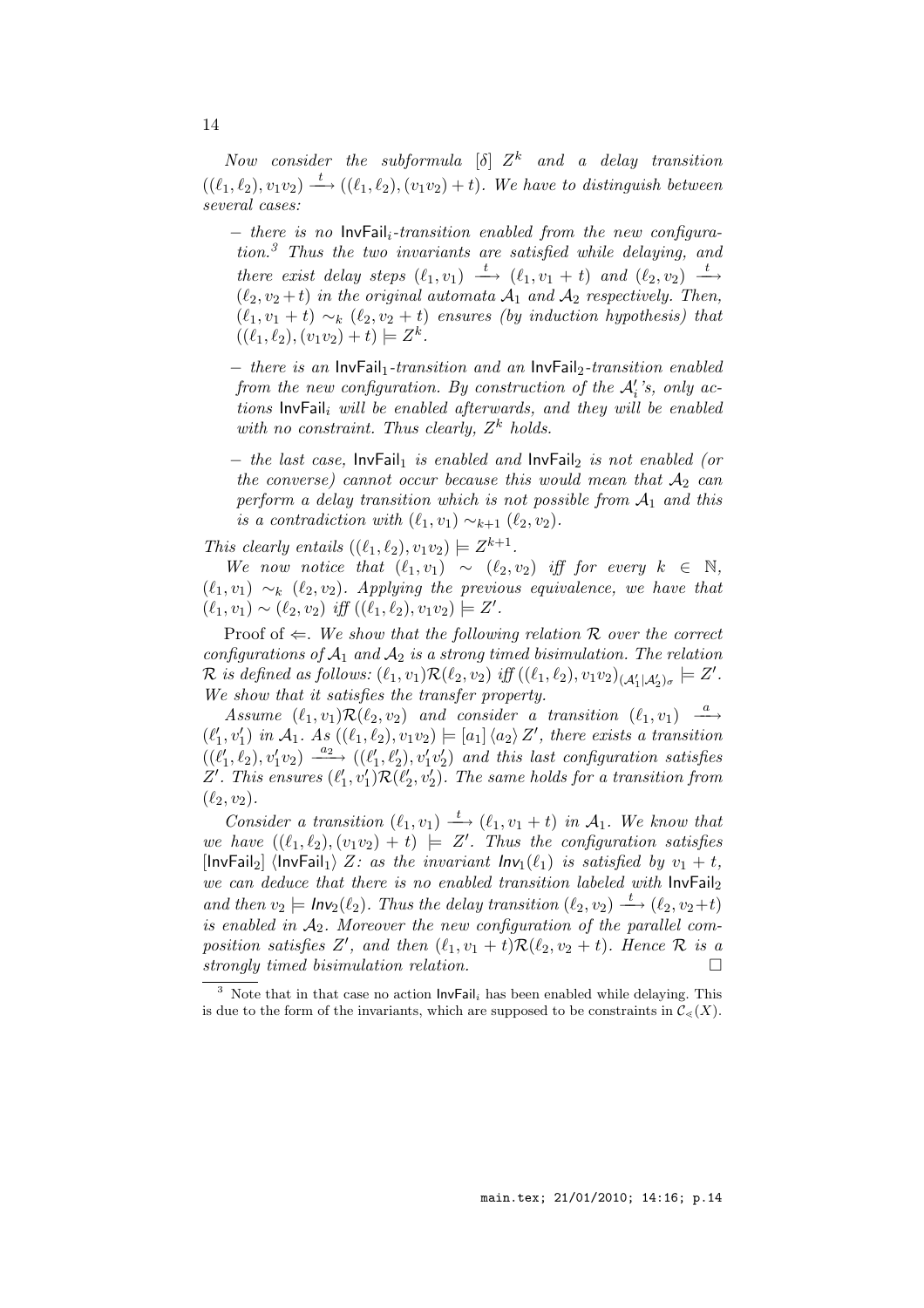#### 4.2. Compositionality

Compositional model checking  $[11]$  is suitable for verifying  $L_c$  properties: given a parallel composition  $(\mathcal{A}_1 | \dots | \mathcal{A}_n)_{\sigma}$  and some  $L_c$  formula  $\Phi$ , one can build a *quotient* formula  $\Phi/\mathcal{A}_1$  such that  $(\mathcal{A}_1 | \dots | \mathcal{A}_n)_{\sigma} \models \Phi$ iff  $(A_2 | ... | A_n)_{\sigma} \models \Phi/A_1$ . The formula  $\Phi/A_1$  integrates the initial property and the pertinent part w.r.t.  $\Phi$  of the behavior of  $\mathcal{A}_1$ . By repeatedly quotienting components from the network into the formula, we will finally be left with the verification problem: check whether  $nil \models \Phi/A_1/ \dots / A_n$  where nil is a timed automaton unable to perform any action transition (it can just let time elapse).

Table II presents the definition<sup>4</sup> of the quotient formulas for  $L_c$  [21, 23, 13] for a network of two timed automata  $\mathcal{A}_1$  and  $\mathcal{A}_2$ . Note that the quotient is defined for a formula  $\varphi$ , a location  $\ell$  of a timed automaton, and a synchronization function  $\sigma$ . In the definition, we assume  $\langle \bullet \rangle \varphi = [\bullet] \varphi = \varphi$ . Note also that the clocks of the quotiented automaton becomes formula clocks in the quotient formula. We use  $\varphi/\mathcal{A}$  to denote the quotiented formula  $\varphi/\ell_0$  where  $\ell_0$  is the initial location of A. Finally any fixpoint variable of  $\Phi$  gives rise to |L| variables in  $\Phi/\mathcal{A}$ . The following theorem extends the result for  $L_{\nu}$  [23] to  $L_c$ :

THEOREM 5. Given two timed automata  $A_1$  and  $A_2$ , a synchronization function  $\sigma$  and an  $L_c$  formula  $\varphi$ , we have the following property for any configuration  $((\ell_1, \ell_2), v_1v_2)$  of  $(\mathcal{A}_1 | \mathcal{A}_2)_f$  and  $u \in \mathbb{R}_+^K$ :

$$
((\ell_1,\ell_2),v_1v_2,u)\models\varphi\quad \textit{iff}\quad (\ell_2,v_2,uv_1)\models\varphi/\ell_1.
$$

PROOF 3. To prove this result we first show that the property holds for any formula without any fixpoint variable. In this case the proof is done by structural induction over the formula. The basic cases are straightforward and we just consider the modalities  $\langle a \rangle$  and  $\langle \delta \rangle_w$ :

 $-$  Assume  $\Psi \stackrel{\text{def}}{=} \langle a \rangle \varphi$  and  $((\ell_1, \ell_2), v_1v_2, u) \models \Psi$ . Then there exist  $b, c \in \mathsf{Act} \text{ such that } \sigma(b, c) = a \text{ and } (\ell_1, v_1) \stackrel{b}{\longrightarrow} (\ell'_1, v'_1) \text{ -- and }$ thus there is a transition  $\frac{5}{2}$   $\ell_1$   $\frac{g,b,r}{g}$   $\ell'_1$  such that  $v_1 \models g, v'_1 =$  $v_1[r \leftarrow 0]$  and  $v'_1 \models \mathit{Inv}(\ell'_1) \rightarrow \mathit{and} (\ell_2, v_2) \xrightarrow{c} (\ell'_2, v'_2)$  such that  $f(b, c) = a$  and  $((\ell'_1, \ell'_2), v'_1v'_2, u) \models \psi$ . By induction hypothesis, we have  $(\ell'_2, v'_2, uv'_1) \models \psi/\ell'_1$ . Then  $(\ell_2, v_2, uv_1) \models g \wedge \langle c \rangle$  (r in  $\psi/\ell'_1$ ). Moreover, since  $v_1[r \leftarrow 0] \models \mathit{Inv}(\ell'_1)$ , we have  $(\ell_2, v_2, uv_1) \models g \land$  $\langle c \rangle$  (r <u>in</u>  $(\ln v(\ell'_1) \wedge v/\ell'_1))$ ).

<sup>&</sup>lt;sup>4</sup> In this table  $\ell$  is a location of  $\mathcal{A}_1$  and  $\sigma$  is the synchronisation function.

<sup>&</sup>lt;sup>5</sup> NB: we assume there exists a transition  $\ell_1 \xrightarrow{\text{tt},\bullet,\varnothing} \ell_1$  for each location  $\ell_1$ .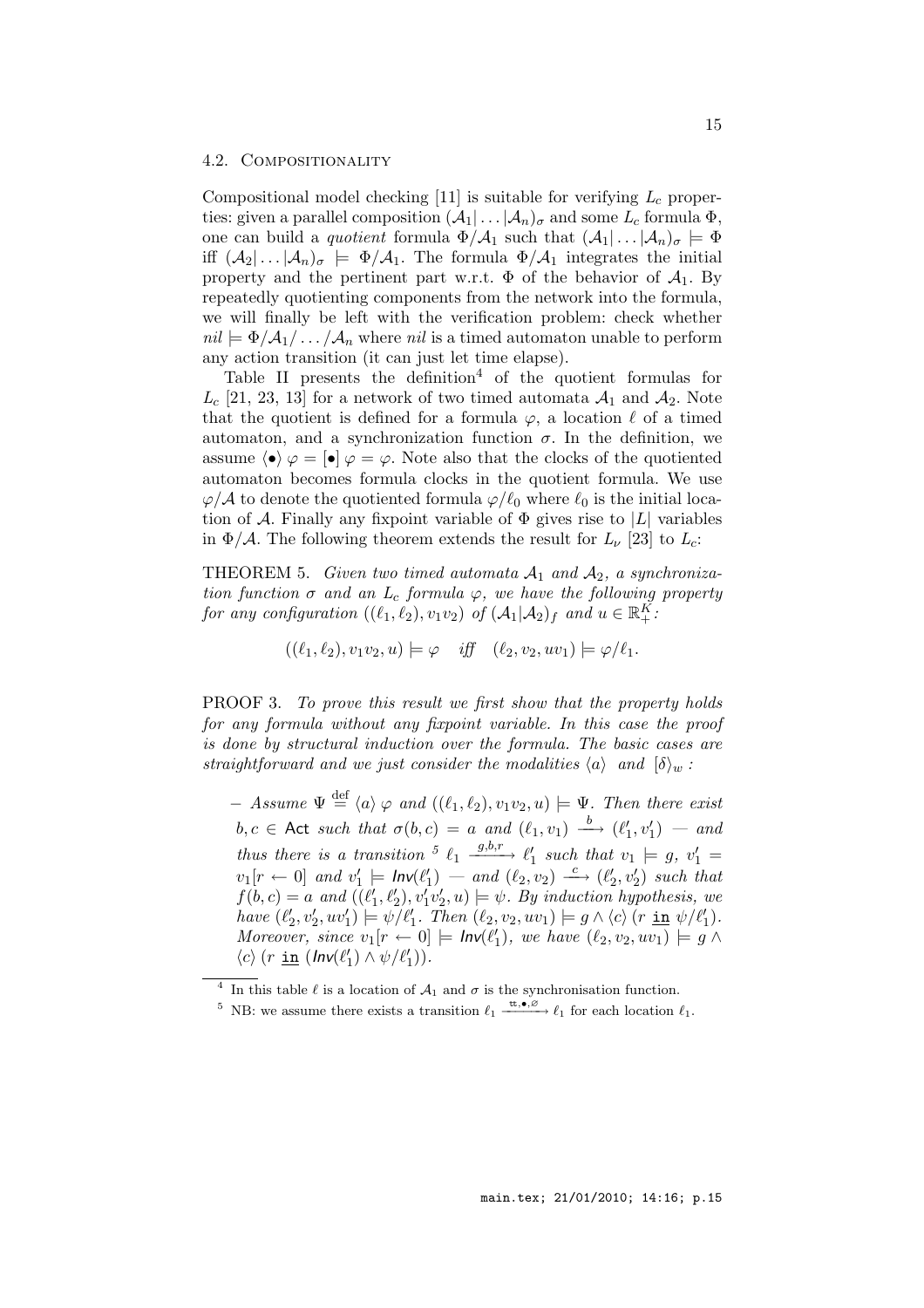Table II. Quotient construction for two timed automata  $A_1$  and  $A_2$ .

$$
(\varphi_1 \wedge \varphi_2)/\ell = (\varphi_1/\ell) \wedge (\varphi_2/\ell) \qquad Z/\ell = Z^{\ell} \text{ where } Z^{\ell} \text{ is an identifier}
$$

$$
(\varphi_1 \vee \varphi_2)/\ell = (\varphi_1/\ell) \vee (\varphi_2/\ell)
$$

$$
(\langle a \rangle \varphi)/\ell = \bigvee_{\ell = g, b, r \to \ell' \text{ in } \mathcal{A}_1 \text{ s.t. } \sigma(b, c) = a}
$$

$$
(\lceil a \rceil \varphi)/\ell = \bigwedge_{\ell = g, b, r \to \ell' \text{ in } \mathcal{A}_1 \text{ s.t. } \sigma(b, c) = a}
$$

$$
(\varphi_1 \lceil \delta \rangle_w \varphi_2)/\ell = (\ln v(\ell) \Rightarrow (\varphi_1/\ell)) \lceil \delta \rangle_w (\ln v(\ell) \wedge (\varphi_2/\ell))
$$

$$
(\varphi_1 \lceil \delta \rangle_s \varphi_2)/\ell = (\ln v(\ell) \Rightarrow (\varphi_1/\ell)) \lceil \delta \rangle_s (\ln v(\ell) \wedge (\varphi_2/\ell))
$$

$$
(x + c \bowtie y + d)/\ell = (x + c \bowtie y + d) \qquad (x \underline{\text{ in }} \varphi)/\ell = x \underline{\text{ in }} (\varphi/\ell)
$$

Assume  $(\ell_2, v_2, uv_1) \models g \land \langle c \rangle$  (r in  $(\text{Inv}(\ell'_1) \land \psi/\ell'_1)$ ). We have  $v_1 \models g$  and  $v_1[r \leftarrow 0] \models \mathsf{Inv}(\ell'_1)$ . Moreover there exists  $(\ell_2, v_2) \xrightarrow{c}$  $(\ell'_2, v'_2)$  such that  $(\ell'_2, v'_2, uv_1[r \leftarrow 0]) \models \psi/\ell'_1$ . By induction hypothesis, we get that  $((\ell'_1, \ell'_2), v_1 [r \leftarrow 0] v'_2, u) \models \psi$ . Clearly we have  $((\ell_1, \ell_2), v_1v_2, u) \models \langle a \rangle \varphi.$ 

 $-$  Assume  $\Psi \stackrel{\text{def}}{=} \varphi_1[\delta\rangle_w \varphi_2$  and  $((\ell_1, \ell_2), v_1v_2, u) \models \Psi$ . First assume that we have  $((\ell_1, \ell_2), (v_1v_2) + d, u + d) \models \varphi_1$  for every d such that  $v_1 + d \models \mathsf{Inv}(\ell_1)$  and  $v_2 + d \models \mathsf{Inv}(\ell_2)$ . <sup>6</sup> By induction hypothesis, we also have  $(\ell_2, v_2 + d, (uv_1) + d) \models \varphi_1/\ell_1$  for any such d. And then we have  $(\ell_2, v_2 + d, (uv_1) + d) \models Inv(\ell_1) \Rightarrow \varphi_1/\ell_1$  for any d such that  $v_2 + d \models Inv(\ell_2)$ . Thus  $(\ell_2, v_2, uv_1) \models \Psi/\ell_1$ . Now assume that there exists a d such that  $v_1 + d \models Inv(\ell_1), v_2 + d \models Inv(\ell_2),$  $((\ell_1, \ell_2), (v_1v_2) + d, u + d) \models \varphi_2$ , and for every  $d' < d$ , we have  $((\ell_1, \ell_2), (v_1v_2) + d', u + d') \models \varphi_1$ . Clearly we also have  $(\ell_2, v_2 +$  $d'(u_1) + d'$  =  $\mathsf{Inv}(\ell_1) \Rightarrow \varphi_1/\ell_1$  and  $(\ell_2, v_2 + d, (uv_1) + d)$  =  $Inv(\ell_1) \wedge \varphi_2/\ell_1$  and we can deduce  $(\ell_2, v_2, uv_1) \models \Psi/\ell_1$ .

Now assume  $(\ell_2, v_2, uv_1) \models (Inv(\ell_1) \Rightarrow \varphi_1/\ell_1) [\delta\rangle_w (Inv(\ell_1) \land \varphi_2/\ell_1).$ Then, there two cases:

 $\overline{6}$  Note that it implies in particular that it is possible to delay for d units of time from  $((\ell_1, \ell_2), v_1v_2)$  in  $(\mathcal{A}_1 | \mathcal{A}_2)_f$ .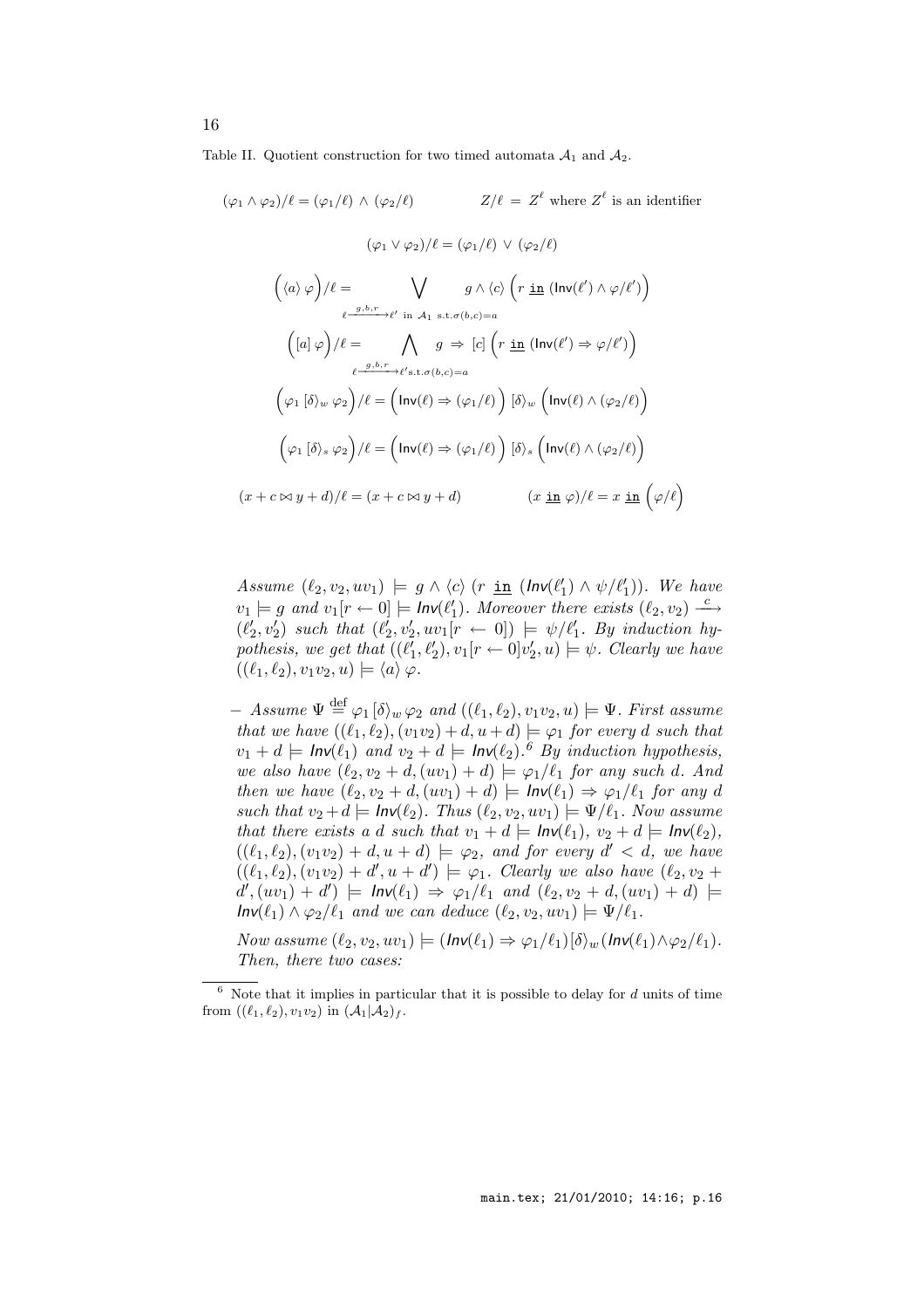- either: for any delay s.t.  $v_2 + d \models \mathsf{Inv}(\ell_2)$ , we have  $(\ell_2, v_2 +$  $d, uv_1 + d$  =  $\mathsf{Inv}(\ell_1) \Rightarrow \varphi_1/\ell_1$ , and this entails that after any delay satisfying  $Inv(\ell_1) \wedge Inv(\ell_2)$ , we have  $\varphi_1/\ell_1$ . By i.h., we have  $((\ell_1, \ell_2), v_1v_2, u) \models [\delta] \varphi_1$  and then  $((\ell_1, \ell_2), v_1v_2, u) \models$  $[\delta] \varphi_1 [\delta \rangle_w \varphi_2$ .
- or: there is a delay d s.t. (1)  $v_2 + d \models Inv(\ell_2), (2) (\ell_2, v_2 + d)$  $d, uv_1 + d \models Inv(\ell_1) \wedge \varphi_2$  $ell_1$  and (3) for any  $d' < d$ , we have  $(\ell_2, v_2 + d', uv_1 + d') \models$  $Inv(\ell_1) \Rightarrow \varphi_2/\ell_1$ . As  $v_1+d \models Inv(\ell_1)$ , we have  $v_1+d' \models Inv(\ell_1)$ for any  $d' < d$ . By i.h., we can deduce  $((\ell_1, \ell_2), v_1v_2, u)$   $\models$  $\varphi_1$   $\langle \delta \rangle_w \varphi_2$ .

Now consider a formula  $\Phi$  with a set of fixpoint variables  $Z_1, \ldots, Z_n$ and a declaration  $\mathcal D$  assigning a definition  $\mathcal D(Z_i)$  to every  $Z_i$ . We now consider the unfolding of the variables  $Z_j$ 's.

Let  $Z_i^{(0)}$  $\mathcal{E}_i^{(0)}$  be the formula  $\mathsf{tt}$  and, given  $k \in \mathbb{N}$ , let  $Z_i^{(k+1)}$  $i^{(\kappa+1)}$  be the formula  $\mathcal{D}(Z_i)[Z_j \leftarrow Z_j^{(k)}$  $[\zeta^{(\kappa)}_j]_{j=1...n},$  that is the formula  $\mathcal{D}(Z_i)$  where any occurrence of the variable  $Z_j$  is replaced by  $Z_j^{(k)}$  $j_j^{(k)}$  for  $j = 1, \ldots, n$ . Finally we use  $\Phi^{(k)}$  to denote the formula  $\Phi[Z_j \leftarrow Z_j^{(k)}]$  $j^{(k)}$  for  $j=1,\ldots,n$ .

Thus  $\Phi^{(k)}$  is a variable-free formula and corresponds to the k-th unfolding of formula Φ. Consider a configuration s of a timed automaton, and assume  $s \not\models \Phi$ , this implies that there exists some k such that  $s \not\models \Phi^{(k)}$ .

Moreover one can easily show that  $(\Phi^{(k)})/\ell$  is syntactically similar to  $(\Phi/\ell)^{(k)}$ . From this observation one can prove that the result holds for the full logic. Indeed assume  $((\ell_1, \ell_2), v_1, v_2, u) \not\models \Phi$ , then there exist k such that  $((\ell_1, \ell_2), v_1, v_2, u) \not\models \Phi^{(k)}$ . From the first part of the proof, we deduce that we have  $(\ell_2, v_2, uv_1) \not\models (\Phi^{(k)})/ \ell_1$ . Thus we have  $(\ell_2, v_2, uv_1) \not\models (\Phi/\ell_1)^{(k)}$  and then  $(\ell_2, v_2, uv_1) \not\models \Phi/\ell_1$ . The converse is  $obtained \textit{ in a similar way.}$ 

This technique avoids the construction of the exponentially large product corresponding to the parallel composition  $(\mathcal{A}_1 | \dots | \mathcal{A}_n)_{\sigma}$ . However it is fair noticing that this complexity is somehow transferred to the formula: the size of the quotient formula  $\Phi/A_1$  is in  $O(|\Phi| \cdot |A_1|)$ . Hence, in order to be used in practice, the compositional method needs to be coupled with reductions (and heuristics therefor): after every quotienting operation, we apply reduction rules in order to keep the size of the formula as small as possible (see [23] for a description of some of these reductions).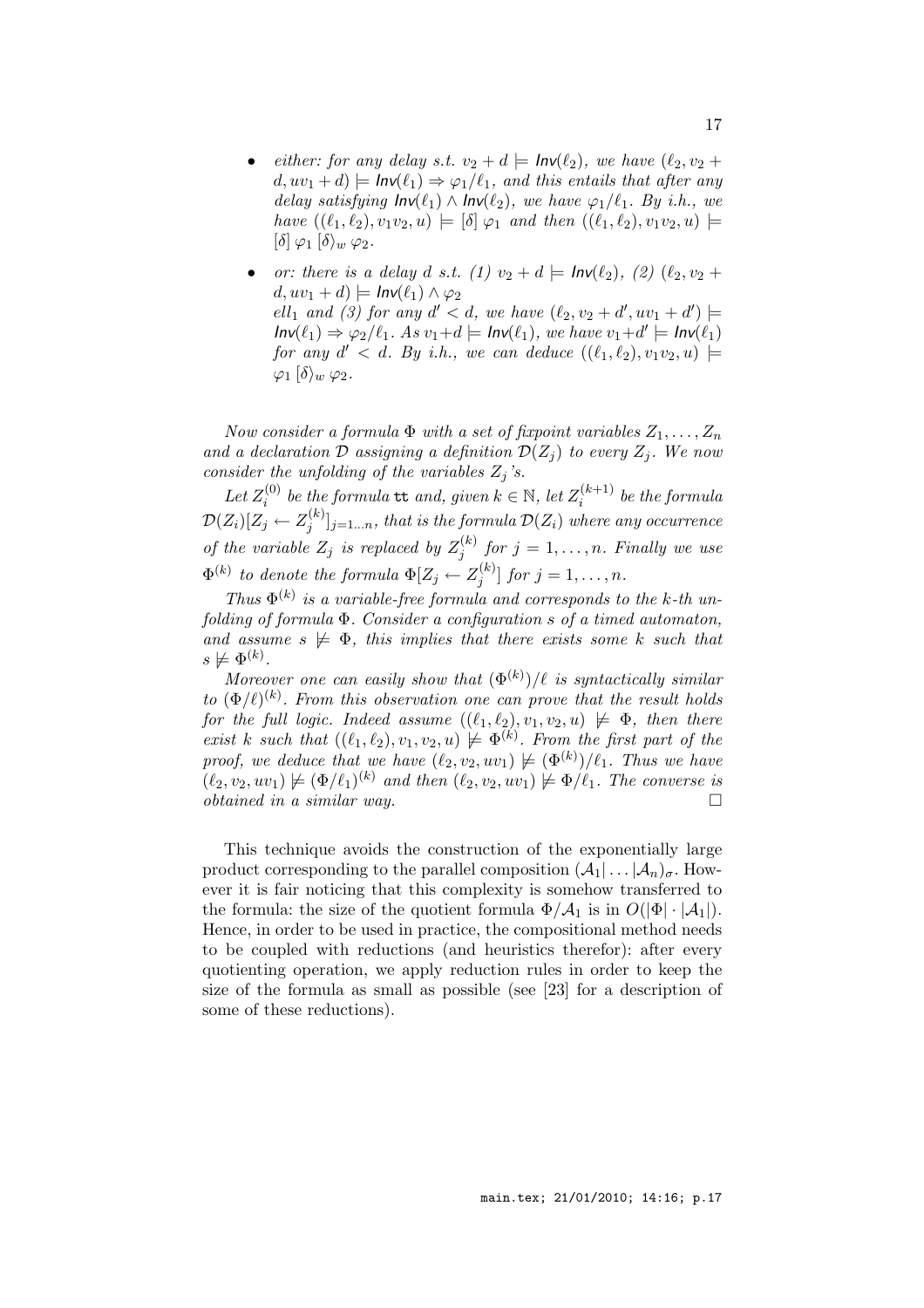The tool CMC (Compositional Model Checker)<sup>7</sup> implements this method for the verification of  $L_c$  properties for timed automata. This technique has also been extended to linear hybrid systems [16].

### 4.3. Characteristic Formulas for Timed Automata

Given a timed automaton  $A = (L, \ell_0, \text{Act}, X, \text{Inv}, T)$ , it is possible to build an  $L_{\nu}$  formula  $\Phi_{\mathcal{A}}$  that precisely characterizes the behavior of  $\mathcal{A}$  in the following sense: a timed automaton will be strongly timed bisimilar to A iff it satisfies  $\Phi_{\mathcal{A}}$ . This construction can be done directly from the definition of  $A$  [24, 3] or it can be seen as a consequence of (1) the ability to express strong timed bisimilarity and  $(2)$   $L_c$  be compositional. Indeed consider the variable  $Z'$  defined by Equation ( $Bisim'$ ), page 13 to express strong timed bisimilarity; then the formula  $Z^{\prime \ell_0}$  defined as the quotient<sup>8</sup>  $Z'/\ell_0$  satisfies the following property for every timed automaton  $B$ :

$$
\mathcal{A}\cong\mathcal{B}\quad \text{iff}\quad \mathcal{B}'\models {Z'}^{\ell_0}
$$

where  $\mathcal{B}'$  is the timed automaton without invariant described in Section 4.1.

Thus, the timed modal logic  $L_{\nu}$  (and its superset  $L_c$ ) is expressive enough to express characteristic formulas for timed automata.

### 4.4. COMPARING  $L_{\nu}$  and  $L_{c}$

Two formulas  $\varphi$  and  $\psi$  are *equivalent* over timed automata whenever for every timed automaton  $\mathcal{A}, \mathcal{A} \models \varphi \Leftrightarrow \mathcal{A} \models \psi$ . A formula  $\varphi$  can be expressed in a logic  $L$  (over timed automata) whenever there exists a formula  $\psi \in L$  equivalent to  $\varphi$ . A logic L is at least as expressive as a logic  $L'$  whenever every formula  $\varphi'$  can be expressed in  $L$ . A logic  $L$  is strictly more expressive than a logic  $L'$  whenever it is at least as expressive as  $L'$ , and there exists moreover some formula  $\varphi \in L$  that cannot be expressed in  $L'$ . Two logics  $L$  and  $L'$  are equally expressive (or have the *same expressiveness*) whenever  $L$  is at least as expressive as  $L'$  and  $L'$  is at least as expressive as  $L$ .

The operator  $\{\delta\}_{w}$  has been added to  $L_{\nu}$  [13] in order to express controllability (see the next section, where we will see that the modalities  $\langle \delta \rangle$  and  $\delta$  are respectively too weak or too strong for specifying some natural control properties).

The expressiveness gap between  $L_c$  and  $L_{\nu}$  is for instance witnessed by the classical CTL-like formula  $E\varphi W\psi$ , which expresses that "there

 $7 \text{ Cf. http://www.1sv.ens-cachan.fr/~f1/cmcweb.html.}$ 

<sup>&</sup>lt;sup>8</sup> With a declaration assigning a definition to every new identifier  $Z^{\ell}$ .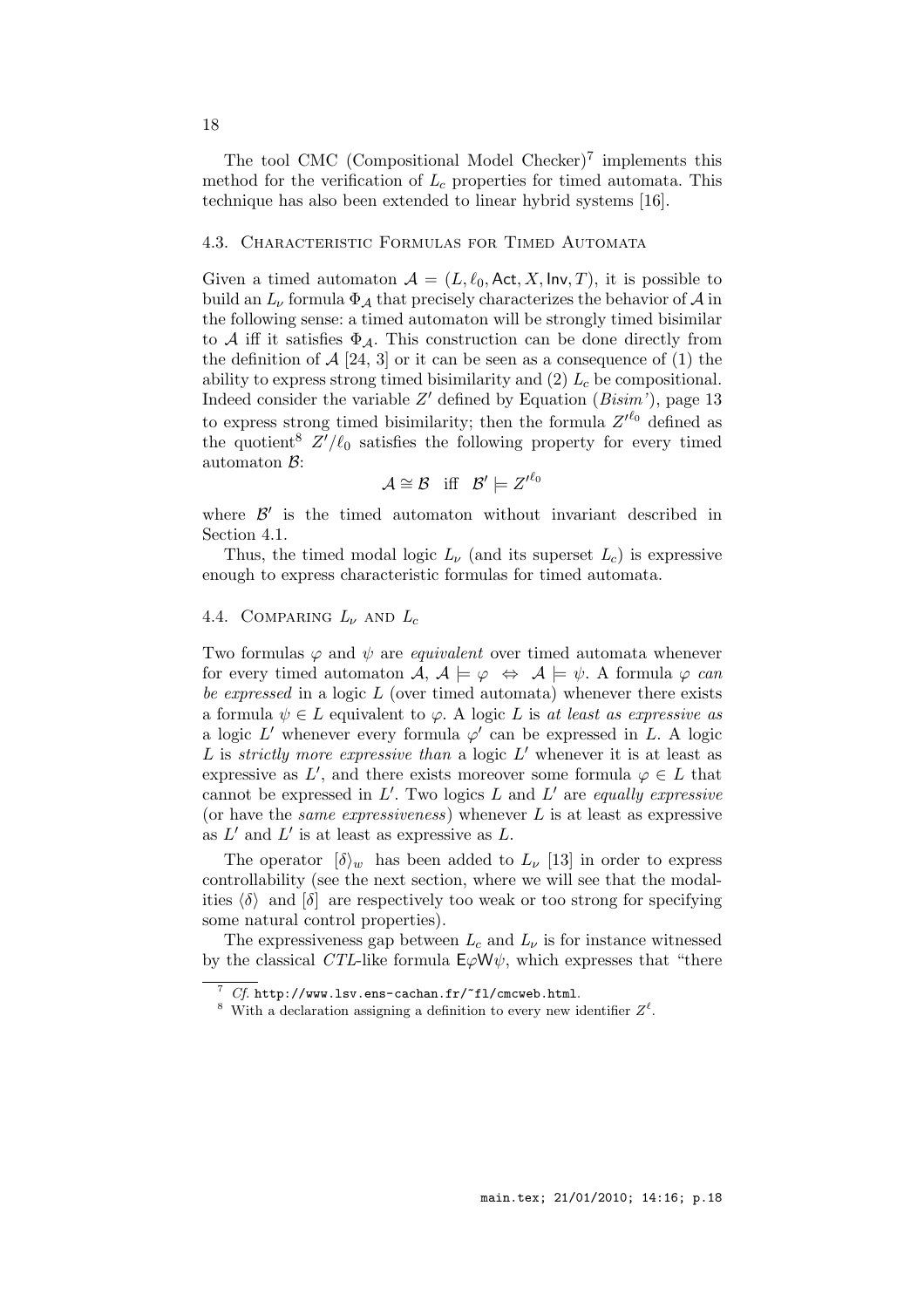exists a path along which either  $\varphi$  always holds, or  $\psi$  holds at some point and before that point  $\varphi$  holds" (W stands for the weak-until operator). In classical (discrete) Kripke structures, this property can be expressed as the greatest fixpoint of the equation  $Y \stackrel{\text{def}}{=} \psi \vee (\varphi \wedge \mathsf{EX} Y)$ , where EX denotes the next-state operator. In our timed framework, this operator makes no sense because time-elapsing is continuous. And actually, it is the case that the property  $E\varphi W\psi$  cannot be expressed in  $L_{\nu}$ . Indeed from a current state, we need to express that there is a way of letting time elapse such that all visited states satisfy  $\varphi$ , until a state where an action can be performed and so on. The formula  $\langle \delta \rangle \xi$  allows us to specify that after some delay, the property  $\xi$  holds, but there is no requirement on the intermediary states. And the formula  $\delta \xi$  requires that *any* state reachable *via* a delay transition has to satisfy  $\xi$ . This is not sufficient to express  $E\varphi W\psi$ , and this is precisely the role of the new modalities  $\{\delta\}_w$  and  $\{\delta\}_s$ , as already mentioned in Section 2. Formally:

THEOREM 6 ([13]).  $L_c$  is strictly more expressive than  $L_{\nu}$  over timed automata.

This result is based on the following technical lemma. Let Φ be the  $L_c$ -formula ([a] **ff**)  $\delta$ <sub>*w*</sub> ( $\langle b \rangle$  **tt**).

LEMMA 1 ([13]). Formula  $\Phi$  cannot be expressed in  $L_{\nu}$  (over timed automata).

The full proof of this lemma is given in Appendix A, but we give general ideas below.

PROOF 4 (Idea). The difficulty in the proof is that it is not possible to find two timed automata A and B such that  $A \models \Phi$ ,  $B \not\models \Phi$  and  $A \models$  $\psi \Leftrightarrow \mathcal{B} \models \psi$  for every  $\psi \in L_{\nu}$ . Indeed as we have seen in Section 4.3,  $L_{\nu}$  formulas allow us to distinguish between two timed automata that are not bisimilar and if  $\mathcal{A} \models \Phi$  and  $\mathcal{B} \not\models \Phi$ , then  $\mathcal{A} \not\cong \mathcal{B}$ .

This is a classical problem in temporal logic [18] where one shows that two temporal logics may have different expressive powers yet have the same distinguishing power. This is why proving that a logic is more expressive than another one can be a rather involved task.

The general idea of the proof is to build two families of timed automata  $(\mathcal{A}_i)_{i\geq 1}$  and  $(\mathcal{A}'_i)_{i\geq 1}$  such that for every integer i,  $\mathcal{A}_i \models \Phi$ whereas  $A'_i \not\models \Phi$ . We then prove that if  $\Phi$  could be expressed equivalently as formula  $\Psi \in L_{\nu}$  (over timed automata), then there would exist some integer  $i \geq 1$  such that  $\mathcal{A}'_i \models \Psi$ , which is a contradiction.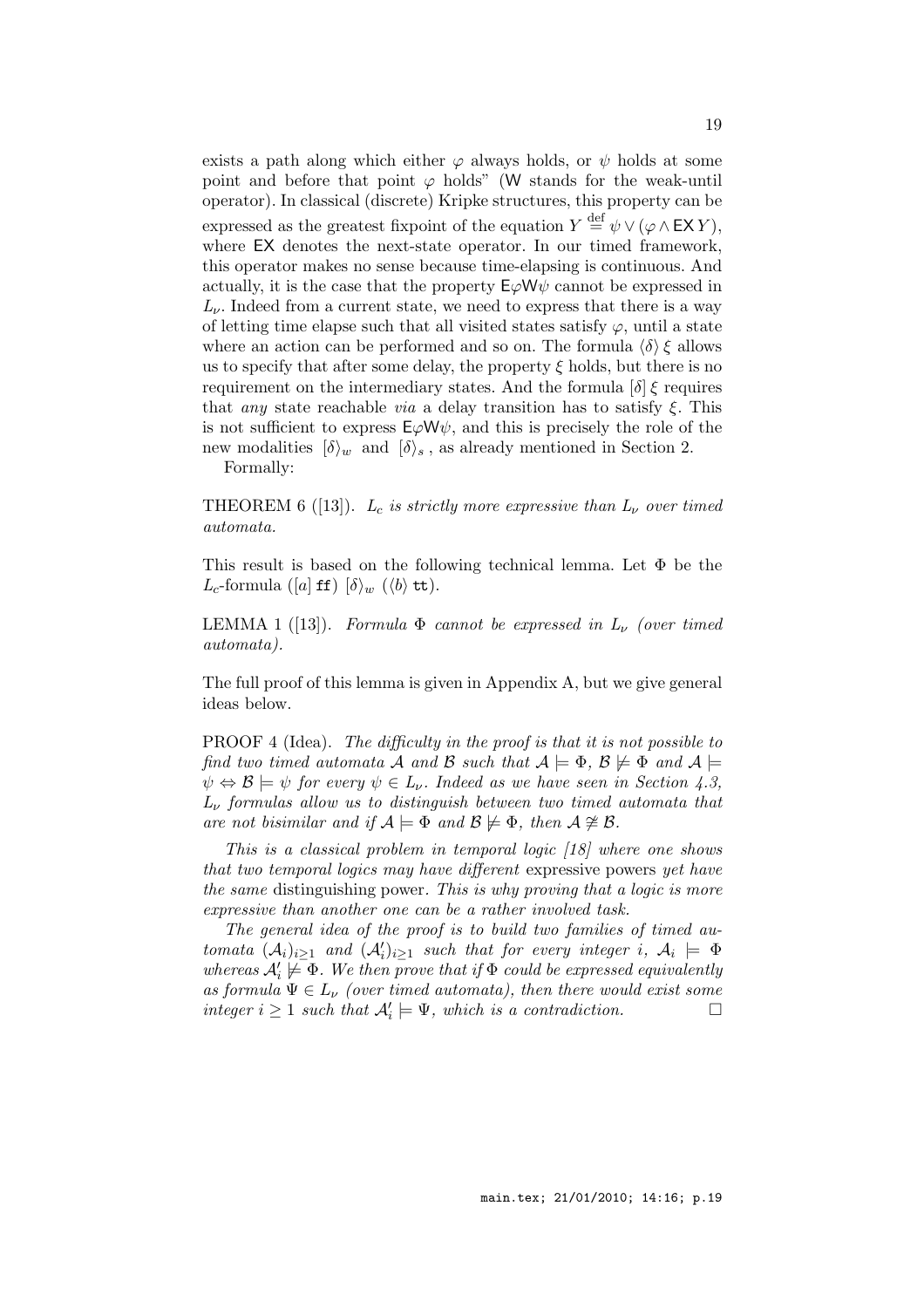### 5. From Controllability to Model Checking

The main motivation for adding the operator  $\langle \delta \rangle_w$  to  $L_\nu$  was to express controllability properties. The control problem asks the following:

"Given a plant  $P$  and a control objective  $\Phi$ , is there a controller C such that the supervised system  $\mathcal{C}(\mathcal{P})$  satisfies  $\Phi$ ?"

The control problem is more general than the verification problem. The plant  $P$  is a (timed) automaton describing the system and its environment, and has two types of actions: controllable actions and uncontrollable actions. The controller can only act on controllable actions in order to restrict the behavior of  $P$  and enforce the property  $\Phi$ . Moreover the *supervised system*  $\mathcal{C}(\mathcal{P})$  can be seen as a simple synchronization function on controllable actions between the two automata (or TTS) that represent  $\mathcal C$  and  $\mathcal P$ .

In the sequel, we will consider two different kinds of controllers: the *sampling* controllers (performing an action every  $\Delta$  time units,  $\Delta$ being fixed), or the more general case of *continuous* controllers that can react in dense-time, the only constraint being that at least  $\Delta$  time units elapse between two controllable actions.

In the remainder of this section, we show that when the control objective belongs to a *deterministic* fragment of  $L_c$ , it is possible to reduce the control problem (the existence of a controller) to a model checking problem. More precisely, given  $P$  a timed automaton and  $\Phi$  a formula in the deterministic fragment of  $L_c$ , the existence of a controller C such that  $\mathcal{C}(\mathcal{P}) \models \Phi$  can be reduced to the model checking problem  $(\mathcal{P}|\mathcal{A}_{\Delta})_{\sigma} \models \Phi'$ , where  $\mathcal{A}_{\Delta}$  is a simple timed automaton describing the type of the controller (sampling, or continuous),  $\sigma$  synchronizes controllable actions and  $\Phi'$  is an  $L_c$  formula that can be constructed automatically from Φ.

Note that if  $\Phi'$  holds in  $(\mathcal{P}|\mathcal{A}_{\Delta})_{\sigma}$ , we know that there exists a controller. However this controller is a TTS and it may be not definable as a timed automaton. Synthesizing a timed automaton  $\mathcal C$  which is a controller is closely related to the satisfiability problem for  $L_{\nu}$ , and the control problem is an open problem when the control objective is in  $L_{\nu}$ and  $\mathcal C$  is required be a timed automaton.

### 5.1. Plants, Controllers, Controlled Plants

DEFINITION 3 (Plant). A plant is a timed automator  $P =$  $(L, \ell_0, \text{Act}, X, \text{Inv}, T)$  such that:

1. Act is partitioned into controllable actions  $(\mathsf{Act}_c)$  and uncontrollable  $actions (\mathsf{Act}_u);$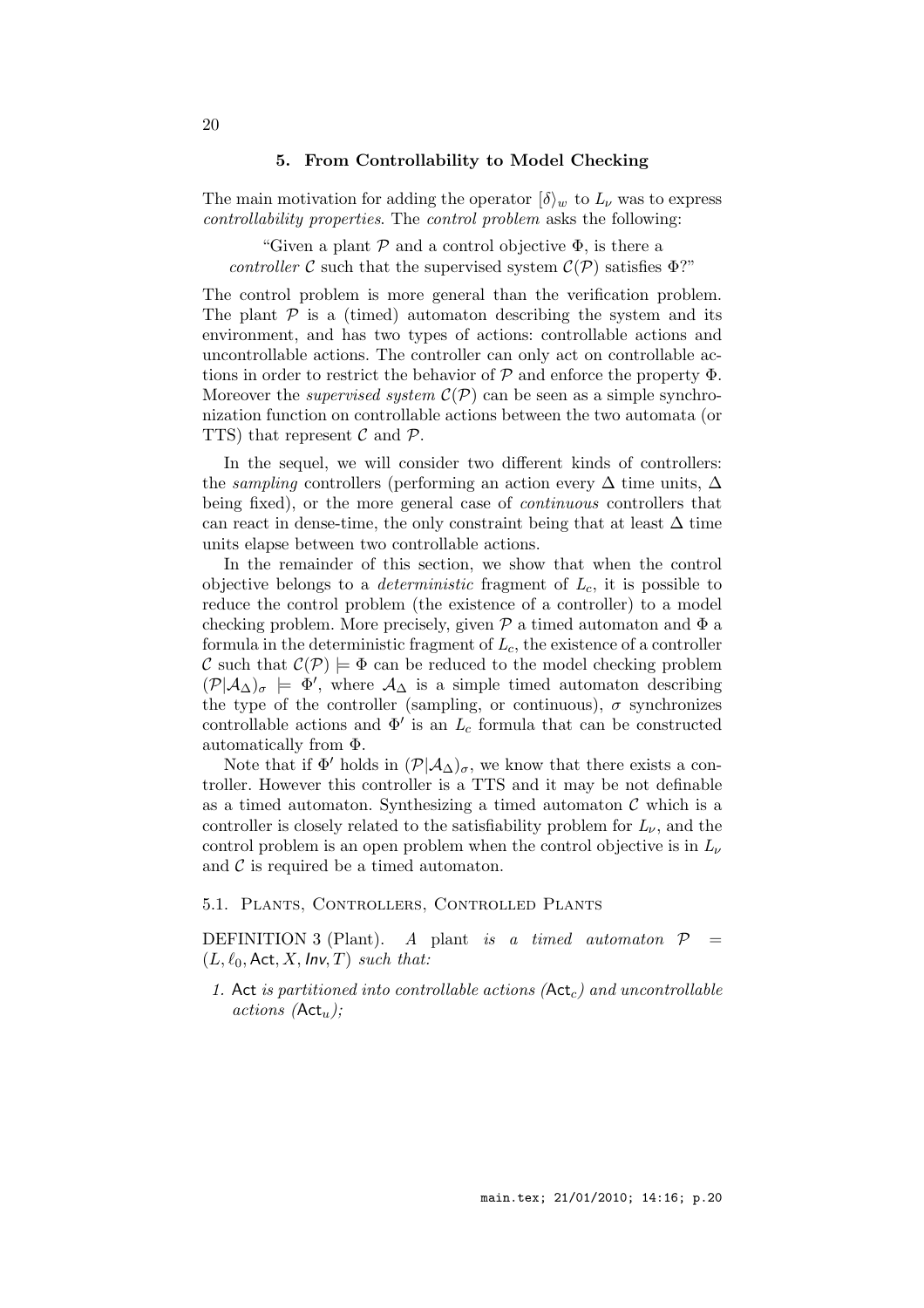- 2. it is deterministic w.r.t. every  $a \in \mathsf{Act}_c$ , i.e. for two distinct transitions  $\ell \xrightarrow{g_1, a, r_1} \ell_1$  and  $\ell \xrightarrow{g_2, a, r_2} \ell_2$  with  $a \in \text{Act}_c$ , the constraint  $g_1 \wedge g_2$  is not satisfiable;
- 3. in every state  $(\ell, v)$  the timed automaton  $P$  can let time elapse or do an uncontrollable action.

A controller [27] for a plant, is a function that during the evolution of the system constantly gives information as to what should be done in order to ensure a control objective Φ. In a given state the controller can either i) enforce some particular *controllable* action or  $ii$  do nothing at this point, just wait, which will be denoted by the special symbol λ. Of course a controller cannot prevent uncontrollable actions from occurring. Nevertheless, we assume that the controller can disable a controllable action at any time, and this will not block the plant due to the point 3 in the definition of a plant

Let  $S = (Q, q_0, \text{Act}, \rightarrow_S)$  be a TTS. Given a run  $\rho = s_0 \stackrel{e_1}{\longrightarrow_S}$  $s_1 \xrightarrow{e_2} s \cdots \xrightarrow{e_n} s_n \cdots$  in a TTS S (NB:  $e_i \in \text{Act} \cup \mathbb{R}_+$ ), we denote by  $first(\rho) = s_0$ . If  $\rho$  is finite,  $last(\rho)$  denotes the last state of  $\rho$ . Runs $(q, S)$  (resp. Runs<sup>F</sup> $(q, S)$ ) is the set of runs (resp. finite runs) in S starting from state q and  $\mathsf{Runs}(S) = \mathsf{Runs}(q_0,S)$  (resp.  $\mathsf{Runs}^F(S) =$ Runs<sup> $F(q_0, S)$ </sup> is the set of runs (resp. finite runs) starting from the initial state  $q_0$ . We use  $s \xrightarrow{e}_{S}$  as a shorthand for "∃s' s.t.  $s \xrightarrow{e}_{S} s$ " and extend this notation to finite runs  $\rho \stackrel{e}{\longrightarrow}_S$  whenever  $last(\rho) \stackrel{e}{\longrightarrow}_S$ . Finally, given a plant  $P$ , we use  $S_P$  to denote the TTS corresponding to the semantics of P.

DEFINITION 4 (Controller). Let  $\mathcal{P} = (L, \ell_0, \text{Act}, X, \text{Inv}, T)$  be a plant. A controller over  $\mathcal P$  is a function f from  $\mathsf{Runs}^F(S_{\mathcal P})$  to  $\mathsf{Act}_c \cup \{\lambda\}$  that satisfies:<sup>9</sup>  $\forall \rho \in \mathsf{Runs}^F(S_{\mathcal{P}}), f(\rho) \in \{a_c \mid \rho \xrightarrow{a_c} S_{\mathcal{P}}\} \cup \{\lambda\}.$ 

The purpose of a controller  $f$  for a plant  $P$  is to restrict the set of behaviors in  $S_{\mathcal{P}}$  in order to ensure that some property holds. Supervising (or closing) the plant  $P$  with f produces a set of runs (or TTS) corresponding to the controlled plant, as defined below.

DEFINITION 5 (Controlled plant). Let  $\mathcal{P} = (L, \ell_0, \text{Act}, X, \text{Inv}, T)$  be a plant,  $q \in Sp$  and f a controller for P. The controlled plant  $f(S_{\mathcal{P}}, q)$ is the reachable part of the TTS  $(Runs<sup>F</sup>(q, S_{\mathcal{P}}), q, \text{Act}, \rightarrow_{\mathcal{P},f,q})$  defined as follows: if  $\rho \in$  Runs<sup>F</sup>(S<sub>P</sub>, q), then there will be a transition

$$
\rho \xrightarrow{e} \mathcal{P}, f, q \ (\rho \xrightarrow{e} \mathcal{P} \ q')
$$

whenever one of the three following conditions is satisfied:

 $9$  In game theory, a controller is called a *strategy*.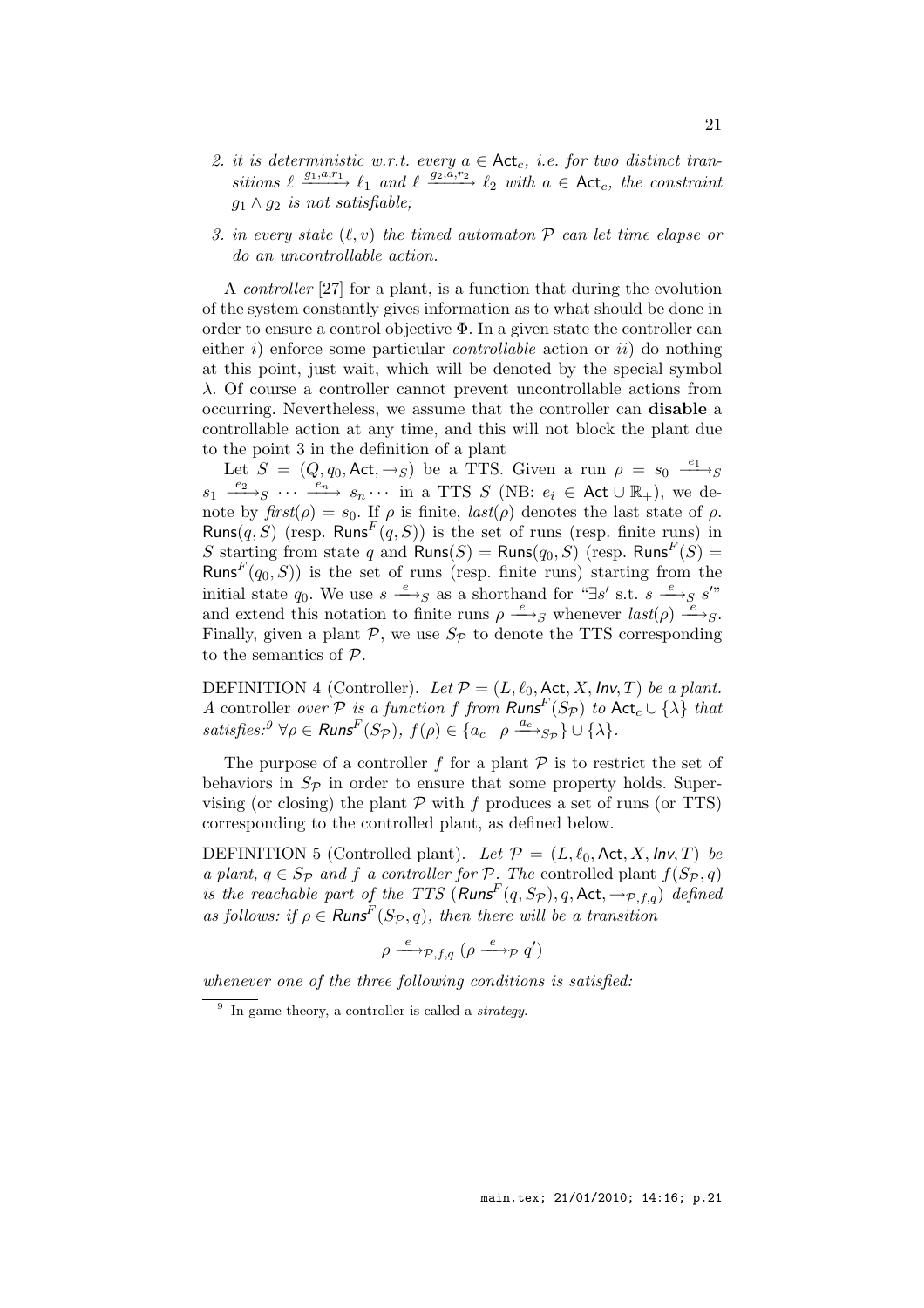- 1.  $e \in \text{Act}_u$ ,
- 2.  $e \in \text{Act}_c$  and  $e = f(\rho)$ ,
- 3.  $e \in \mathbb{R}_+$  and for all  $0 \le e' < e$ ,  $f(\rho \xrightarrow{e'} \neg p) = \lambda$ .

We note  $f(\mathcal{P})$  the plant  $\mathcal P$  controlled by f from the initial state of  $\mathcal P$ .

Note that to define a controller f, it is sufficient to define f for every *reachable* run of  $f(\mathcal{P})$  (for unreachable runs, one can always assume that the value returned by f is  $\lambda$ ).

### 5.2. Control Problem

The ∆-dense-time control problem asks for the existence of a controller for a system such that at least  $\Delta \geq 0$  time units elapse between two consecutive controllable actions. Such a controller is called a  $\Delta$ -controller, it can prevent time elapsing and enforce a controllable action to happen at any point in time if the time elapsed since the last controllable move is more than  $\Delta$  time units. If  $\Delta = 0$ , the  $\Delta$ -controllers can be arbitrarily fast, they can make two consecutive actions separated by arbitrary small delays (even 0-delay). If  $\Delta > 0$ , the  $\Delta$ -controllers are forced to be strongly non-zeno. Strong non-zenoness means that two discrete control actions are separated by at least  $\Delta$  time units. We note Contr<sub>∆</sub>( $\mathcal{P}$ ) the set of  $\Delta$ -controllers for a plant  $\mathcal{P}$ .

DEFINITION 6 ( $\Delta$ -dense-time control problem). Let  $\mathcal{P} = (L, \ell_0, \text{Act},$ X,  $Inv, T$ ) be a plant,  $\varphi \in L_c$  a control objective, and  $\Delta \in \mathbb{Q}_+$ . The  $\Delta$ -dense-time control problem ( $\Delta$ -CP for short) asks the following:

Is there a controller  $f \in \text{Contr}_\Delta(\mathcal{P})$  such that  $f(\mathcal{P}) \models \varphi$ ? ( $\Delta$ -CP)

To solve the ∆-dense-time control problem, we consider the self-loop automaton  $\mathcal{A}_{\Delta}$  with transitions labeled by " $z \geq \Delta, a, z := 0$ " for every controllable action  $a \in \text{Act}_c$ . The automaton  $\mathcal{A}_{\Delta}$  is somehow the most general  $\Delta$ -controller. Given a plant  $\mathcal{P}$ , we note  $\mathcal{P}_{\Delta}$  the parallel composition  $(\mathcal{P}|\mathcal{A}_{\Delta})_{\sigma}$  where  $\sigma$  synchronizes controllable actions (and does not synchronize uncontrollable actions).<sup>10</sup> The new plant  $\mathcal{P}_{\Delta}$  contains all the possible  $\Delta$ -controllers. Our aim is to reduce the  $\Delta$ -CP to a model checking problem for  $\mathcal{P}_{\Delta}$ , and then, applying the compositionality property of the logic (see section 4.2), to reduce it to a model checking problem for P.

<sup>&</sup>lt;sup>10</sup> Formally,  $\sigma(a, a) = a$  if  $a \in \text{Act}_c$  and  $\sigma(u, \bullet) = u$  if  $u \in \text{Act}_u$ .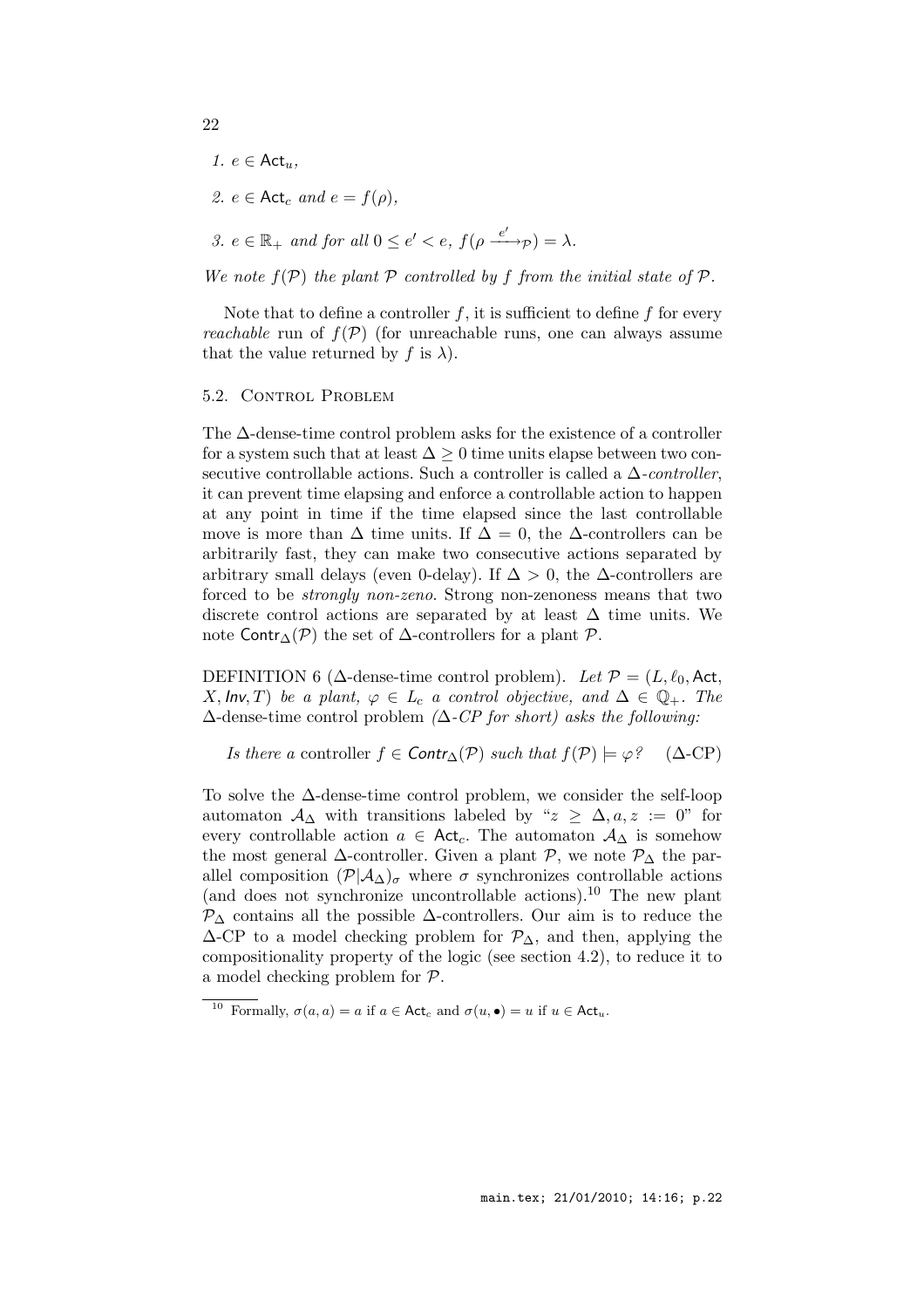#### 5.3.  $L_c^{det}$  $_{c}^{det}$ : A DETERMINISTIC FRAGMENT OF  $L_{c}$

In the following we will restrict the possible control objectives to properties expressed in a subset  $L_c^{det}$  of  $L_c$ . Indeed, a control objective of  $L_c$  like  $\varphi_1 \wedge \varphi_2$  intuitively requires to find a controller that ensures both  $\varphi_1$  and  $\varphi_2$ . In an inductive construction, this amounts to build a controller that ensures  $\varphi_1 \wedge \varphi_2$  from two controllers: one that ensures  $\varphi_1$  and another one that ensures  $\varphi_2$ . This means that we must be able to merge controllers in a suitable manner. The definition of  $L_c^{det}$ c will syntactically ensure that the conjunctions of  $L_c^{det}$  $c^{det}$  formulas can be merged safely, *i.e.*, that they are in some sense *deterministic*.

The idea will be to prefix the subformulas  $\varphi_i$ s appearing in some conjunction  $\varphi_1 \wedge \varphi_2$  with a modal operator involving different actions. Then the existence of a controller for  $\varphi_1$  and another one for  $\varphi_2$  will entail the existence of a controller for  $\varphi_1 \wedge \varphi_2$ .

We first define *basic* terms  $B_{\nu}$  by the following grammar:

$$
\alpha \ ::= \ \mathsf{tt} \ \mid \ \mathsf{ff} \ \mid \ x \bowtie c \ \mid \ r \ \underline{\mathsf{in}} \ \langle a \rangle \varphi \ \mid \ r \ \underline{\mathsf{in}} \ [a] \varphi \ \mid \\ \ r \ \underline{\mathsf{in}} \ \varphi \ [\delta \rangle_w \ \varphi' \ \mid \ r \ \underline{\mathsf{in}} \ \varphi \ [\delta \rangle_s \ \varphi'
$$

with  $x \in K$ ,  $r \subseteq K$ ,  $c \in \mathbb{Q}_+$  and  $a \in \mathsf{Act}$  and  $\varphi, \varphi' \in L_c^{det}$  $_{c}^{det}$  ( $L_c^{det}$  $_{c}^{det}$  is defined hereafter). A set of basic terms  $A = {\alpha_1, \alpha_2, \cdots, \alpha_n}$  is deterministic if for all  $\sigma \in$  Act there is at most one i s.t.  $\alpha_i = r \underline{\text{in}} \langle \sigma \rangle \varphi$  or  $\alpha_i = r \underline{\text{in}} \langle \sigma \rangle \varphi$ and there is at most one *i* s.t.  $\alpha_i$  contains  $\{\delta\}_w$  or  $\{\delta\}_s$ . We then define inductively  $L_c^{det}$  as the deterministic fragment of  $L_c$  as follows:

$$
L_c^{det}\ni\;\varphi,\psi::= \;X\;\mid\; \varphi\vee\psi\;\mid\; \bigwedge_{\alpha\in A}\alpha
$$

with  $X \in \mathsf{Id}$  and A a (finite) deterministic set of basic terms. With this restriction on the conjunctions, if there are controllers  $f_{\alpha}$  for all  $\alpha \in A$ , we will be able to merge them to obtain a controller for  $\bigwedge_{\alpha \in A} \alpha$ .

REMARK 3. In the untimed case  $[12]$  for the  $\mu$ -calculus control problem, some kind of "deterministic" form is also used when considering satisfiability problems: this is the so-called disjunctive normal form. This is not a restriction as all formulas of the  $\mu$ -calculus can be rewritten in a disjunctive normal form [20]. We do not know yet if this is possible for the timed case, but we conjecture it is not possible in general.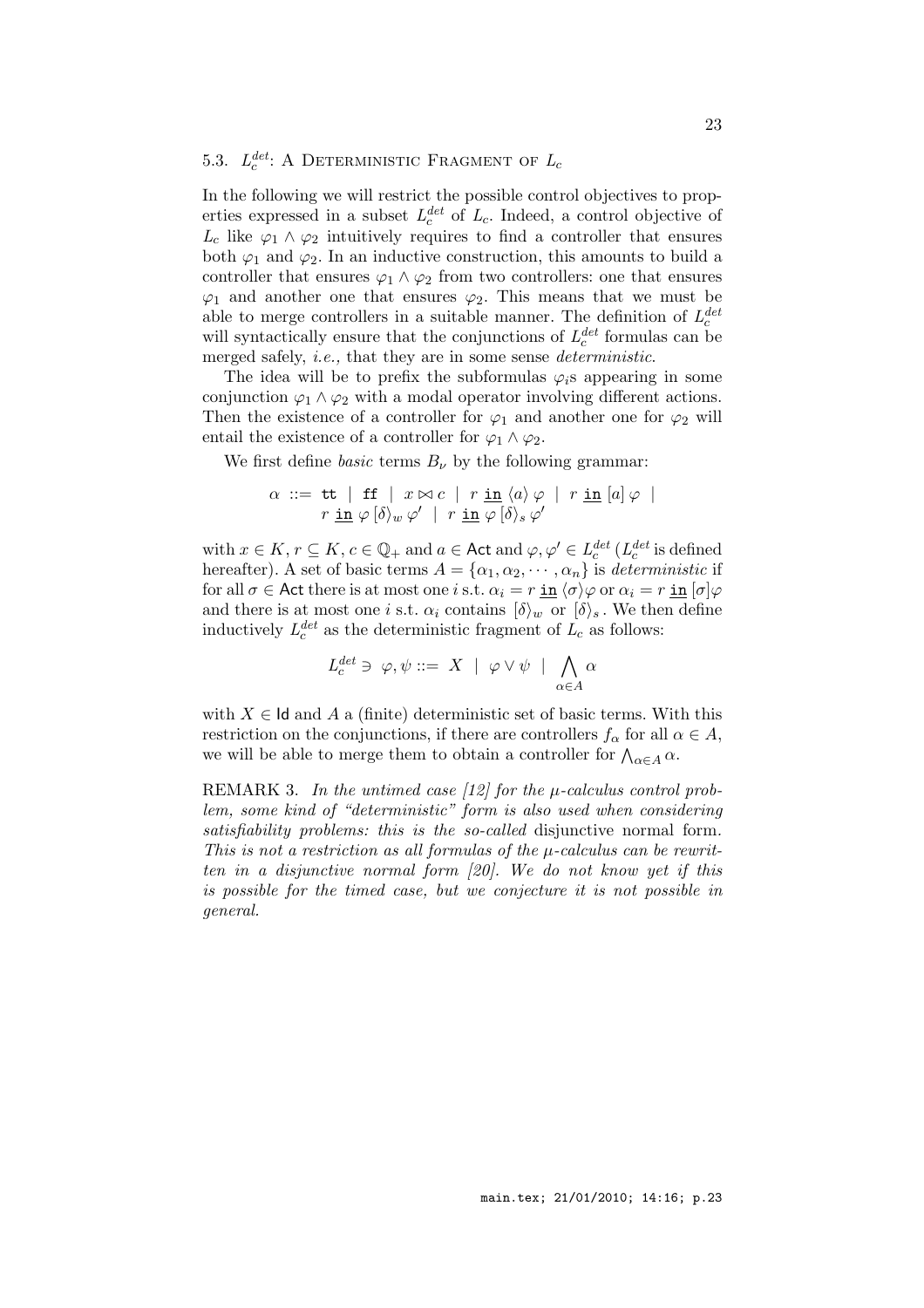### 5.4. From Controllability to Model Checking

In this section, we prove that for any control objective defined as a  $L_c^{det}$ c formula  $\varphi$ , we can build an  $L_c$  formula  $\overline{\varphi}$  that holds for  $\mathcal{P}_{\Delta}$  iff there exists a  $\Delta$ -controller which supervises plant  $P$  in order to satisfy  $\varphi$ .

Let  $\varphi$  be an  $L_c^{det}$  $c^{det}_{c}$  formula and  $\gamma \in \mathsf{Act}_{c} \cup \{\lambda\}$ . We construct the formula  $\overline{\varphi}$ <sup> $\gamma$ </sup> using the inductive translation of Table III. Intuitively, if  $a \in \mathsf{Act}_c$ , formula  $\overline{\varphi}^a$  will hold when there is a controller which ensures  $\varphi$  and which starts by enforcing controllable action a whereas formula  $\overline{\varphi}^{\lambda}$  will hold when there is a controller which ensures  $\varphi$  and which starts by delaying. We use the shortcut  $\overline{\varphi}$  to express that nothing is required for the strategy, which will correspond to  $\gamma \in \mathsf{Act}_c \cup \{\lambda\}$  $\overline{\varphi}^{\,\gamma}$ . We

also use  $\langle \lambda \rangle$  tt as a shortcut for  $\Lambda$  $a \in$ Act $_c$  $[a]$  ff.

If we restrict the logic to  $L^{det}_{\nu}$  which is the subset of  $L^{det}_{c}$  $c^{det}$  that does not contain the modalities  $[\delta\rangle_w$  and  $[\delta\rangle_s$ , we still need the operator  $[\delta\rangle_w$ to encode the formula  $\frac{1}{\delta |\varphi'}\tilde{\gamma}$ . Using the equivalence of equation (3b) page 6, we obtain:

$$
\overline{[\delta]\,\varphi}^{\,\gamma} = \overline{\varphi\,[\delta\rangle_w \,\mathrm{ff}}^{\,\gamma} = \begin{cases} \overline{\varphi}^{\,\gamma} & \text{if } \gamma \in \mathrm{Act}_c, \\ \overline{\varphi}^{\,\gamma} \,[\delta\rangle_w \,\left(\bigvee_{a \in \mathrm{Act}_c} \overline{\varphi}^{\,a}\right) & \text{otherwise} \end{cases} \tag{5}
$$

The translation rule introduces the superscript  $\alpha$  in the disjunctive right argument of  $\{\delta\}_w$ . This just means that we can actually prevent time from elapsing at some point, if we perform a controllable action. On the other hand the formula  $\overline{\langle \delta \rangle}^{\gamma}$  does not make use of any  $\overline{\langle \delta \rangle}_w$  or  $[\delta\rangle_s$ . Using the equivalence of equation (3a) page 6, we obtain:

$$
\overline{\langle \delta \rangle \varphi}^{\gamma} = \overline{\text{tt}[\delta\rangle_s \varphi}^{\gamma} = \begin{cases} \overline{\varphi}^{\gamma} & \text{if } \gamma \in \text{Act}_c, \\ \langle \delta \rangle \overline{\varphi} & \text{otherwise} \end{cases}
$$
(6)

because  $\overline{\text{tt}}^{\lambda} [\delta \rangle_s \overline{\varphi} = \langle \delta \rangle \overline{\varphi}$  .

We can now state our main theorem about controllability:

THEOREM 7 ([13]). Given  $P$  a plant,  $\varphi \in L_c^{det}$  a control objective,  $\Delta \in \mathbb{Q}_+$ , we have:

$$
\left(\exists f \in \text{Contr}_{\Delta}(\mathcal{P}) \text{ such that } f(\mathcal{P}) \models \varphi\right) \Leftrightarrow \mathcal{P}_{\Delta} \models \overline{\varphi} \tag{7}
$$

The proof of Theorem 7 is done by induction on the structure of the formula (see Appendix B).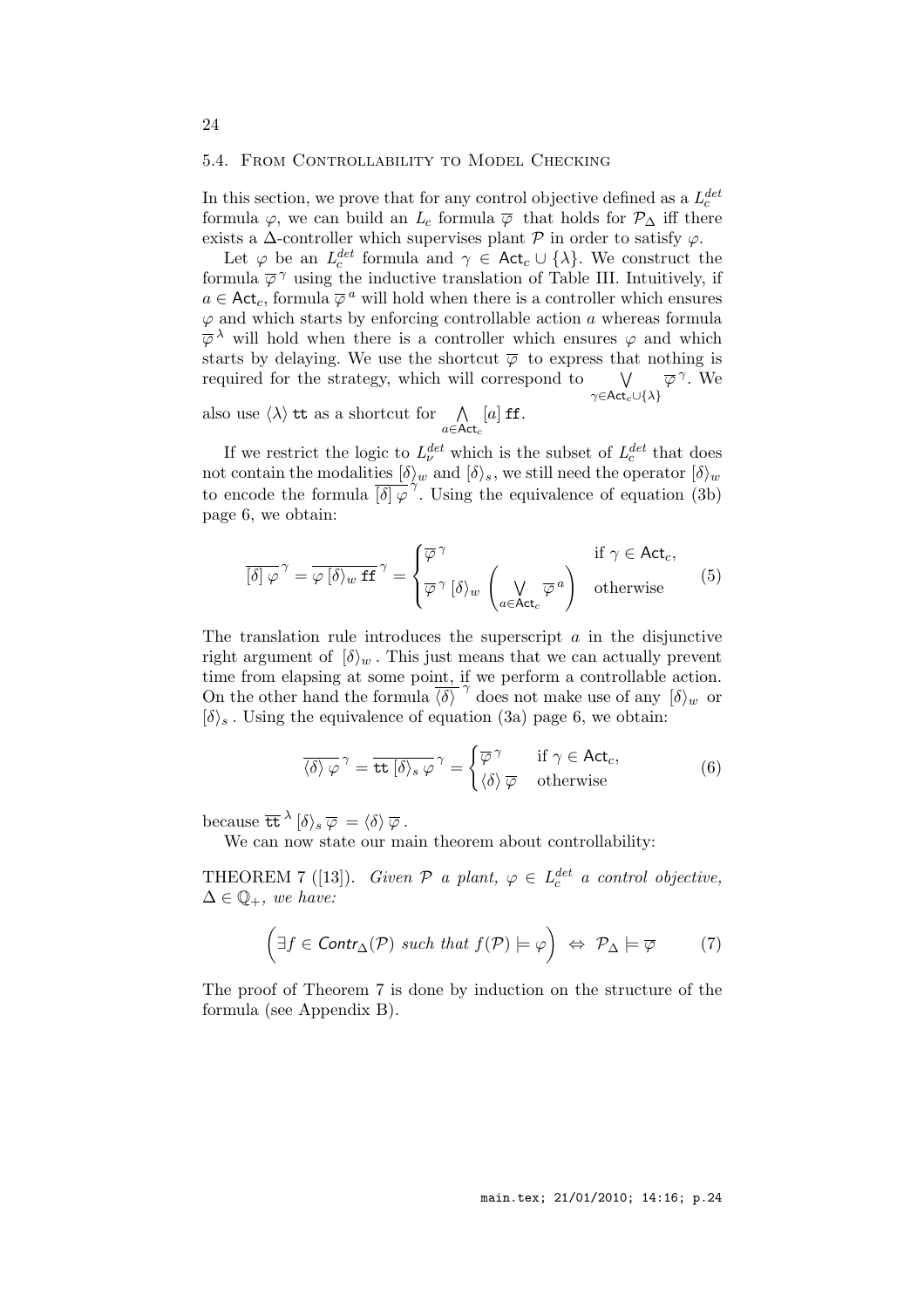Table III. Definition of  $\overline{\varphi}^{\gamma}$ ,  $\varphi \in L_c^{det}$  and  $\gamma \in \textsf{Act}_c \cup \{\lambda\}$ 

| $\overline{\bigwedge\alpha}^{\gamma} \stackrel{\text{def}}{=} \bigwedge \overline{\alpha}^{\gamma}$<br>$\alpha \in A$<br>$\alpha \in A$                                                                                                                                                                                                                                                                                   | $\overline{\bigvee\, \alpha}^{\;\gamma} \;\stackrel{\mathrm{def}}{=} \;\bigvee\, \overline{\alpha}^{\,\gamma}$<br>$\alpha \in A$<br>$\alpha\!\in\!A$ |
|---------------------------------------------------------------------------------------------------------------------------------------------------------------------------------------------------------------------------------------------------------------------------------------------------------------------------------------------------------------------------------------------------------------------------|------------------------------------------------------------------------------------------------------------------------------------------------------|
| $\overline{x \sim c}$ <sup><math>\gamma</math></sup> $\stackrel{\text{def}}{=}$ $x \sim c \wedge \langle \gamma \rangle$ tt                                                                                                                                                                                                                                                                                               | $\overline{r \text{ in } \varphi}$ <sup><math>\gamma</math></sup> $\stackrel{\text{def}}{=}$ $r \text{ in } \overline{\varphi}$                      |
| $\overline{\langle a \rangle \varphi}$ <sup><math>\gamma</math></sup> def $\begin{cases}$ <b>ff</b> $\langle a \rangle \overline{\varphi} \land \langle \gamma \rangle$ <b>tt</b> if $a \in \text{Act}_{u}$<br>$\overline{\langle a \rangle \varphi}$ $\overline{\varphi}$ $\overline{\langle a \rangle \varphi}$ the subset of $\overline{\langle a \rangle \varphi}$                                                    |                                                                                                                                                      |
| $\overline{[a_c]\,\varphi}$ <sup><math>\gamma</math></sup> def $\left\{\n\begin{array}{ll}\n\langle \gamma \rangle \text{tt} & \text{if } a_c \neq \gamma \\ \langle a_c \rangle \overline{\varphi} & \text{if } a_c = \gamma\n\end{array}\n\right.$                                                                                                                                                                      | $\overline{\left[a_u\right]\varphi}^{\gamma} \stackrel{\text{def}}{=} \left[a_u\right]\overline{\varphi} \wedge \langle \gamma \rangle$ tt           |
| $\overline{\varphi\left[\delta\right\rangle_{w} \psi}^{\gamma} \stackrel{\text{def}}{=} \begin{cases} \overline{\varphi}^{\gamma} \vee \overline{\psi}^{\gamma} & \text{if } \gamma \in \text{Act}_{c} \\ \overline{\varphi}^{\lambda} \left[\delta\right\rangle_{w} \left(\bigvee_{a_{c} \in \text{Act}_{c}} (\overline{\varphi}^{a_{c}} \vee \overline{\psi}^{a_{c}})\right) & \text{if } \gamma = \lambda \end{cases}$ |                                                                                                                                                      |
| $\overline{\varphi \left[\delta\right]_{s} \psi}^{\gamma} \stackrel{\text{def}}{=} \begin{cases} \psi' & \text{if } \gamma \in \text{Act}_{c} \\ \overline{\varphi}^{\lambda} \left[\delta\right]_{s} \overline{\psi} & \text{if } \gamma = \lambda \end{cases}$                                                                                                                                                          | $\overline{X}^{\gamma} \stackrel{\text{def}}{=} X_{\gamma} \wedge \langle \gamma \rangle$ tt                                                         |

This theorem reduces the control problem for properties expressed in  $L_c^{det}$  $c^{det}_{c}$  to a model checking problem for properties expressed in  $L_c$ . Note however that this theorem does not provide a method to synthesize controllers. We would obtain a synthesis algorithm (due to the compositional property of  $L_c$ ) if we had a constructive algorithm for solving satisfiability for  $L_c$ , but this problem as explained before is still open. Thus we only have results for the synthesis problem under the assumption of bounded resources (clocks and constants) for the controller.

Finally note also that as  $L_c$  is compositional, verifying  $\mathcal{P}_\Delta \models \overline{\varphi}$ reduces to checking  $P \models \overline{\varphi} / A_{\Delta}$  where  $A_{\Delta}$  is the self-loop automaton describing the most permissive controller mentioned before.

### 5.5. Other Control Problems

We can use the same approach to deal with other kind of control problems, for instance the known-switch condition dense-time control (KSC) [15] or the sampling control.

The KSC problem corresponds to the control of the time-abstract model of a game: intuitively this assumes that time elapsing is not controllable. A controller can thus choose to do a controllable action  $a \in \text{Act}_c$  or to do nothing  $(\lambda)$ , but in the latter case the controller does not control the duration of the next continuous move.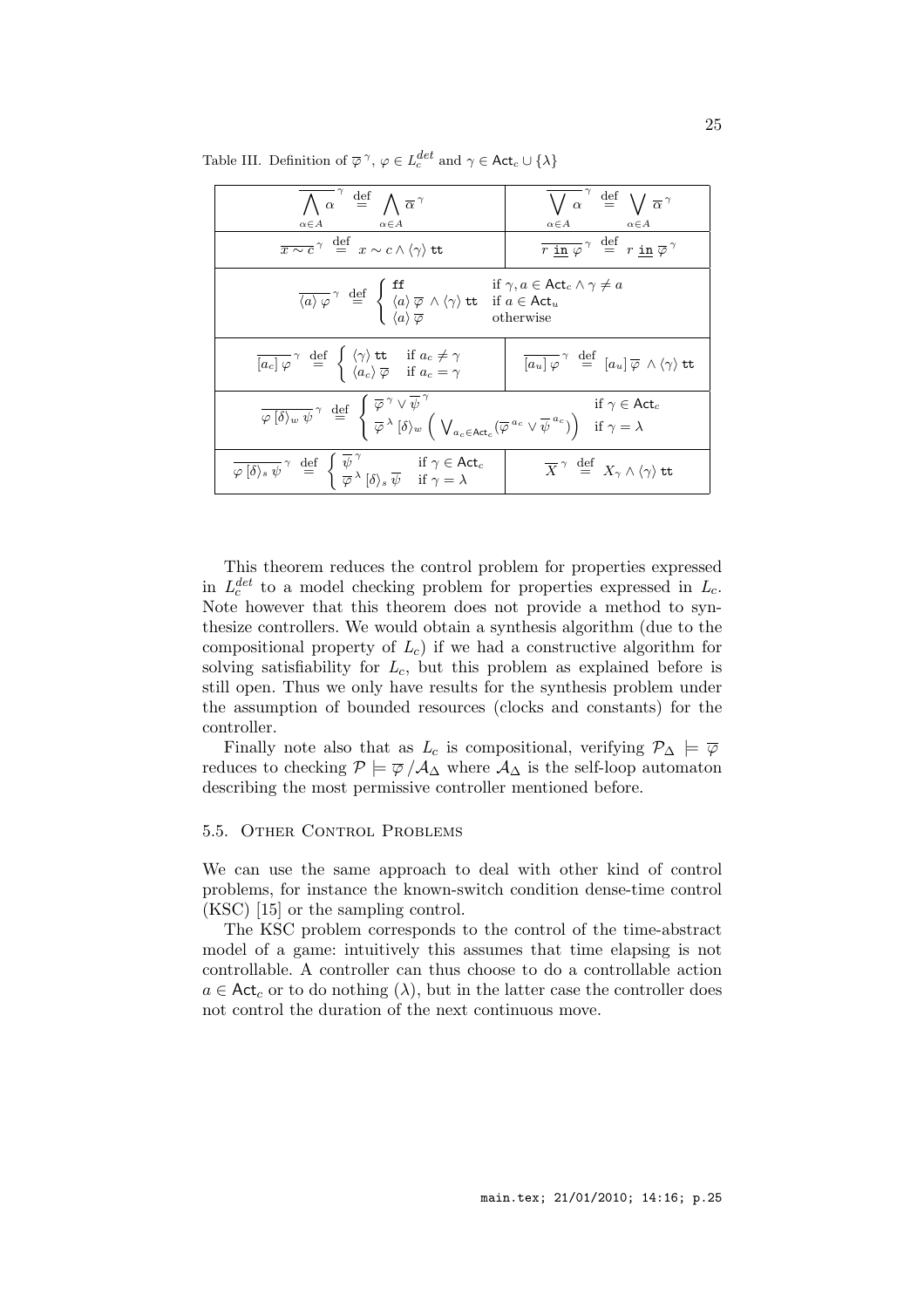The sampling control problem is a version of the control problem where the controller can perform a controllable action only at dates  $k.\Delta$  for  $k \in \mathbb{N}$  and  $\Delta \in \mathbb{Q}_+$ .  $\Delta$  is the sampling *rate* of the controller.

For these two control problems, we can modify slightly the definition of the  $\overline{\varphi}$  and the automaton  $A_{\Delta}$  in order to reduce controllability to a model checking problem.

### 6. Conclusion

In this paper we have presented a set of results about the timed modal logic  $L_c$ . The expressiveness results show the ability of this logic to state precisely properties of timed systems. Moreover we have seen that these characteristics allow the use of compositional methods for model checking  $L_c$  specifications over timed automata. The control problem for timed automata can also be reduced to a model checking problem when the control objective is expressed in a (deterministic) fragment of  $L_c$ . All these results emphasize the interest of timed modal logics for the specification, verification and control of real-time systems.

Acknowledgments. Special thanks to Luca Aceto, Béatrice Bérard and Kim Guldstrand Larsen for all the discussions about timed automata and timed modal logics.

### References

- 1. Aceto, L., P. Bouyer, A. Burgueño, and K. G. Larsen: 1998a, 'The Power of Reachability Testing for Timed Automata'. In: V. Arvind and R. Ramanujam (eds.): Proceedings of the 18th Conference on Fundations of Software Technology and Theoretical Computer Science (FSTTCS'98), Vol. 1530 of Lecture Notes in Computer Science. Chennai, India, pp. 245–256.
- 2. Aceto, L., A. Burgueño, and K. G. Larsen: 1998b, 'Model Checking via Reachability Testing for Timed Automata'. In: Proc. 4th Int. Conf. Tools and Algorithms for the Construction and Analysis of Systems (TACAS '98), Lisbon, Portugal, Mar. 1998, Vol. 1384 of Lecture Notes in Computer Science. pp. 263–280.
- 3. Aceto, L., A. Ingólfsdóttir, M. L. Pedersen, and J. Poulsen: 2000, 'Characteristic formulae for timed automata'. Theoretical Informatics and Applications 34(6), 565–584.
- 4. Aceto, L. and F. Laroussinie: 2002, 'Is Your Model Checker on Time? On the Complexity of Model Checking for Timed Modal Logics'. Journal of Logic and Algebraic Programming 52-53, 7–51.
- 5. Alur, R., C. Courcoubetis, and D. L. Dill: 1993, 'Model-Checking in Dense Real-Time'. Information and Computation 104(1), 2–34.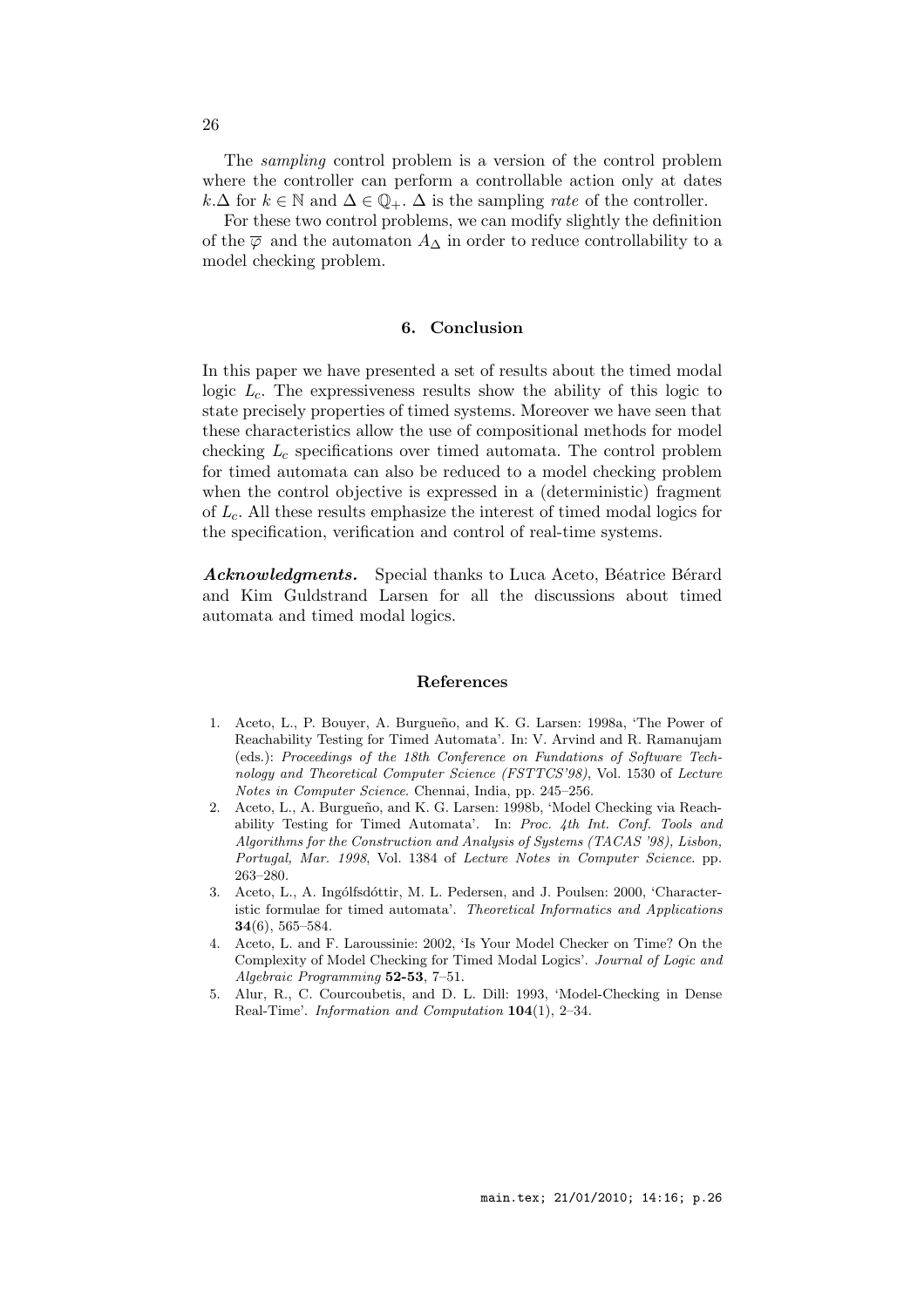- 6. Alur, R., C. Courcoubetis, and T. A. Henzinger: 1994, 'The observational power of clocks'. In: Proc. 5th Int. Conf. Theory of Concurrency (CONCUR '94), Uppsala, Sweden, Aug. 1994, Vol. 836 of Lecture Notes in Computer Science. pp. 162–177.
- 7. Alur, R. and D. L. Dill: 1994, 'A Theory of Timed Automata'. Theoretical Computer Science 126(2), 183–235.
- 8. Alur, R., T. Feder, and T. A. Henzinger: 1996, 'The benefits of relaxing punctuality'. Journal of the  $ACM$  43(1), 116–146.
- 9. Alur, R. and T. A. Henzinger: 1992, 'Logics and Models of Real Time: A Survey'. In: Real-Time: Theory in Practice, Proc. REX Workshop, Mook, NL, June 1991, Vol. 600 of Lecture Notes in Computer Science. pp. 74–106.
- 10. Alur, R. and T. A. Henzinger: 1994, 'A really temporal logic'. Journal of the  $ACM$  41(1), 181-203.
- 11. Andersen, H. R.: 1995, 'Partial Model Checking (Extended Abstract)'. In: Proc. 10th IEEE Symp. Logic in Computer Science (LICS '95), San Diego, CA, USA, June 1995. pp. 398–407.
- 12. Arnold, A., A. Vincent, and I. Walukiewicz: 2003, 'Games for synthesis of controllers with partial observation'. Theoretical Computer Science 1(303), 7–34.
- 13. Bouyer, P., F. Cassez, and F. Laroussinie: 2005, 'Modal Logics for Timed Control'. In: M. Abadi and L. de Alfaro (eds.): Proceedings of the 16th International Conference on Concurrency Theory (CONCUR'05). San Francisco, CA, USA. To appear.
- 14. Bouyer, P., F. Chevalier, and N. Markey: 2009, 'On the Expressiveness of TPTL and MTL'. Information and Computation. To appear.
- 15. Cassez, F., T. A. Henzinger, and J.-F. Raskin: 2002, 'A Comparison of Control Problems for Timed and Hybrid Systems'. In: Proc. 5th International Workshop on Hybrid Systems: Computation and Control (HSCC'02), Vol. 2289 of LNCS. pp. 134–148.
- 16. Cassez, F. and F. Laroussinie: 2000, 'Model-Checking for Hybrid Systems by Quotienting and Constraints Solving'. In: E. A. Emerson and A. P. Sistla (eds.): Proceedings of the 12th International Conference on Computer Aided Verification (CAV 2000), Vol. 1855 of Lecture Notes in Computer Science. Chicago, Illinois, USA, pp. 373–388.
- 17. Clarke, E. M., O. Grumberg, and D. A. Peled: 1999, Model Checking. MIT Press.
- 18. Emerson, E. A.: 1990, 'Temporal and Modal Logic'. In: J. v. Leeuwen (ed.): Handbook of Theoretical Computer Science, Vol. B. Elsevier Science, Chapt. 16, pp. 995–1072.
- 19. Henzinger, T. A., X. Nicollin, J. Sifakis, and S. Yovine: 1994, 'Symbolic model checking for real-time systems'. Information and Computation 111(2), 193– 244.
- 20. Janin, D. and I. Walukiewicz: 1995, 'Automata for the Modal mu-Calculus and Related Results'. In: Proc. 20th International Symposium on Mathematical Foundations of Computer Science (MFCS'95), Vol. 969 of Lecture Notes in Computer Science. pp. 552–562.
- 21. Laroussinie, F. and K. G. Larsen: 1995a, 'Compositional Model-Checking of Real Time Systems'. In: I. Lee and S. A. Smolka (eds.): Proceedings of the 6th International Conference on Concurrency Theory (CONCUR'95), Vol. 962 of Lecture Notes in Computer Science. Philadelphia, Pennsylvania, USA, pp. 529–539.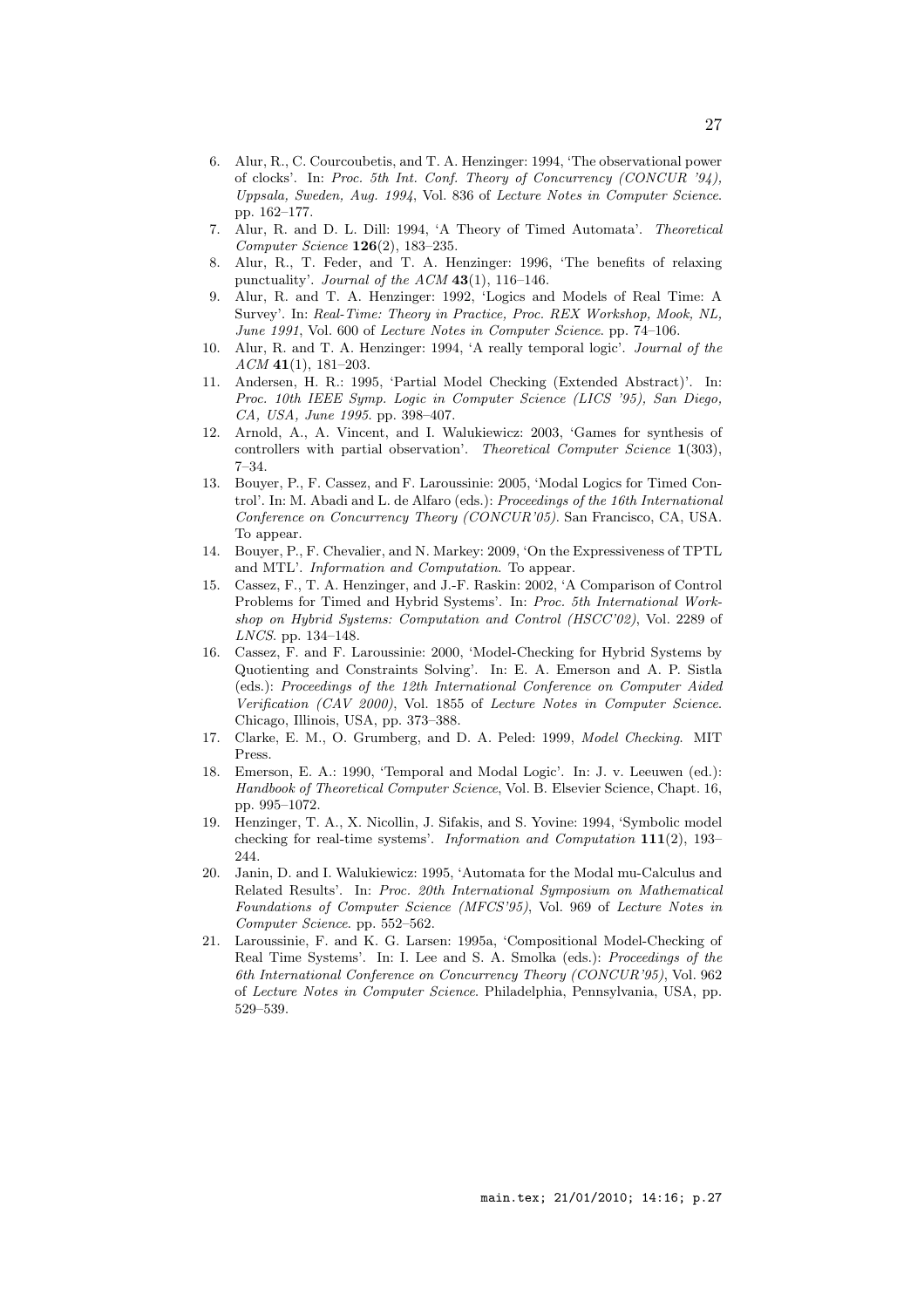- 22. Laroussinie, F. and K. G. Larsen: 1995b, 'Compositional Model Checking of Real Time Systems'. Technical Report RS-95-19, BRICS.
- 23. Laroussinie, F. and K. G. Larsen: 1998, 'CMC: A Tool for Compositional Model-Checking of Real-Time Systems'. In: S. Budkowski, A. R. Cavalli, and E. Najm (eds.): Proceedings of IFIP TC6 WG6.1 Joint International Conference on Formal Description Techniques for Distributed Systems and Communication Protocols (FORTE'XI) and Protocol Specification, Testing and Verification (PSTV'XVIII), Vol. 135 of IFIP Conference Proceedings. Paris, France, pp. 439–456.
- 24. Laroussinie, F., K. G. Larsen, and C. Weise: 1995, 'From Timed Automata to Logic – and Back'. In: J. Wiedermann and P. Hájek (eds.): Proceedings of the 20th International Symposium on Mathematical Fundations of Computer Science (MFCS'95), Vol. 969 of Lecture Notes in Computer Science. Prague, Czech Republic, pp. 27–41.
- 25. Larsen, K. G., P. Pettersson, and W. Yi: 1995, 'Model-Checking for Real-Time Systems'. In: Proc. 10th Int. Conf. Fundamentals of Computation Theory (FCT '95), Dresden, Germany, Aug. 1995, Vol. 965 of Lecture Notes in Computer Science. pp. 62–88.
- 26. Larsen, K. G., P. Pettersson, and W. Yi: 1997, 'UPPAAL in a Nutshell'. Journal of Software Tools for Technology Transfer 1(1–2), 134–152.
- 27. Maler, O., A. Pnueli, and J. Sifakis: 1995, 'On the Synthesis of Discrete Controllers for Timed Systems'. In: Proc. 12th Annual Symposium on Theoretical Aspects of Computer Science (STACS'95), Vol. 900 of Lecture Notes in Computer Science. pp. 229–242.
- 28. Manna, Z. and A. Pnueli: 1992, The Temporal Logic of Reactive and Concurrent Systems: Specification. Springer.
- 29. Milner, R.: 1989, 'A Complete Axiomatisation for Observational Congruence of Finite-State Behaviours'. Information and Computation 81(2), 227–247.
- 30. Ouaknine, J. and J. Worrell: 2005, 'On the decidability of metric temporal logic'. In: Proc. 20th IEEE Symp. Logic in Computer Science (LICS 2005), Chicago, IL, USA, June 2005.
- 31. Park, D.: 1981, 'Concurrency and Automata on Infinite Sequences'. In: Proc. 5th GI Conf. on Theor. Comp. Sci., Karlsruhe, FRG, Mar. 1981, Vol. 104 of Lecture Notes in Computer Science. pp. 167–183.
- 32. Yovine, S.: 1997, 'Kronos: A Verification Tool for real-Time Systems'. Journal of Software Tools for Technology Transfer 1(1–2), 123–133.

### Appendix

### A. Proof of Lemma 1

Consider the L<sub>c</sub>-formula  $\Phi \stackrel{\text{def}}{=} ([a] \text{ ff}) [\delta \rangle_w (\langle b \rangle \text{ tt})$ , and assume that there exists some  $L_{\nu}$  formula  $\Psi$  equivalent to  $\Psi$  over timed automata.

Of course, a declaration D may be associated with  $\Psi$  to assign an  $L_{\nu}$ formula to every identifier in  $\Psi$ . In the following, all the transformations we make over  $\Psi$  are also done over the formulas occurring in  $\mathcal{D}$ .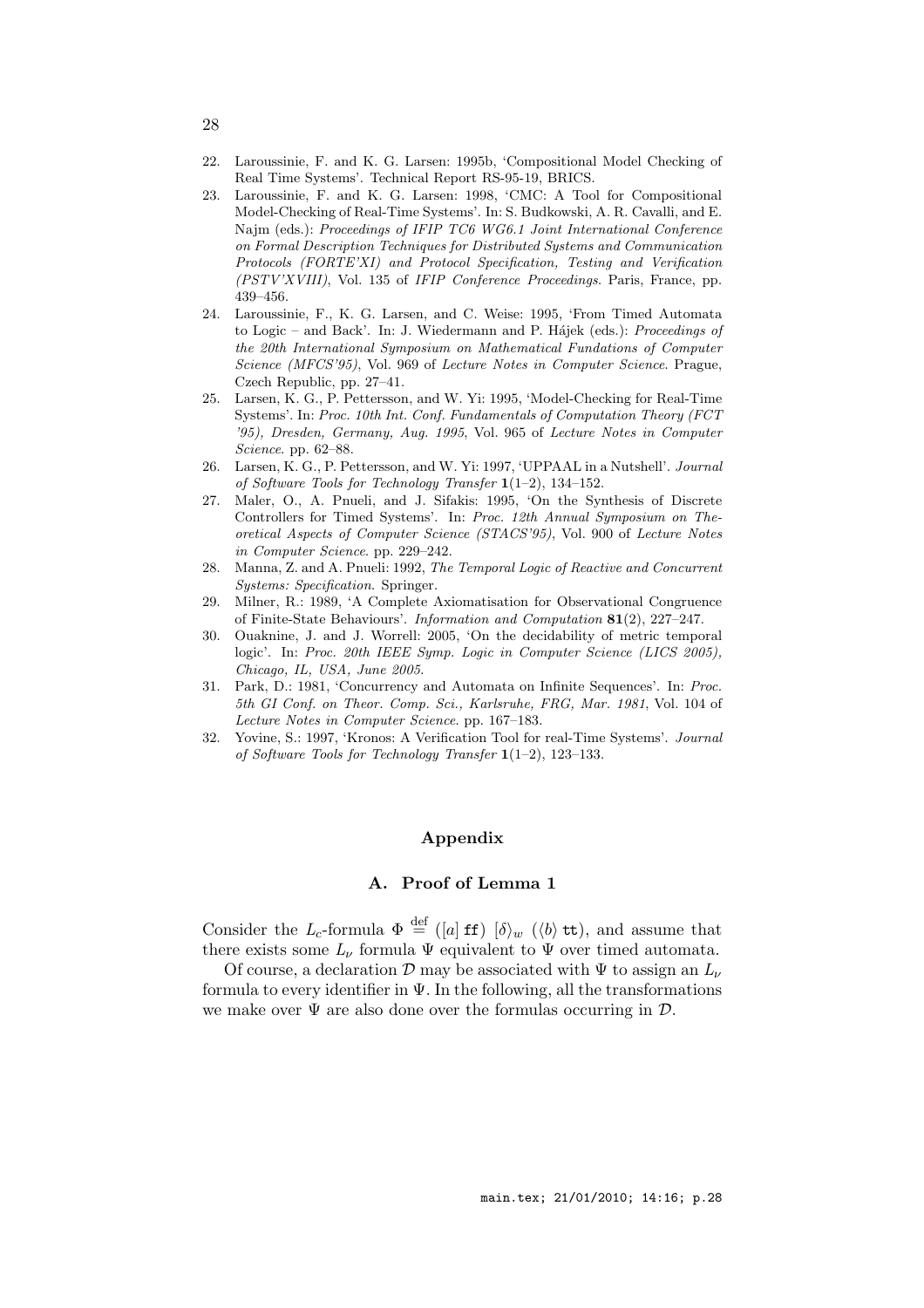automata  $A_i$  and  $A'_i$  as follows:

The two families of models. For each  $i \geq 1$ , we define two timed



We assume that every location has an invariant  $x < 1$ . The behaviors of automata  $A_i$  and  $A'_i$  can be represented by (and infered from) the following picture.



It is easy to verify that for each  $i \geq 0$ ,

$$
\biggl\{ \begin{matrix} \mathcal{A}_i \models \Phi \\ \mathcal{A}'_i \not \models \Phi \end{matrix}
$$

Eliminating constants from formula  $\Psi$  and building  $\Psi_1$ . Given  $p \in \mathbb{Q}_{>0}$ , a timed automaton A (resp. an  $L_c$  formula  $\varphi$ ), we use  $\mathcal{A}_{[p]}$ (resp.  $\varphi_{[p]}$ ) to denote the timed automaton A (resp. the  $L_c$  formula  $\varphi$ ) where every constant  $c$  occurring in the guard and invariant (resp. in the clocks constraints) is replaced by the product  $c \cdot p$ .

As  $\Phi$  is an untimed formula and  $\Psi$  is equivalent to  $\Phi$ , we have the following lemma:

LEMMA 2. For every  $p \in \mathbb{Q}_{>0}$ , for every TA A, we have:  $A \models \Psi$  iff  $\mathcal{A}\models \Psi_{[p]}.$ 

PROOF 5. As  $\Phi$  is an untimed formula, we have  $\mathcal{A} \models \Phi$  iff  $\mathcal{A}_{[\frac{1}{p}]} \models \Phi$ and thus  $\mathcal{A}_{\left[\frac{1}{p}\right]} \models \Psi$  (by def. of  $\Psi$ ). Then we deduce that  $\mathcal{A} \models \Psi_{[p]}$ (because  $\mathcal{A} \models \varphi$  iff  $\mathcal{A}_{[p']} \models \varphi_{[p']}$  for any  $\mathcal{A}, \varphi$  and  $p'$  $\Box$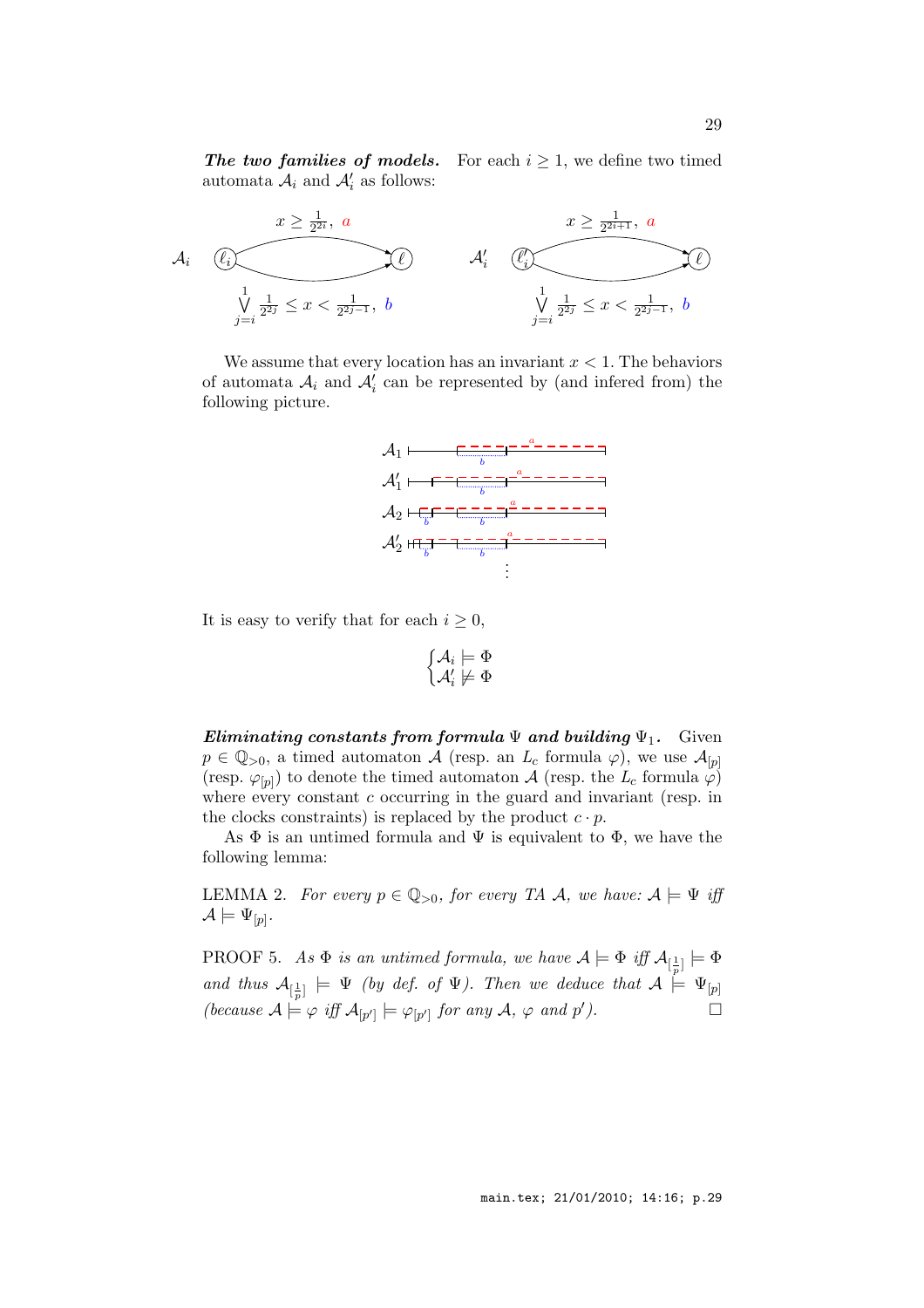We thus assume that  $\Psi$  has only constants strictly larger than 1 or equal to 0. Now note that time in  $\mathcal{A}_i$ 's and  $\mathcal{A}'_i$ 's is bounded by  $1$ <sup>11</sup>, and that we have the following result for 1-bounded timed automata:

LEMMA 3. Given an  $L_c$  formula  $\varphi$  where the constants occurring in the constraints are either 0 or strictly greater than 1, and a 1-bounded timed automaton A, we have:  $A \models \varphi \Leftrightarrow A \models \varphi'$  where  $\varphi'$  is the formula  $\varphi$  where every atomic constraint  $x \bowtie c$  with  $c > 0$  is replaced by the truth value of the test  $1 \Join c$ .

We use the previous result to build a new formula denoted  $\Psi_1$  which does not contain constraints involving positive constants. Note that  $\Psi_1$  is a priori not equivalent to  $\Psi$  over all timed automata, but it is equivalent to  $\Psi$  at least over 1-bounded timed automata, and in particular over all automata  $A_i$ 's and  $A_i'$ 's.

Formula  $\Psi_1$  can be generated by the following grammar:

$$
\varphi \ ::= \ \mathbf{tt} \mid \mathbf{ff} \mid \varphi \land \varphi \mid \varphi \lor \varphi \mid x \ \mathbf{in} \ \varphi \mid x \bowtie 0
$$
\n
$$
\mid [c] \varphi \mid \langle c \rangle \varphi \mid [\delta] \varphi \mid \langle \delta \rangle \varphi \mid X \tag{8}
$$

**Eliminating clock subformulas.** The only time information in formula  $\Psi_1$  is given by formulas of the form " $x \sim 0$ " and " $x \underline{\text{in}}$ ". We want to get rid off this information. For each  $C \subseteq K$  and every formula  $\varphi$  generated by the grammar (8), we define inductively new formulas  $\{\varphi\}^{(C)}$  as follows:

$$
\{\alpha\}^{(C)} = \alpha \quad \text{if } \alpha \in \{\text{tt}, \text{ff}\}
$$
\n
$$
\{\varphi_1 op \varphi_2\}^{(C)} = \{\varphi_1\}^{(C)} op \{\varphi_2\}^{(C)} \quad \text{if } op \in \{\land, \lor\}
$$
\n
$$
\{x \underline{\text{in}} \varphi\}^{(C)} = x \underline{\text{in}} \{\varphi\}^{(C \cup \{x\})}
$$
\n
$$
\{[c] \varphi\}^{(C)} = [c] \{\varphi\}^{(C)}
$$
\n
$$
\{\langle c \rangle \varphi\}^{(C)} = \langle c \rangle \{\varphi\}^{(C)}
$$
\n
$$
\{\{\delta\} \varphi\}^{(C)} = \{\varphi\}^{(C)} \land \{\delta\}^+ \{\varphi\}^{(Z)}
$$
\n
$$
\{\langle \delta \rangle \varphi\}^{(C)} = \{\varphi\}^{(C)} \land \langle \delta \rangle^+ \{\varphi\}^{(Z)}
$$
\n
$$
\{X\}^{(C)} = X_C
$$
\n
$$
\{x > 0\}^{(C)} = \begin{cases} \text{tt if } \text{if } x \notin C \\ \text{tt if } \text{if } x \in C \end{cases}
$$
\n
$$
\{x = 0\}^{(C)} = \begin{cases} \text{tt if } \text{if } x \notin C \\ \text{tt if } \text{if } x \notin C \end{cases}
$$

where the modality  $\langle \delta \rangle^+$  (resp.  $[\delta]^+$ ) corresponds the existential (resp. universal) quantification over positive (and not as previously nonnegative) delay.

 $\overline{11}$  We call such an automaton 1-bounded.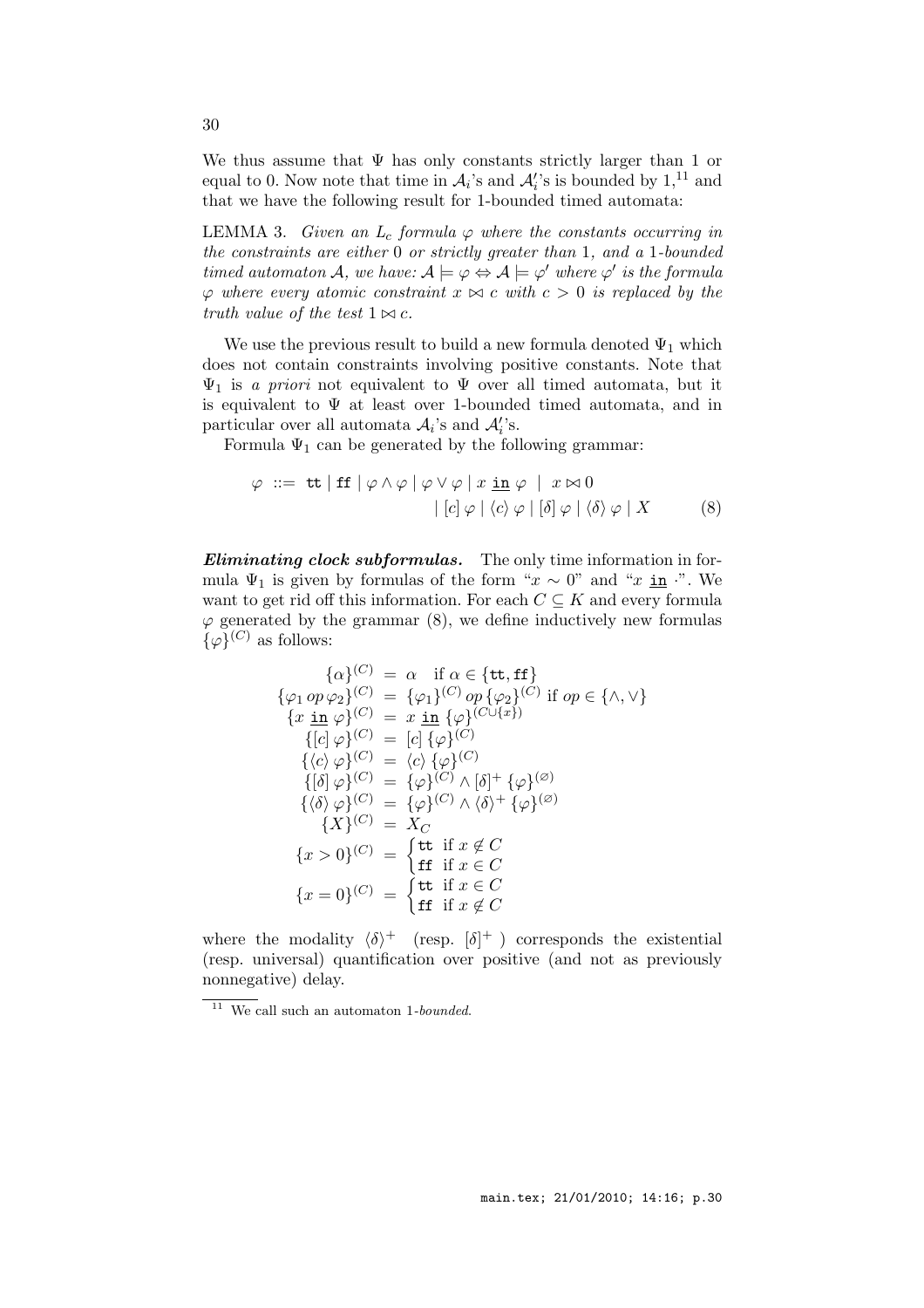Intuitively the formula  $\{\varphi\}^{(C)}$  is a simplification of  $\varphi$  when we assume that the value of every clock in  $C$  is 0 and the value of every clock in  $K\backslash C$  is positive.

LEMMA 4. For every timed automaton A, for every formula  $\varphi$  generated by the grammar  $(8)$ , for every extended configuration  $(\ell, uv)$  of A, we have:

$$
(\ell, uv) \models \varphi \Leftrightarrow (\ell, uv) \models {\varphi}^{(C)}
$$

where  $C = \{x \in K \mid v(x) = 0\}$ . In particular, in the initial configuration (all clocks set to 0), we have:

$$
(\ell_0, u_0v_0) \models \varphi \Leftrightarrow (\ell_0, u_0v_0) \models {\varphi}^{(K)}
$$

The new formula  $\{\Psi_1\}^{(K)}$  has no more clock constraints. We can thus erase all operators " $x \underline{\text{in}}$ " because clocks are no more used. We get a new formula  $\Psi_2$  (without clocks) which is generated by the grammar

$$
\varphi ::= \mathsf{tt} \mid \mathsf{ff} \mid \varphi \land \varphi \mid \varphi \lor \varphi \mid [c] \varphi \mid \langle c \rangle \varphi \mid [\delta]^+ \varphi \mid \langle \delta \rangle^+ \varphi \mid X \tag{9}
$$

and such that  $\Psi_2$  is equivalent to  $\Phi$  over 1-bounded timed automata.

**Region abstraction.** The regions<sup>12</sup> for automaton  $A_i$  in state  $\ell_i$ correspond to the following set of intervals (denoted  $\mathcal{R}_i$ ) :

$$
\left[0, \frac{1}{2^{2i}}\right[, \left[\frac{1}{2^{2i}}, \frac{1}{2^{2i-1}}\right[, \ldots, \left[\frac{1}{2}, 1\right[\right]
$$

whereas the regions for automaton  $\mathcal{A}'_i$  in state  $\ell'_i$  are based on the following set of intervals (denoted  $\mathcal{R}'_i$ ):

$$
\left[0, \frac{1}{2^{2i+1}}\right[, \left[\frac{1}{2^{2i+1}}, \frac{1}{2^{2i}}\right[, \ldots, \left[\frac{1}{2}, 1\right[\right]
$$

We use  $r_k$ ,  $\rho_k$  and  $\rho'_k$  to denote the following intervals:

$$
\begin{cases}\nr_k = \left[\frac{1}{2^k}, \frac{1}{2^{k-1}}\right] \\
\rho_k = \left[0, \frac{1}{2^{2k}}\right] \\
\rho'_k = \left[0, \frac{1}{2^{2k+1}}\right]\n\end{cases}
$$

 $\overline{12}$  Following the definition in [7].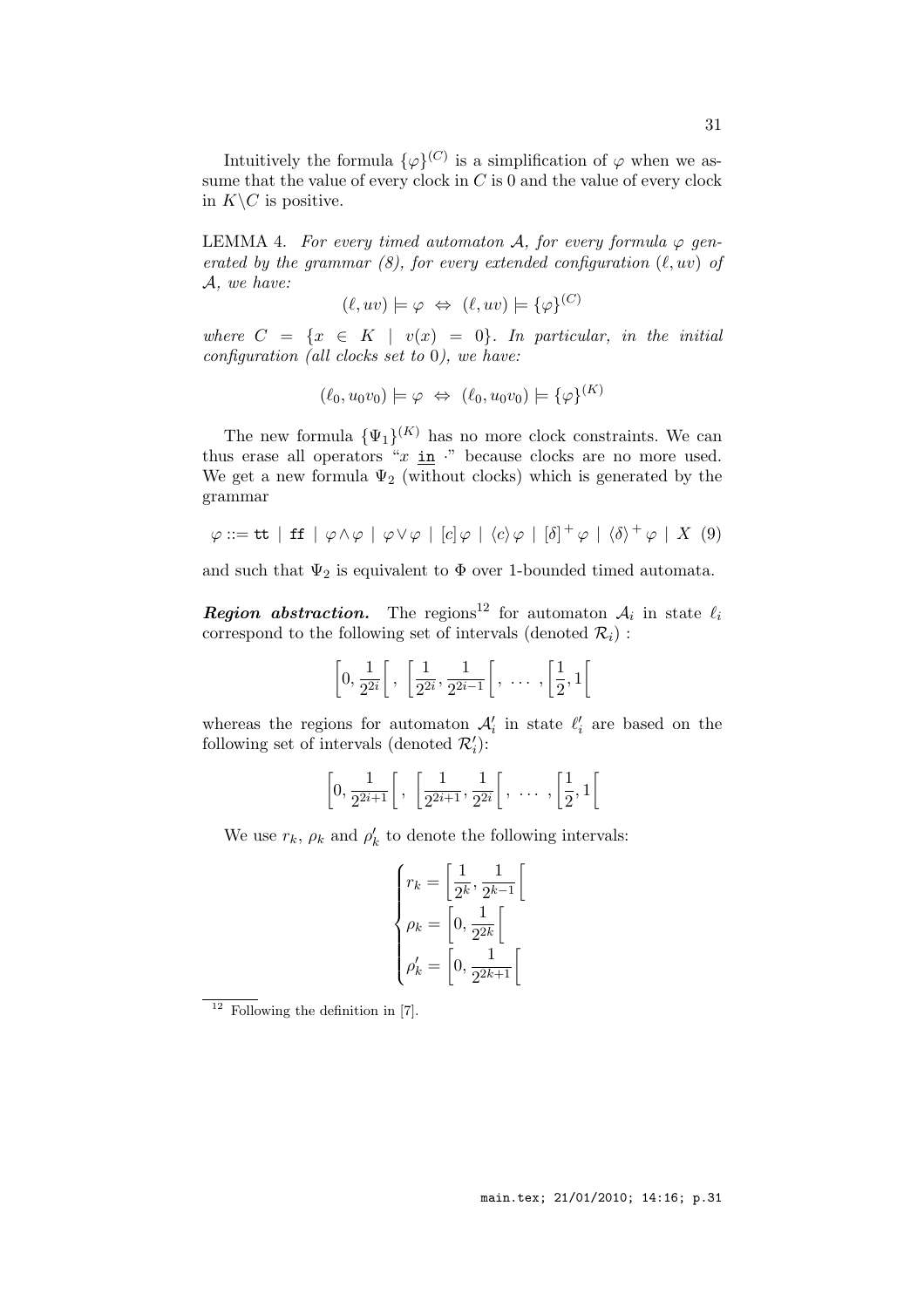An immediate successor (by time elapsing) operator Succ can be defined in a natural way:  $\mathsf{Succ}(\ell_i, \rho_i) = (\ell_i, r_{2i}), \mathsf{Succ}(\ell_i, r_{2i}) = (\ell_i, r_{2i-1}), \dots$ and  $\textsf{Succ}(\ell_i, r_1)$  is undefined.

Moreover note that for these automata, only one region is useful in state  $\ell$ , namely  $(\ell, [0, 1])$ . The interesting parts of these automata are thus locations  $\ell_i$  and  $\ell'_i$  because no action nor delays increasing clock x above 1 are allowed from  $\ell$ . We focus on those two locations, and first notice that all regions are right-open. In the following figure, we represent the time evolution and part of the region automaton in locations  $\ell_i$  and  $\ell'_i$ .

R<sup>i</sup> in ℓ<sup>i</sup> • × . . . • × ρ<sup>i</sup> r2<sup>i</sup> r2i−<sup>1</sup> r<sup>2</sup> r<sup>1</sup> R′ i in ℓ ′ <sup>i</sup> × • × . . . • × ρ ′ i r2i+1 r2<sup>i</sup> r2i−<sup>1</sup> r<sup>2</sup> r<sup>1</sup>

In the previous figure, the labelling " $\bullet$ " means that both a and b can be done (leading to state  $\ell$ ) whereas the labelling " $\times$ " means that only action a can be done (also leading to state  $\ell$ ). Finally no labelling means that no action can be done. We will notice something stronger in that states  $(\ell_i, r_j)$  and  $(\ell'_i, r_j)$  (when  $j \geq 2i$ ) do abstract states that satisfy the same formulas generated by grammar (9). More precisely:

LEMMA 5. Let  $\psi$  be a formula generated by grammar (9) and  $j \geq 1$ .

 $-$  Given two valuations u and v in  $r_j$ , for every i such that  $2i \geq j$ and for every k such that  $2k + 1 \geq j$ , we have:

$$
(\ell_i,u) \models \psi \; \Leftrightarrow \; (\ell_i,v) \models \psi \; \Leftrightarrow \; (\ell'_k,u) \models \psi \; \Leftrightarrow \; (\ell'_k,v) \models \psi
$$

 $-$  For all valuations u and v in  $\rho_i$ , we have:

$$
(\ell_j, u) \models \psi \Leftrightarrow (\ell_j, v) \models \psi
$$

 $-$  For all valuations u and v in  $\rho'_j$ , we have:

$$
(\ell'_j, u) \models \psi \iff (\ell'_j, v) \models \psi
$$

The proof is a direct consequence of the properties of the region abstraction.

Atomic propositions. Now we are going to replace every subformulas  $[c] \varphi$  or  $\langle c \rangle \varphi$  with  $c \in$  Act by tt, ff,  $\langle c \rangle$  tt or  $[c]$  ff.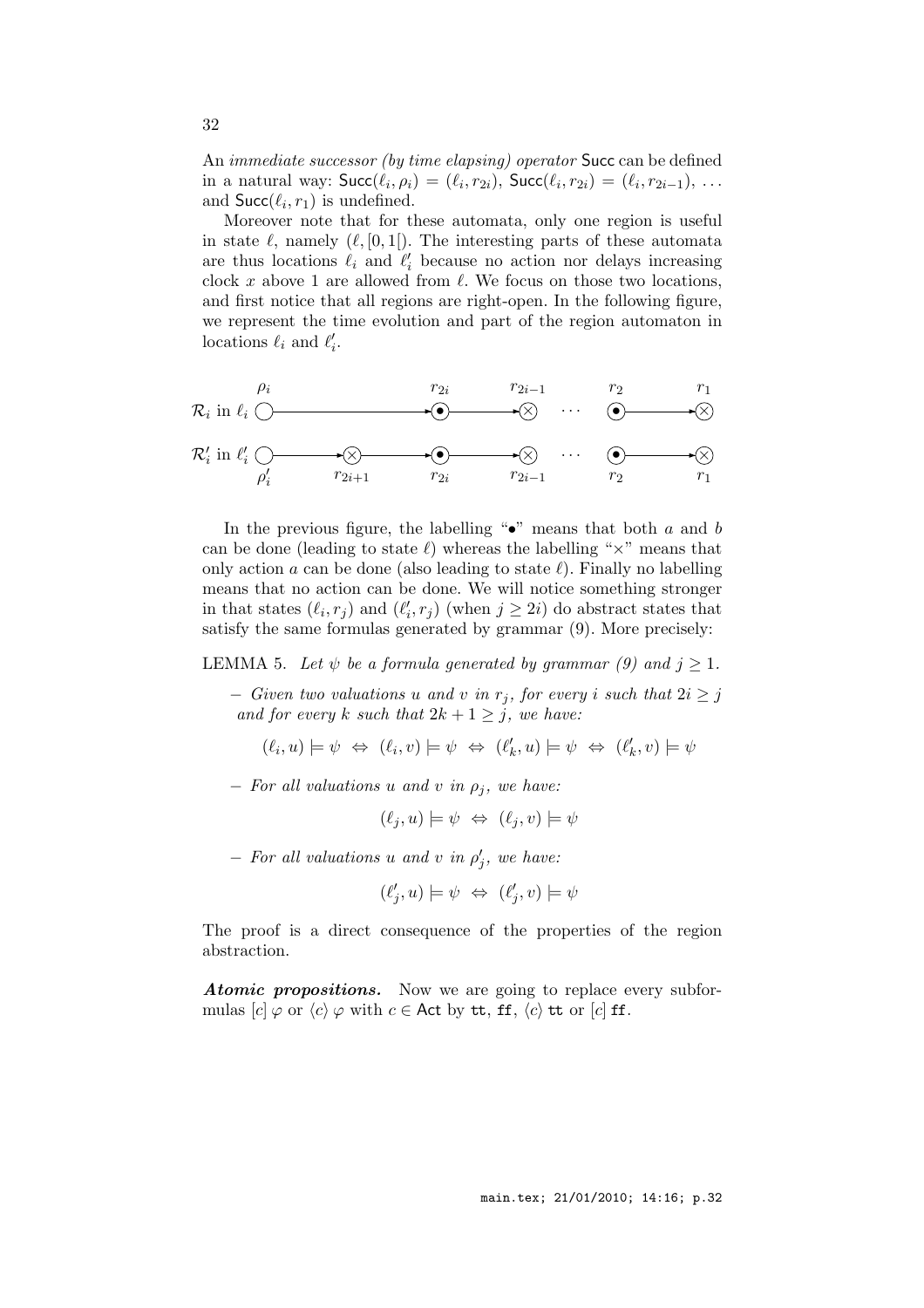If  $c \notin \{a, b\}$ , then  $\langle c \rangle \varphi$  (resp.  $[c] \varphi$ ) is clearly equivalent to ff (resp. tt) when it is interpreted over a state of  $A_i$  or  $A'_i$ .

Now assume  $c \in \{a, b\}$  and consider a formula  $\psi$  of the form  $\langle c \rangle \varphi$ or  $[c] \varphi$ . As there is only one region in  $\ell$ , we have:

$$
[\![\varphi]\!] \cap \{(\ell, u) \mid u \in [0, 1[\}] = \begin{cases} \{(\ell, u) \mid u \in [0, 1[\}] \\ \text{or } \varnothing \end{cases}
$$

Thus  $\varphi$  is equivalent to tt or ff over the region associated with  $\ell$ , and this Boolean value depends only on  $\ell$  and not on the region of  $\ell_i$  or  $\ell'_i$ where  $\psi$  is interpreted. Thus we can replace  $[c] \varphi$  (resp.  $\langle c \rangle \varphi$ ) by tt<sup>13</sup> or [c] ff (resp.  $\langle e \rangle$ ) tt or ff) depending on the truth value of  $\varphi$  in  $\ell$ .

From these remarks we can define a new formula  $\Psi_3$  equivalent to  $\Psi_2$ over the states of  $\mathcal{A}_i$  and  $\mathcal{A}'_i$  (*i.e.*,  $\forall u \in [0;1],$  we have  $(\ell_i, u) \models \Psi_2$  iff  $(\ell'_i, u) \models \Psi_3$  and generated by the following grammar (with  $c \in \{a, b\}$ ):

$$
\varphi ::= \mathtt{tt} \ | \ \mathtt{ff} \ | \ [c] \mathtt{ff} \ | \ \langle c \rangle \mathtt{tt} \ | \ \varphi \wedge \varphi \ | \ \varphi \vee \varphi \ | \ [\delta]^+ \varphi \ | \ \langle \delta \rangle^+ \varphi \ | \ X \ (10)
$$

Untiming the formula. We will now build a new formula  $\Psi_4$  using new modalities  $(G^+$  and  $F^+$ ), which will be interpreted over regions of  $\mathcal{A}_i$  and  $\mathcal{A}'_i$ . Furthermore  $\Psi_3$  and  $\Psi_4$  will be equivalent over  $\mathcal{A}_i$  and  $\mathcal{A}'_i$ in the following sense: for every  $i \geq 1$ , we will have that  $(\ell_i, \rho_i) \models \Psi_4$ iff  $(\ell_i, u_0) \models \Psi_3$ , and  $(\ell'_i, \rho'_i) \models \Psi_4$  iff  $(\ell'_i, u_0) \models \Psi_3$ , where  $u_0$  is the valuation setting each clock to 0.

We define a new logic by the grammar:

$$
\varphi ::= \mathsf{tt} \mid \mathsf{ff} \mid [c] \mathsf{ff} \mid \langle c \rangle \mathsf{tt} \mid \varphi \land \varphi \mid \varphi \lor \varphi \mid \mathsf{G}^+ \varphi \mid \mathsf{F}^+ \varphi \mid X \tag{11}
$$

This logic is interpreted over states of the region automaton  $(i.e., pairs)$  $(l, r)$  where l is a location of a timed automaton and r is a region). The semantics (denoted ⊢) corresponds to the standard symbolic semantics of  $L_{\nu}$  over regions (see [24]) except for the new modalities, which is defined as follows:

$$
(l,r) \vdash \mathsf{F}^+ \varphi \stackrel{\text{def}}{\Leftrightarrow} \exists r' \in \mathsf{Succ}^+(r) \text{ such that } (l,r') \vdash \varphi
$$

$$
(l,r) \vdash \mathsf{G}^+ \varphi \stackrel{\text{def}}{\Leftrightarrow} \forall r' \in \mathsf{Succ}^+(r) \text{ we have } (l,r') \vdash \varphi
$$

Note that as every interval of  $\mathcal{R}_i$  and  $\mathcal{R}'_i$  is right-open, when  $[\delta]^+ \psi$ holds at a state within a region  $(\ell_i, r)$  or  $(\ell'_i, r)$ , this region has to contain valuations satisfying  $\psi$ , and this makes a difference with the new modality  $G^+$  that only deals with regions in the future. The same difference occurs for  $\langle \delta \rangle^+$  and  $F^+$ . Then we define  $\Psi_4$  as the formula

 $\overline{13}$  Note that  $[c]$  tt  $\equiv$  tt.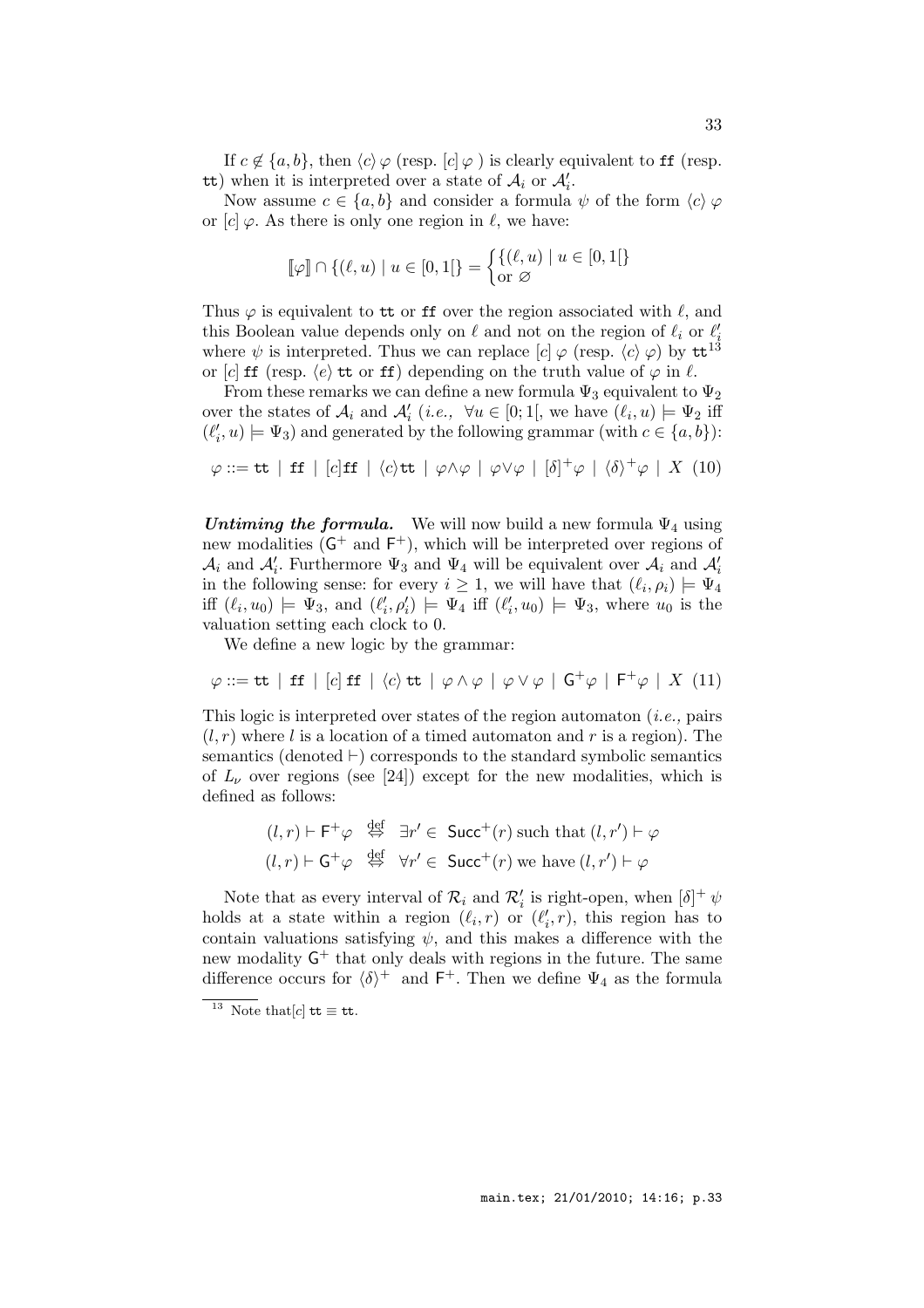$\Psi_3$  where every subformula  $[\delta]^+ \psi$  is replaced by  $\psi \wedge \mathsf{G}^+ \psi$  and every subformula  $\langle \delta \rangle^+ \psi$  is replaced by  $\psi \vee F^+ \psi$ . It is then easy to prove the following lemma:

LEMMA 6. Given  $i \geq 1$ , for every region  $r \in \mathcal{R}_i$  and for every  $u \in r$ ,

$$
(\ell_i, u) \models \Psi_3 \Leftrightarrow (\ell_i, r) \vdash \Psi_4.
$$

For every  $r \in \mathcal{R}'_i$  and for every  $u \in r$ ,

$$
(\ell'_i,u) \models \Psi_3 \; \Leftrightarrow \; (\ell'_i,r) \vdash \Psi_4.
$$

The new formula  $\Psi_4$  is now an untimed formula interpreted over a discrete structure (the region automaton). Moreover,  $\Psi_4$  is equivalent to  $\Psi_3$  (and hence to  $\Phi$ ) over  $\mathcal{A}_i$  and  $\mathcal{A}'_i$ .

Gluing everything. The formula  $\Psi_4$  (and its declaration  $\mathcal{D}_4$ ) can be written in normal form as a system of equations  $(X_i =$  $f_i(X_1, ..., X_n)$ <sub>1 $\lt i\lt n$ </sub> with  $\Psi_4 = X_1$ . We assume that each formula  $f_i(X_1, ..., X_n)$  is a Boolean combination  $b_i$  of subformulas  $\alpha_i^j$  $\frac{j}{i}$  (which can be either some formula  $\mathsf{F}^+ \beta_i^j$  $i^j$ , or  $\mathsf{G}^+\beta_i^j$  $i<sub>i</sub>$ , or some atomic-like formula  $\langle a \rangle$  tt,  $[a]$  ff, tt or ff, or some fix-point variable  $X_i^j$  $_{i}^{j})$ :

$$
\begin{cases}\nX_1 \stackrel{\text{def}}{=} b_1(\alpha_1^1, ..., \alpha_1^{k_1}) \\
\vdots \\
X_n \stackrel{\text{def}}{=} b_n(\alpha_n^1, ..., \alpha_n^{k_n})\n\end{cases}
$$

Without loss of generality we can assume that no subformula  $\alpha_i^j$  $\frac{j}{i}$  is a fix-point variable  $X_k$ . Indeed assume that we have  $\alpha_i^j = X_k$  (with  $i \neq k$ , then the new formula obtained by replacing  $X_k$  by its definition formula is equivalent to the previous formula. And if we have  $\alpha_i^j = X_i$ , then the new formula obtained by replacing this variable  $X_i$  by tt is equivalent to the initial formula. Thus, each  $\alpha_i^j$  $\frac{J}{i}$  is either a "basic" formula tt, ff,  $\langle c \rangle$  ,  $[c]$  ff or X, or a formula  $\mathsf{F}^+\varphi$  or a formula  $\mathsf{G}\varphi$ .

From the structure of the region automata of  $A_i$  and  $A'_i$ , we have the following lemma:

LEMMA 7. Let  $\varphi$  be a formula generated by the grammar (11). For every  $i \geq 1$ , we have the following implications:

- $(\ell_i, \rho_i) \vdash \mathsf{F}^+ \varphi \ \text{implies} \ (\ell'_i, \rho'_i) \vdash \mathsf{F}^+ \varphi$
- $(\ell_i, \rho_i) \not\vdash \mathsf{G}^+ \varphi \text{ implies } (\ell'_i, \rho'_i) \not\vdash \mathsf{G}^+ \varphi$
- $(\ell_i, \rho_i)$   $\vdash$   $\mathsf{G}^+\varphi$  implies  $(\ell'_{i-1}, \rho'_{i-1})$   $\vdash$   $\mathsf{G}^+\varphi$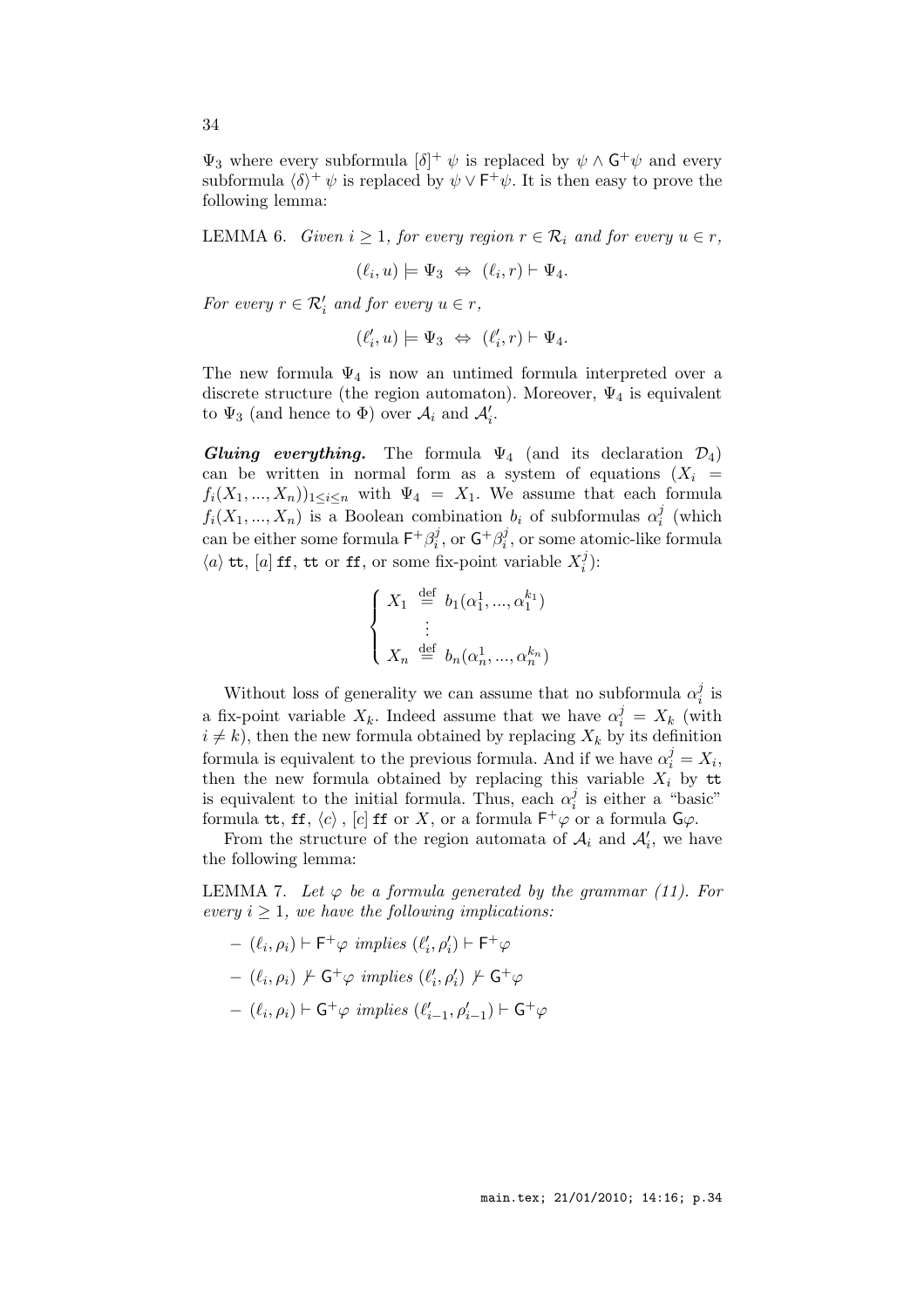$-$  ( $\ell_i, \rho_i$ ) ⊬ F<sup>+</sup> $\varphi$  implies ( $\ell'_{i-1}, \rho'_{i-1}$ ) ⊬ F<sup>+</sup> $\varphi$  $-$  ( $\ell'_i, \rho'_i$ ) ⊢ F<sup>+</sup> $\varphi$  *implies* ( $\ell'_{i+1}, \rho'_{i+1}$ ) ⊢ F<sup>+</sup> $\varphi$ 

We are now in a position where we can finish the proof and show that  $\Psi_4$  as previously described (and hence  $\Psi$ ) cannot exist.

As  $X_1$  holds at any  $(\ell_i, \rho_i)$  (because  $\Psi_4$  is equivalent to  $\Phi$  over  $\mathcal{A}_i$ ), there exists a sequence  $(\gamma_j)_{1 \leq j \leq k_1} \in {\{\texttt{tt}, \texttt{ff}\}}^{k_1}$  such that  $(1)$   $b_1(\alpha_1^1 \leftarrow$  $\gamma_1, ..., \alpha_1^{k_1} \leftarrow \gamma_{k_1}$ ) is true, and (2) there is an infinite sequence of indexes I such that for every  $i \in I$ , for every  $1 \leq j \leq k_1$ ,  $\gamma_j = \mathsf{tt}$  iff  $(\ell_i, \rho_i) \models$  $\alpha_1^j$  $\frac{j}{1}$ . 14

Let  $\alpha_F$  be the set  $\{\alpha_1^i \mid \gamma_i = \text{tt} \text{ and } \alpha_1^i = F^+ \beta_1^i\}, \alpha_F$  be the set  $\{\alpha_1^i \mid \gamma_i = \mathbf{f} \text{f} \text{ and } \alpha_1^i = \mathbf{F}^+ \beta_1^i\}, \alpha_{\mathbf{G}} \text{ be the set } \{\alpha_1^i \mid \gamma_i = \mathbf{t} \text{t} \text{ and } \alpha_1^i = \mathbf{f} \text{ } \text{ } \alpha_1^i = \mathbf{f} \text{ } \text{ } \alpha_1^i = \mathbf{f} \text{ } \text{ } \alpha_1^i = \mathbf{f} \text{ } \text{ } \alpha_1^i = \mathbf{f} \text{ } \text{ } \alpha_1^i = \mathbf{f} \text{ } \$  $\hat{\mathsf{G}}^{\dagger} \hat{\beta}_1^i$ , and  $\alpha_{\neg \mathsf{G}}$  be the set  $\{\alpha_1^i \mid \gamma_i = \mathsf{f} \mathsf{f} \text{ and } \alpha_1^i = \mathsf{G}^{\dagger} \beta_1^i\}.$ 

From the two first implications of Lemma 7, for every  $i \in I$ ,  $(\ell'_i, \rho'_i)$   $\models$  $\bigwedge \alpha_{\mathsf{F}} \wedge \bigwedge \alpha_{\mathsf{TG}}$ . Given  $i_0 \in I$ , we also have that for every  $i \geq i_0$ ,  $(\ell'_i, \rho'_i) \models$  $\bigwedge \alpha_{\mathsf{F}} \wedge \bigwedge \alpha_{\mathsf{-G}}$  (because the future of  $(\ell'_{i+1}, \rho'_{i+1})$  contains the future of  $(\ell'_i, \rho'_i)$ ). From the third and fourth implications, we get that for every  $i \in I$ , we have that  $(\ell'_{i-1}, \rho'_{i-1}) \models \bigwedge \alpha_{\mathsf{G}} \wedge \bigwedge \alpha_{\mathsf{T}}$ . Thus we can easily find some *i* such that  $(\ell'_i, \rho'_i) \models \bigwedge \alpha_{\mathsf{F}} \wedge \bigwedge \alpha_{\neg \mathsf{G}} \wedge \bigwedge \alpha_{\mathsf{G}} \wedge \bigwedge \alpha_{\neg \mathsf{F}}$  and thus  $(\ell'_i, \rho'_i) \models \Psi_4$  (because the other "basic" subformulas can be easily treated) and then  $(\ell'_i, \rho'_i) \models \Phi$  which contradicts the fact that  $\mathcal{A}'_i \not\models \Phi$ .

We conclude that there is no formula  $\Psi$  in  $L_{\nu}$  which is equivalent to the formula  $\Phi = ([a] \text{ ff}) [\delta \rangle_w (\langle b \rangle \text{ tt}).$ 

### B. Proof of Theorem 7

Before proving Theorem 7 we introduce some new notations.

Let  $S = (Q, q_0, \text{Act}, \longrightarrow_S)$  be an *acyclic* TTS. Here we assume that S is an unfolding of a TTS. This assumption could also be done  $$ with no change – to define the semantics of the TAs or to interpret the  $L_c$  formulas: this point of view corresponds to the (infinite) execution tree of the system. And this assumption allows us to see  $f(S, q)$  as a sub-TTS (*i.e.*, sub-tree) of S for any controller  $f$ .

For  $q \in Q$  and  $\Delta \in \mathbb{Q}_+$  we define:

- −  $S^q_$ <sup>∆</sup> to be the sub-TTS of S rooted at q such that two consecutive controllable actions (in  $Act_c$ ) are separated by a time amount t such that  $t > \Delta$ ;
- $S_{\Delta}$  stands for  $S_{\Delta}^{q_0}$ ;

<sup>&</sup>lt;sup>14</sup> There is a way to witness  $X_1$  be true which appears infinitely often.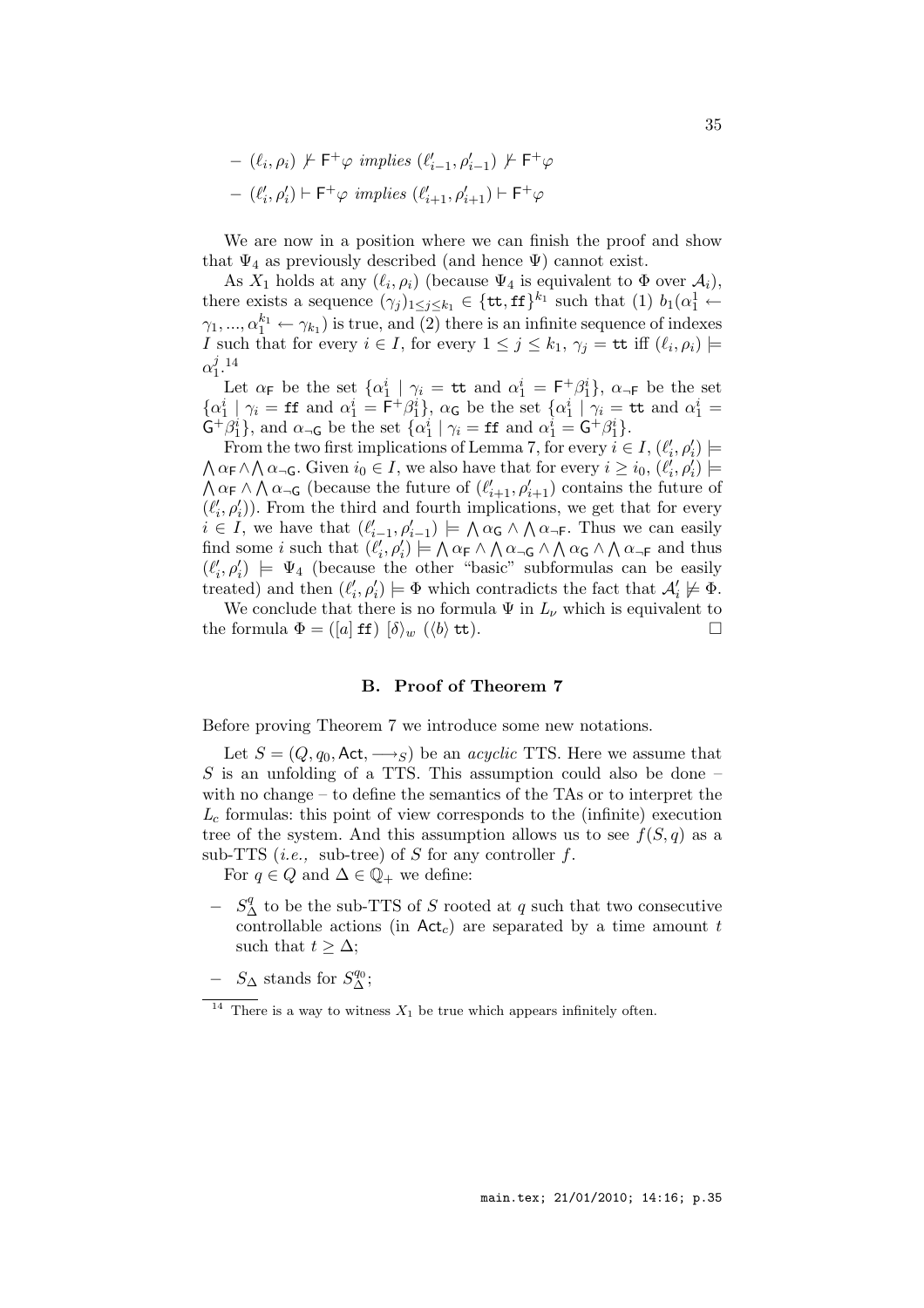- $-$  for  $τ ≤ Δ, S<sup>q</sup><sub>Δ,τ</sub>$  is the sub-TTS of  $S<sup>q</sup><sub>Δ</sub>$  where no controllable action occurs before  $\tau$  time units from the root q;
- − Contr $(S^q_{{\Delta},\tau}, q)$  is the set of controllers for TTS  $S^q_{{\Delta},\tau}$  from state q; Contr $(S_{\Delta,0}^{q_0}, q_0)$  thus denotes the set of controllers that can let at least  $\Delta$  time units between two consecutive controllable actions.

If S is the semantics of a plant  $\mathcal{P} = (L, \ell_0, \text{Act}, X, \text{Inv}, T)$ , the TTS  $S_{\Delta}^{q_0}$  can be effectively constructed using a parallel composition with a self-loop automaton  $A_{\Delta}$  with a fresh clock x enforcing a delay larger than or equal to  $\Delta$  (e.g. by  $x \geq \Delta$ ) between two controllable actions. We denote  $\mathcal{P}_{\Delta}$  the synchronized product  $(\mathcal{P}|\mathcal{A}_{\Delta})_{\sigma}$  where  $\sigma(a,a) = a$  if  $a \in \text{Act}_c$  and  $\sigma(u, \bullet) = u$  if  $u \in \text{Act}_u$ .

Theorem 7 will be a consequence of the following lemma:

LEMMA 8. For any  $\gamma \in \text{Act}_c \cup \{\lambda\}$ , any state  $q \in Q$  and any  $L_c^{det}$ formula Φ, we have:

$$
\left(\exists f \in \mathrm{Contr}(S^q_{\Delta,\tau},q) \: s.t. \: f(S,q), (q,v) \models \Phi \land \langle \gamma \rangle \mathrm{tt} \right) \Leftrightarrow S^q_{\Delta,\tau}, (q,v) \models \overline{\Phi}^{\,\gamma}
$$

Note how this lemma interprets for formulas  $\overline{\Phi}$  :

$$
(\exists f \in \text{Contr}(S^q_{\Delta,\tau}, q) \text{ s.t. } f(S, q), (q, v) \models \Phi) \Leftrightarrow (S^q_{\Delta,\tau}, (q, v) \models \overline{\Phi})
$$

PROOF 6. First we assume that the result holds for the fixpoint variables and we show the lemma by structural induction over  $L_c^{det}$ c formulas. The cases  $\Phi \stackrel{\text{def}}{=} x \sim c$  or  $\Phi \stackrel{\text{def}}{=} r \underline{\text{in}} \varphi$  are obvious. We prove the lemma for the discrete modalities  $[a_u]$ ,  $\langle a_u \rangle$ ,  $\langle a_c \rangle$  and  $[a_c]$ (assuming  $a_c \in \text{Act}_c$  and  $a_u \in \text{Act}_u$ ). Because of the dualities of the operators  $[\delta]$ ,  $\langle \delta \rangle$ ,  $[\delta \rangle_w$  and  $[\delta \rangle_s$  (equations (3a)–(4b)), we only prove the lemma on a complete pair of timed operators, namely for  $\{\delta\}_{s}$  and  $[\delta]$ .

- $\Phi \stackrel{\text{def}}{=} [a_u] \varphi$ :
	- $\Rightarrow$  Assume there exists  $f \in$  Contr $(S^q_{\Delta,\tau}, q)$  such that  $f(S,q), (q, v) \models [a_u] \varphi \wedge \langle \gamma \rangle$  tt. Then for any  $q \xrightarrow{a_u} q'$ in  $f(S,q)$ , we have  $f(S,q), (q', v) \models \varphi$ . Then there exists  $f' \in \text{Contr}(S^q_{\Delta,\tau}, q')$  such that  $f'(S, q'), (q', v) \models \varphi$  and the induction hypothesis provides:  $S_{\Delta,\tau}^{q'},(q',v) \models \overline{\varphi}$ . Since the strategies cannot block the uncontrollable actions, any action  $a_u \in \mathsf{Act}_u$  that can be performed from  $(q, v)$  in  $S^{\dot{q}}_{\Delta, \tau}$ , can also be performed in  $f(S,q)$  and then  $S^q_{\Delta,\tau}$ ,  $(q, v) \models [a_u] \overline{\varphi}$ . Moreover  $f(S,q), (q, v) \models \langle \gamma \rangle$  tt which implies that  $S^q_{\Delta, \tau}, (q, v) \models$  $\langle \gamma \rangle$  tt, and thus  $S^q_{\Delta,\tau}, (q, v) \models \overline{[a_u] \varphi}^{\gamma}$ .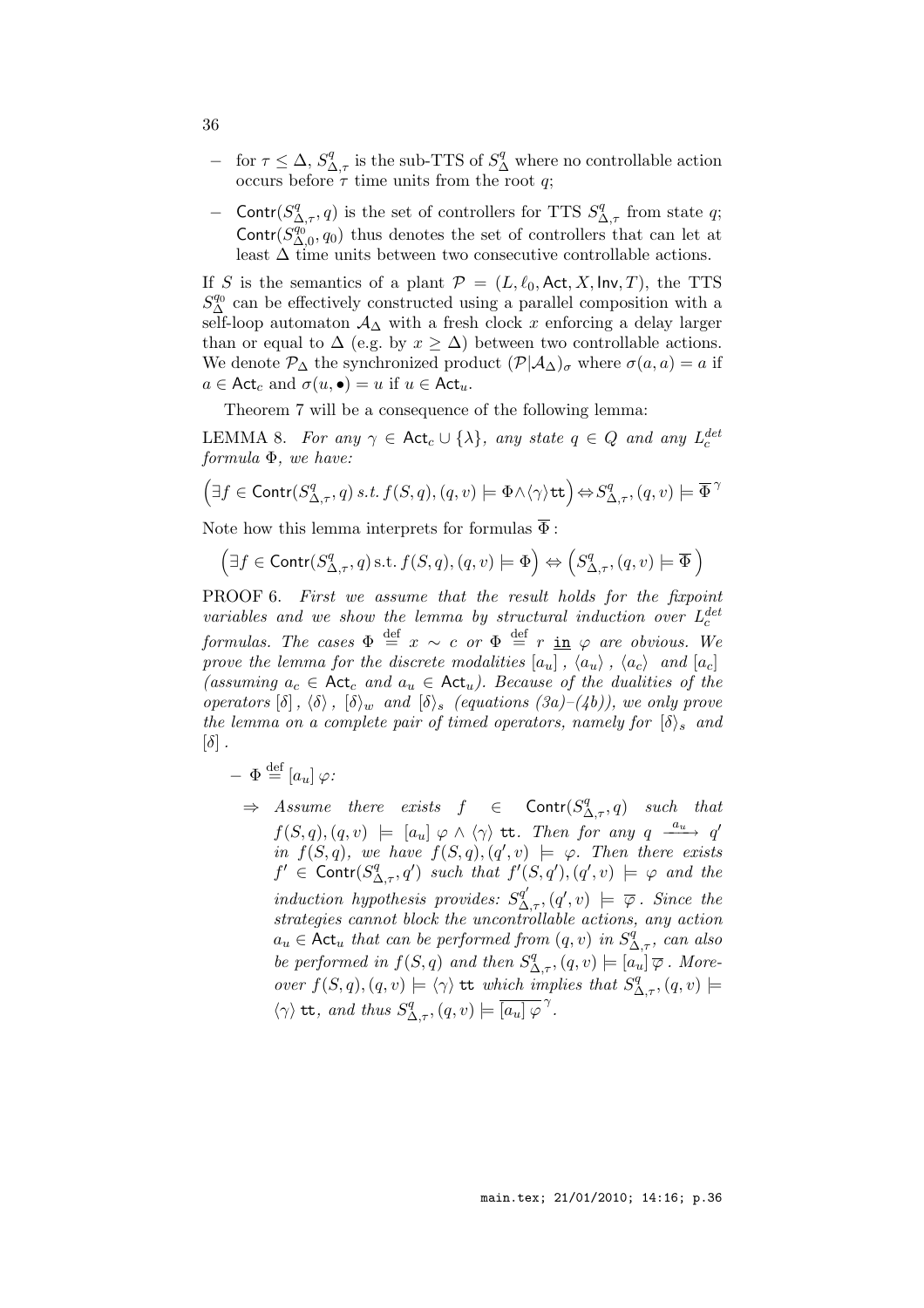$\Leftarrow$  Assume  $S^q_{\Delta,\tau}$ ,  $(q, v) \models [a_u] \ \overline{\varphi} \ \wedge \ \langle \gamma \rangle$  tt. For any transition  $S^q_{\Delta,\tau}, q \stackrel{a_u}{\longrightarrow} s'$  with  $a_u \in \text{Act}_u$ , we have  $S^q_{\Delta,\tau}, (q', v) \models \overline{\varphi}$ .  $\overrightarrow{By}$  induction hypothesis, we know that there exists  $f_{a_n} \in$ Contr $(S^q_{\Delta,\tau}, q')$  such that  $f_{a_u}(S, q'), (q', v) \models \varphi$ . Let f be the strategy defined by:  $f(q \xrightarrow{a_u} \rho) \stackrel{\text{def}}{=} f_{a_u}(\rho)$  for any  $\rho$  starting in state q' and  $f(q) = \gamma$  if  $\gamma \in \text{Act}_c$  (note that in that case, it is possible to do a  $\gamma$  because  $S^q_{\Delta,\tau}$ ,  $(q, v) \models \langle \gamma \rangle$ tt), or  $f(q) = \lambda$ otherwise.

$$
- \Phi \stackrel{\text{def}}{=} \langle a_u \rangle \varphi:
$$

- $\Rightarrow$  Assume there exists  $f \in$  Contr $(S^q_{\Delta,\tau}, q)$  such that  $f(S,q), (q, v) \models \langle a_u \rangle \varphi \wedge \langle \gamma \rangle$  tt. Then there exists  $s \xrightarrow{a_u} s'$ in  $f(S,q)$  with  $f(S,q),(q',v) \models \varphi$ . Therefore there is  $f' \in$ Contr $(S_{\Delta,\tau}^{\tilde{q}},q')$  such that  $f'(S,q'),(q',v) \models \varphi$  and the induction hypothesis entails:  $S^{q'}_{\Delta,\tau},(q',v) \models \overline{\varphi}$ .  $S^{q}_{\Delta,\tau}$  contains the behaviors of  $f(S,q)$ , then  $S^q_{\Delta,\tau}$ ,  $(q,v) \models \langle a_u \rangle \overline{\varphi}$ . Moreover,  $f(S,q), (q, v) \models \langle \gamma \rangle$  tt, thus  $S_{\Delta, \tau}^q, (q, v) \models \langle a_u \rangle \ \overline{\varphi} \ \wedge \langle \gamma \rangle$  tt, and thus  $S^q_{\Delta,\tau}$ ,  $(q, v) \models \overline{\langle a_u \rangle \varphi}^{\gamma}$ .
- $\Leftarrow$  Assume  $S^q_{\Delta,\tau}$ ,  $(q, v) \models \langle a_u \rangle \ \overline{\varphi} \land \langle \gamma \rangle$  tt. There is a transition  $S^q_{\Delta,\tau}, q \xrightarrow{a_u} q'$  such that  $S^q_{\Delta,\tau}, (q', v) \models \overline{\varphi}$ . By induction hypothesis, we know that there exists  $f_{a_u} \in \text{Contr}(S^q_{\Delta,\tau}, q')$ such that  $f_{a_u}(S,q'),(q',v) \models \varphi$ . Let f be the strategy defined by:  $f(q \xrightarrow{a_u} \rho) \stackrel{\text{def}}{=} f_{a_u}(\rho)$  for any  $\rho$  starting in state q' and  $f(q) = \gamma$  if  $\gamma \in \text{Act}_c$ , or  $f(q) = \lambda$  otherwise.

$$
- \Phi \stackrel{\text{def}}{=} \langle a_c \rangle \varphi:
$$

- $\Rightarrow$  There exists  $f \in$  Contr $(S_{\Delta,\tau}^q, q)$  such that  $f(S, q), (q, v) \models$  $\langle a_c \rangle \varphi \wedge \langle \gamma \rangle$  tt. Then clearly  $\gamma$  is  $a_c$ : otherwise this would entail that f is not deterministic and requires two different controllable actions from the state  $(q, v)$ . There exists  $f(S, q)$ :  $q \stackrel{a_c}{\longrightarrow} q'$  such that  $f(S,q'), (q', v) \models \varphi$ . Moreover defining  $f'\in \textsf{Contr}(S^q_{\Delta,\Delta},q')$  by  $f'(\rho)\stackrel{{\rm def}}{=} f(q\stackrel{a_c}{\longrightarrow}\rho)$  for any  $\rho$  starting in q', we get that  $f'(S, q'), (q', v) \models \varphi$ . By induction hypothesis we have  $S^{q'}_{\Delta,\Delta}$ ,  $(q', v) \models \overline{\varphi}$ .  $S^{q}_{\Delta,\tau}$  contains the behaviors of  $f(S,q)$ , then  $S^q_{\Delta,\tau}$ ,  $(q, v) \models \langle a_c \rangle \overline{\varphi}$  and thus  $S^q_{\Delta,\tau}$ ,  $(q, v) \models$  $\overline{\langle a_c \rangle \varphi}^{\gamma}$ .
- $\Leftarrow$  The only possible case is  $\gamma = a_c$  and  $S^q_{\Delta,\tau}$ ,  $(q, v) \models \langle a_c \rangle \overline{\varphi}$ . There is a transition  $S^q_{\Delta,\tau}$ ,  $q \xrightarrow{a_c} s'$  such that  $S^{q'}_{\Delta,\Delta}$ ,  $(q', v) \models$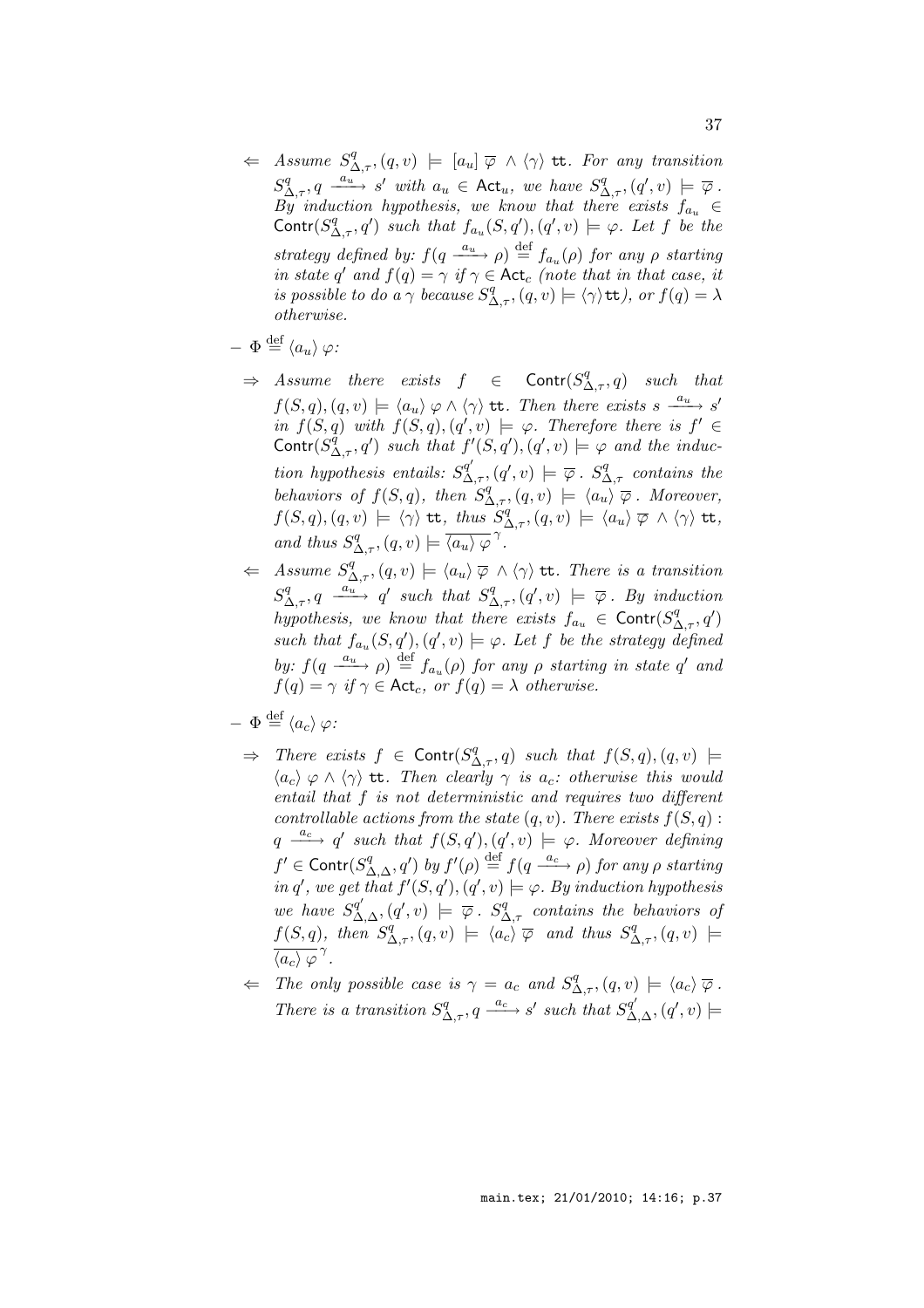$\overline{\varphi}$ . By induction hypothesis we know that there exists  $f' \in$ Contr $(S^q_{\Delta,\Delta}, q')$  such that  $f'(S, q'), (q', v) \models \varphi$ . Let f be the strategy defined by:  $f(q \xrightarrow{a_c} \rho) \stackrel{\text{def}}{=} f'(\rho)$  for any  $\rho$  run starting in q' and  $f(q) = a_c$ . f is a  $\Delta$ -strategy and belongs to Contr $(S^q_{\Delta,\tau}, q)$  – note that in this case  $\tau = 0$  –, and  $f(S, q), (q, v) \models \langle a_c \rangle \varphi$  and then  $\langle a_c \rangle$  tt also holds for  $f(S, q), (q, v).$ 

$$
- \Phi \stackrel{\text{def}}{=} [a_c] \varphi:
$$

- $\Rightarrow$  If  $a_c \neq \gamma$  the result is obvious. Now assume  $a_c = \gamma$ , then there exists  $f \in \text{Contr}(S^q_{\Delta,\tau},q)$  such that  $f(S,q),(q,v) \models$  $[a_c] \varphi \wedge \langle a_c \rangle$  tt. The same proof as above (for  $\Phi \stackrel{\text{def}}{=} \langle a_c \rangle \varphi$ ) gives  $S^q_{\Delta,\tau}$ ,  $(q, v) \models \langle a_c \rangle \overline{\varphi}$ , i.e.  $S^q_{\Delta,\tau}$ ,  $(q, v) \models \overline{[a_c] \varphi}^{\gamma}$  because  $S^q_{\Delta,\tau}$  is deterministic.
- $\Leftarrow$  First assume  $\gamma \in \text{Act}_c \setminus \{a_c\}$  or  $\gamma = \lambda$ . Then  $S^q_{\Delta,\tau}$ ,  $(q, v) \models$  $\langle \gamma \rangle$  tt we define the strategy f to be  $f(q) = \gamma$ . This allows us to have  $f(S, q), (q, v) \models [a_c] \varphi \land \langle \gamma \rangle$  tt (as  $a_c$  is disabled by f). Finally assume  $\gamma = a_c$ . Then we have  $S^q_{\Delta,\tau}$ ,  $(q, v) \models \langle a_c \rangle \overline{\varphi}$ . There exists  $S^q_{\Delta,\tau}$ ,  $q \xrightarrow{a_c} s'$  such that  $S^{q'}_{\Delta,\Delta}$ ,  $(q', v) \models \overline{\varphi}$ . By induction hypothesis, there exists  $f \in \overline{Contr}(S^q_{\Delta,\Delta}, q')$  such that  $f'(S, q'), (q', v) \models \varphi$ . Let f be the strategy defined by  $f(q) = a_c$  and  $f(q \xrightarrow{a_c} \rho) = f'(\rho)$  for any  $\rho$  run starting in state q'. We have  $f \in \text{Contr}(S^q_{\Delta,\tau},q)$  and  $f(S,q),(q,v) \models$  $[a_c] \varphi \wedge \langle \gamma \rangle$  tt.

$$
- \Phi \stackrel{\text{def}}{=} \varphi \, [\delta \rangle_s \, \psi
$$

 $\Rightarrow$  First assume  $\gamma = \lambda$ . This implies that there exists  $f \in$ Contr $(S^q_{\Delta,\tau}, q)$  such that  $f(S,q), (q, v) \models (\varphi \,[\delta \rangle_s \, \psi) \land \langle \lambda \rangle$  tt. Hence there is a time step  $f(S,q)$ ,  $s \stackrel{t}{\longrightarrow} q^t$  (with  $t \in \mathbb{R}_+$ ) such that  $f(S,q)$ ,  $(q^t, v+t) \models \psi$  and for all  $t' < t$   $f(S,q)$ ,  $(q^{t'}, v +$  $(t')\models \varphi$ . In any of the states  $(q^{t'}, v + t')$  with  $t' < t$  the strategy is "delay" and thus they all satisfy  $\langle \lambda \rangle$  tt. By induction hypothesis, this implies that all the states  $S_{\Lambda}^{q^{t'}}$  $\Delta^{q^{t'}}_{\Delta,\tau-t'},(q^{t'},v+t')$ satisfy  $\overline{\varphi} \lambda$ . Now the strategy in  $q^t$  is either "delay" or do a controllable

action; hence  $(q^t, v + t) \models \langle \lambda \rangle$  tt  $\vee$   $(\bigvee_{a_c \in \mathsf{Act}_c} \langle a_c \rangle$  tt). As  $(q^t, v + t)$  satisfies  $\psi$  and one the  $\langle \gamma \rangle$  tt for  $\gamma \in \text{Act}_c \cup \{ \lambda \},$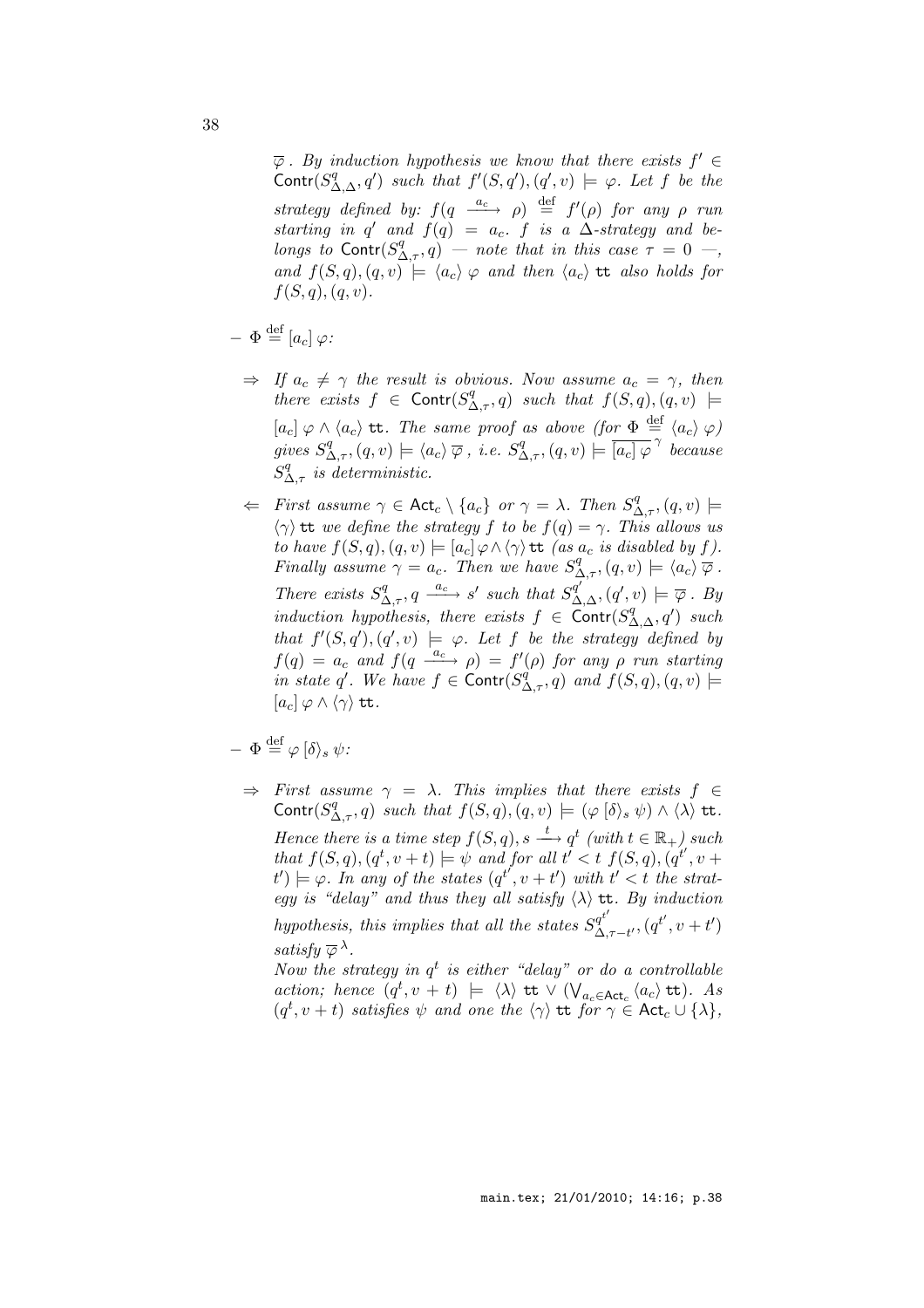by induction hypothesis, we obtain<sup>15</sup>:  $S^{q^t}_{\Delta}$  $\mathcal{A}_{\Delta,\tau-t}^{q^t},(q^t,v+t)\models \overline{\psi}^{\gamma}$ for some  $\gamma \in \mathsf{Act}_c \cup \{\lambda\}$ , and thus  $(q^t,v+t) \models \overline{\psi}$  . Finally  $S^q_{\Delta,\tau} , (q,v) \models \overline{\varphi}^{\lambda} [\delta \rangle_w \overline{\psi}$  which is exactly the definition of  $\overline{\varphi\left[\delta\right\rangle_{s}\psi}^{\lambda}.$ 

Now assume  $\gamma = a_c$ . There exists  $f \in \text{Contr}(S^q_{\Delta,\tau}, q)$  such that  $f(GS, q), (q, v) \models (\varphi | \delta \rangle_s \psi) \wedge \langle a_c \rangle$  tt. This means that  $f(q) =$  $a_c$  and then no delay is allowed by the strategy. This implies that  $\psi$  must hold in  $(q, v)$ . Hence  $f(S, q), (q, v) \models \psi \wedge \langle a_c \rangle$  tt. By induction hypothesis we have:  $S^q_{\Delta,\tau}$ ,  $(q, v) \models \overline{\psi}^{a_c}$  and as  $\overline{\varphi\left[\delta\right\rangle_{s}\psi}^{\,a_{c}}=\overline{\psi}^{\,a_{c}}$  we are done.

 $\Leftarrow$  Assume  $S^q_{\Delta,\tau}$ ,  $(q, v) \models \overline{\varphi(\delta)_s \psi}^\gamma$  and  $\gamma = \lambda$ . By definition of  $\overline{\varphi(\delta)}$ ,  $\overline{\psi}^{\gamma}$  this means that  $S^q_{\Delta,\tau},(q, v) \models \overline{\varphi}^{\lambda}$   $[\delta\rangle$ ,  $\overline{\psi}$ . This means that there exists some  $t \geq 0$  such that  $S^q_{\Delta,\tau},q \xrightarrow{t} q^t \text{ and } S^q_{\Delta}$  $\mathcal{L}_{\Delta,\tau-t}^{q},(q^t,v \ + \ t) \ \ \models \ \ \overline{\psi} \ \ \textit{ and for all}$  $t'$  < t,  $S^q_{\Lambda}$  $\mathcal{L}_{\Delta,\tau-t'}^q, (q^{t'}, v + t') \models \overline{\varphi}^{\lambda}$ . By induction hypothesis this means there exists  $f_t \in \text{Contr}(S^q_{\Delta})$  $\Delta_{,\tau-t}^q, q^t$  such that  $f_t(S,q^t), (q^t,v \ + \ t) \ \ \models \ \ \psi \ \wedge \ \langle \gamma \rangle \ \ \texttt{tt} \ \ for \ \ \gamma \ \ \in \ \ \mathsf{Act}_c \ \cup \ \{ \lambda \}$ and there exists  $f_t$   $\in$  Contr $(S_A^q)$  $\Delta_{\tau-t}^{(q)}$ ,  $q^{t'}$ ) such that  $f_{t'}(S,q^{t'}), (q^{t'}, v + t') \models \varphi \land \langle \lambda \rangle$  tt. Let f be the strategy defined by:  $f(q \stackrel{t'}{\longrightarrow} q^{t'}) = \lambda$  for any  $t' < t$ ,  $f(q \stackrel{t}{\longrightarrow} q^{t}) = \gamma$ if  $f(q \stackrel{t}{\longrightarrow} q^t) = \gamma$ . Then  $f(S, q), (q, v) \models \varphi [\delta \rangle_s \psi \wedge \langle \lambda \rangle \text{tt}.$ 

Assume  $\gamma$   $\in$  Act<sub>c</sub>. If  $S^q_{\Delta,\tau}$ ,  $(q, v)$   $\models \overline{\varphi(\delta)}_s \overline{\psi}^{\gamma}$ . By definition of  $\overline{\varphi(\delta)}_s \overline{\psi}^{\gamma}$  this means that  $S^q_{\Delta,\tau}$ ,  $(q, v) \models \overline{\psi}^{\gamma}$  and by induction hypothesis this implies there exists a strategy f such that  $f(S, q), (q, v) \models \psi \land \langle \gamma \rangle$  tt. Thus  $f(S, q), (q, v) \models$  $\varphi$   $\langle \delta \rangle_s \psi \wedge \langle \gamma \rangle$  tt

- $\Phi \stackrel{\text{def}}{=} [\delta] \varphi$ :
	- $\Rightarrow$  First assume  $\gamma \in \text{Act}_c$  and there exists  $f \in \text{Contr}(S^q_{\Delta,\tau},q)$ such that  $f(S,q),(q,v) \models [\delta] \varphi \wedge \langle \gamma \rangle$  tt. This implies  $f(S,q),(q,v) \models \varphi \land \langle \gamma \rangle$  tt and by induction hypothesis we have:  $S^q_{\Delta,\tau}$ ,  $(q, v) \models \overline{\varphi}^{\gamma}$  which is by equation  $(5)$   $\overline{\delta}^{\gamma}$ . Assume  $\gamma = \lambda$  and there exists  $f \in \text{Contr}(S^q_{\Delta,\tau},q)$  such that  $f(S,q), (q, v) \models [\delta] \varphi$ , i.e., for any transition  $f(S,q), q \stackrel{t}{\longrightarrow} q^t$ (with  $t \in \mathbb{R}_+$ ), we have  $f(S, q), (q^t, v+t) \models \varphi$ . We distinguish two cases:

<sup>&</sup>lt;sup>15</sup> In the sequel we assume  $\tau - t$  stands for max $(0, \tau - t)$ .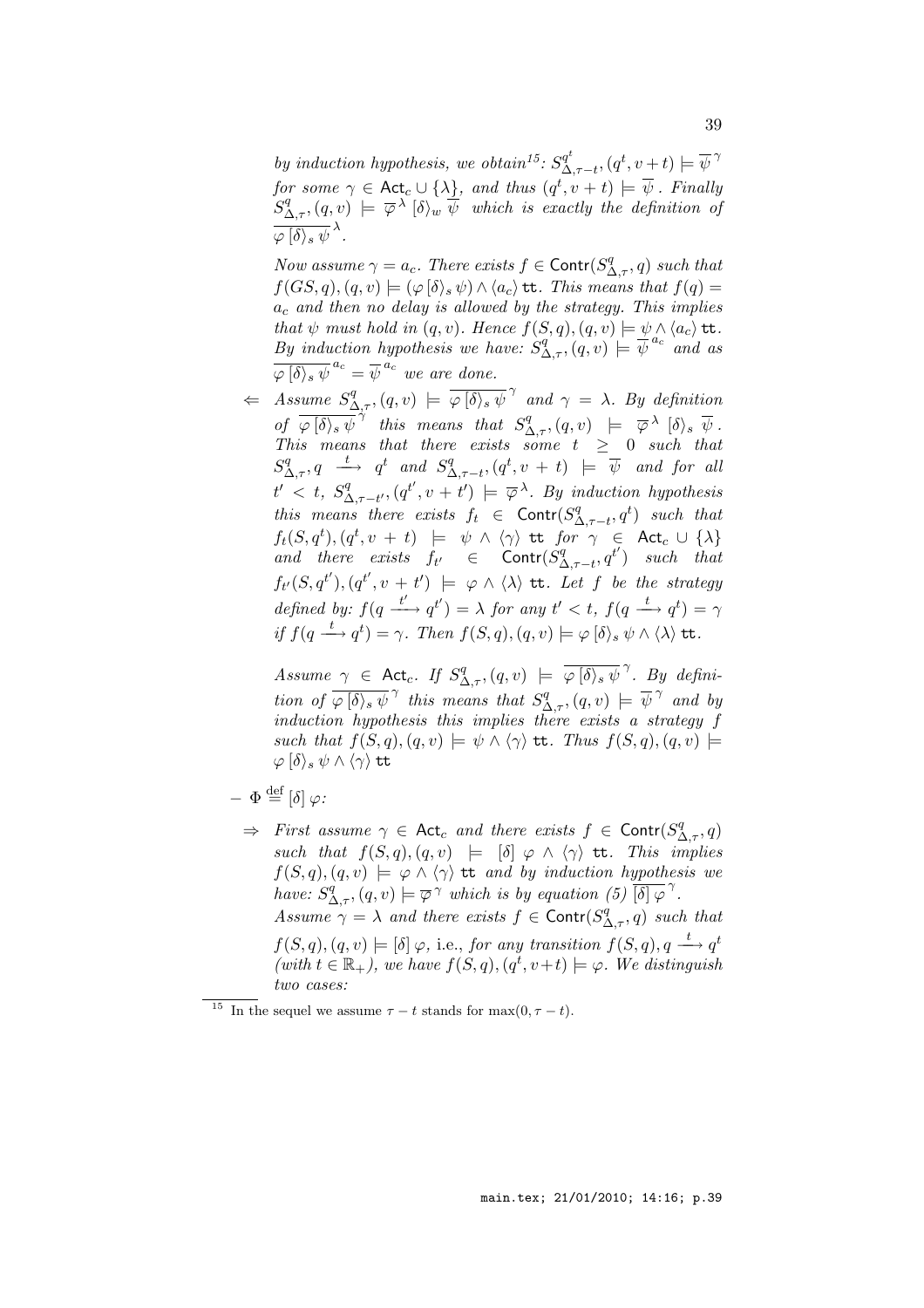- ∗ either the strategy is to delay for ever in  $S^q_{\Delta, \tau}$  from q. In this case we have  $f(S,q)$ ,  $(q^t, v + t) \models [\delta] \varphi \wedge$  $\langle \lambda \rangle$  tt for every  $t \geq 0$ . This implies by induction hy $pothesis$   $S^q_A$  $\mathcal{L}_{\Delta,\tau-t}^q(q^t,v+t) \models \overline{\varphi}^{\lambda}$  for every  $t \geq 0$  and thus  $S^q_{\Delta,\tau}$ ,  $(q, v) \models \overline{\varphi}^{\lambda}$  [ $\delta$ )<sub>w</sub>  $\psi$  for any  $\psi$  and hence  $S^q_{\Delta,\tau}, (q, v) \models [\delta] \overline{\varphi}^{\lambda}$ . This in turn implies  $\overline{\varphi}^{\lambda} [\delta \rangle_w \psi'$  for any  $\psi'$ .
- ∗ or there is some  $t \geq 0$  such that  $f(q \stackrel{t}{\longrightarrow} q^t) = a_c$ . We then have  $f(S,q)$ ,  $(q^{t'}, v + t') \models \varphi \wedge \langle \lambda \rangle$  is for any  $t' < t$  and  $f(S,q)$ ,  $(q^t, v + t) \models \varphi \land \langle a_c \rangle$  tt. By induction hypothesis we obtain  $S_\Delta^{q^{t'}}$  $\mathcal{A}_{\Delta,\tau-t'}^{q^t'}$ ,  $(q^{t'},v+t')\models \overline{\varphi}^{\lambda}$  for any  $t' < t$  and  $S^q$  $\mathcal{L}_{\Delta,0}^{q},(q^t,v+t) \models \overline{\varphi}^{a_c}$ . This implies  $S^q_{\Delta,\tau}, (q, v) \models \overline{\varphi}^{\lambda}[\delta\rangle_w \overline{\varphi}^{a_c}$  which is by equation (5)  $\overline{[\delta]\varphi}^{\lambda}$ .
- $\Leftarrow$  Assume  $\gamma \in \text{Act}_c$ . Then  $S^q_{\Delta,\tau}$ ,  $(q, v) \models \overline{\varphi}^{\gamma}$  entails that there exists some  $f \in \text{Contr}(S_{\Delta,\tau}^{\overline{q}},q)$  such that  $f(S,q),(q,v) \models$  $\varphi \wedge \langle \gamma \rangle$  tt. This means that  $f(q) = \gamma$  and that no delay is indeed allowed by the strategy f. Then we clearly have  $f(S,q),(q,v) \models [\delta] \varphi \wedge \langle \gamma \rangle$  tt.

Assume  $\gamma = \lambda$  and  $S_{\Delta,\tau}^{q}$ ,  $(q, v) \models \overline{\varphi}^{\lambda}$  [ $\delta$ )<sub>w</sub>  $\overline{\varphi}^{a_c}$  for some  $a_c \in \mathsf{Act}_c$ . We distinguish two cases:

- \*  $S^q_{\Delta,\tau}$ ,  $(q, v) \models [\delta] \overline{\varphi}^{\lambda}$ . Then for any  $t \in \mathbb{R}_+$ , we have that  $S^q_{\Delta,\tau}: q \stackrel{t}{\longrightarrow} q^t$  implies  $S^q_{\Delta,\tau}, (q^t, v+t) \models \overline{\varphi}^{\lambda}$  and then by induction hypothesis there exists  $f_t \in \text{Contr}(S^q_{\Delta})$  $\Delta_{,\tau-t}^{q},q^{t}$ such that  $f_t(S, q^t), (q^t, v+t) \models \varphi$  and  $f_t(q^t) = \lambda$ . Let f be the strategy defined by  $f(q \stackrel{t}{\longrightarrow} q^t) = \lambda$  and  $f(q \stackrel{t}{\longrightarrow} \rho) =$  $f_t(\rho)$  for any run  $\rho$  starting in state  $q^t$ . Clearly f belongs to Contr $(S^q_{\Delta,\tau}, q)$ . And we have  $f(S, q), (q, v) \models [\delta] \varphi$ .
- ∗ There exists  $t \in \mathbb{R}_+$  such that  $S^q_{\Delta,\tau}$  :  $q \stackrel{t}{\longrightarrow} q^t$  and  $S^q_\wedge$  $\mathcal{L}_{\Delta,\tau-t}^{q},(q^t,v+t) \models \overline{\varphi}^{\,a_c}$  for some  $a_c \in \mathsf{Act}_c$ . By induction hypothesis there exists  $f_t \in \text{Contr}(S^q_\Delta)$  $\Delta_{,\tau-t}^{q},q^{t}$ such that  $f_t(S, q^t), (q^t, v + t) \models \varphi \land \langle a_c \rangle$  tt. Clearly  $f_t(q^t) = a_c$  and  $f_t$  forbids time elapsing from  $q^t$ . Moreover the induction hypothesis applied to states  $q^{t'}$  with  $t' < t$ gives that there exists  $f_{t'} \in \text{Contr}(S^q_{\Delta})$  $\Lambda^{q}_{\Lambda,\tau-t}$ ,  $q^{t'}$ ) such that  $f_{t'}(S,q^{t'}), (q^{t'}, v+t') \models \varphi \text{ and } f_{t'}(q^{t'}) = \lambda.$  Let f be the strategy defined by:  $f(q \xrightarrow{t'} q^{t'}) = \lambda$  for any  $t' < t$ ,  $f(q \stackrel{t}{\longrightarrow} q^t) = a_c$  and  $f(q \stackrel{t''}{\longrightarrow} \rho) = f_{t''}(\rho)$  for  $t'' \leq t$ . This strategy allows us to deduce  $f(S, q), (q, v) \models [\delta] \varphi$ .